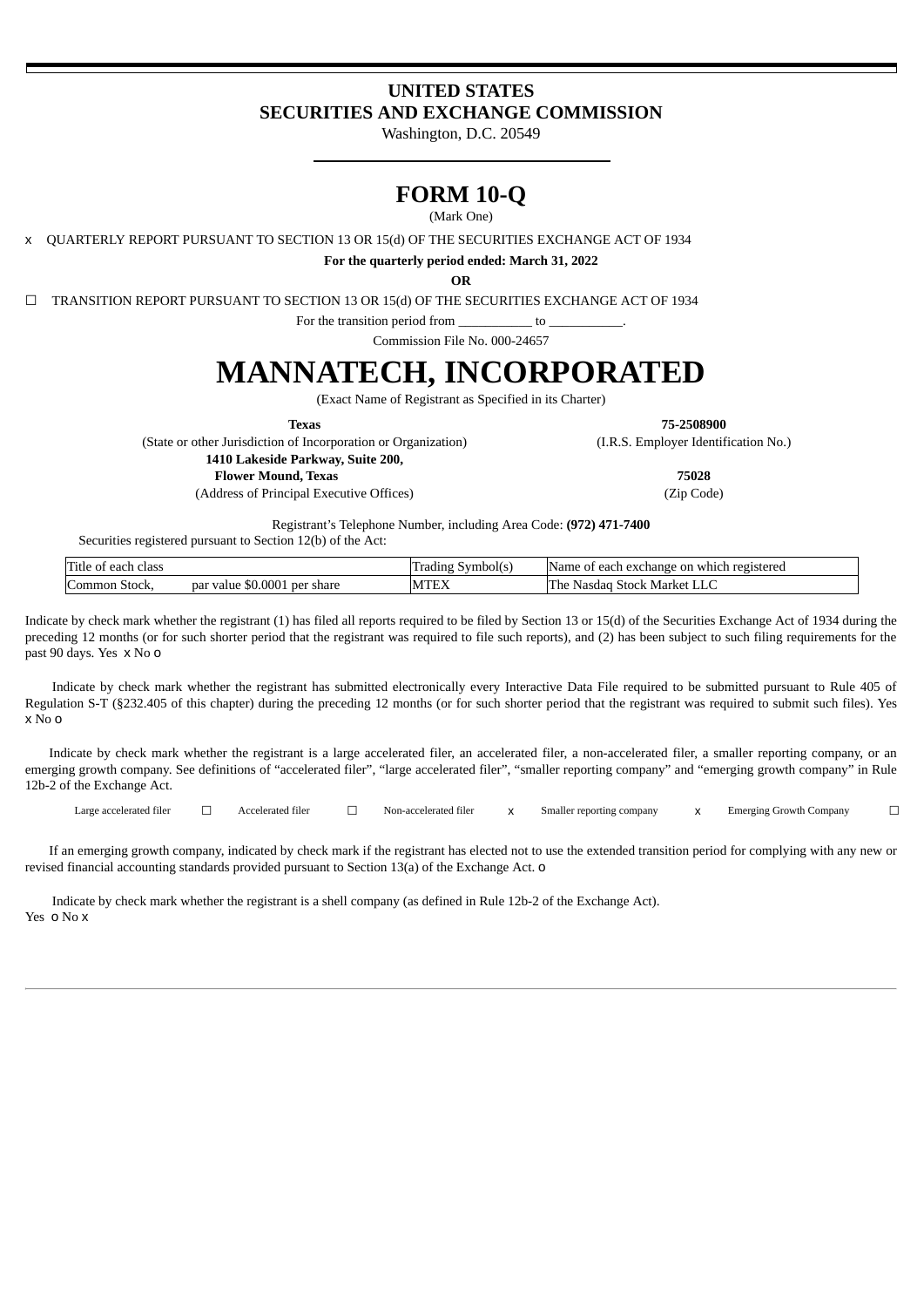<span id="page-1-0"></span>As of April 30, 2022, the number of shares outstanding of the registrant's sole class of common stock, par value \$0.0001 per share, was 1,949,716.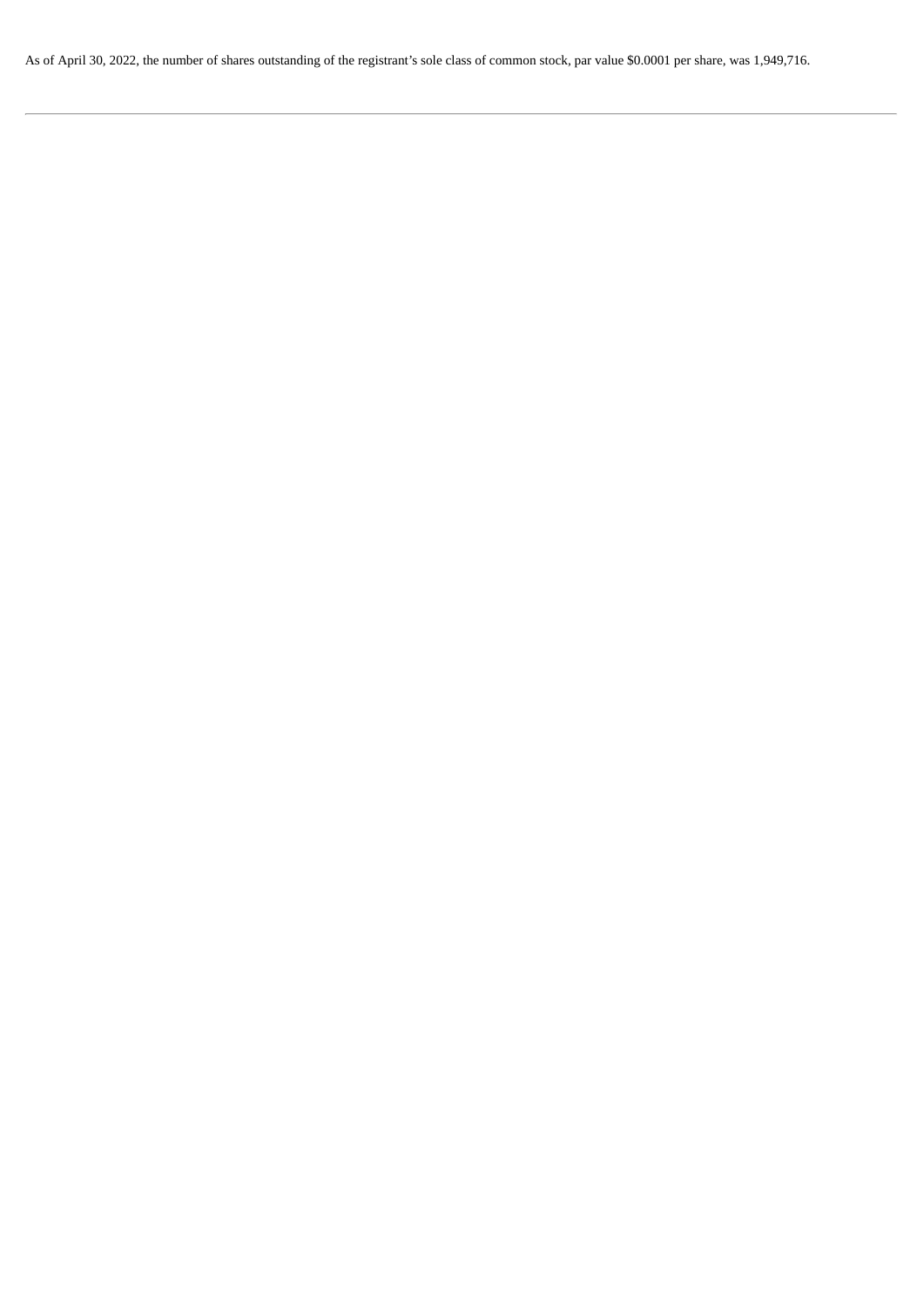### **MANNATECH, INCORPORATED TABLE OF CONTENTS**

<span id="page-2-0"></span>

| <b>Special Note Regarding Forward-Looking Statements</b>                                                       | $\mathbf{1}$            |
|----------------------------------------------------------------------------------------------------------------|-------------------------|
| <b>Part I - FINANCIAL INFORMATION</b>                                                                          |                         |
| <b>Item 1. Financial Statements</b>                                                                            | 2                       |
| Consolidated Balance Sheets as of March 31, 2022 (unaudited) and December 31, 2021                             | $\overline{2}$          |
| Consolidated Statements of Operations for the Three Months Ended March 31, 2022 and 2021 (unaudited)           | 3                       |
| Consolidated Statements of Comprehensive Income for the Three Months Ended March 31, 2022 and 2021 (unaudited) | $\overline{\mathbf{3}}$ |
| Consolidated Statement of Shareholders' Equity for the Three Months ended March 31, 2022 (unaudited)           | $\overline{\mathbf{4}}$ |
| Consolidated Statements of Cash Flows for the Three Months Ended March 31, 2022 and 2021 (unaudited)           | 5                       |
| <b>Notes to Unaudited Consolidated Financial Statements</b>                                                    | $\overline{7}$          |
| Item 2. Management's Discussion and Analysis of Financial Condition and Results of Operations                  | 21                      |
| <b>Company Overview</b>                                                                                        | 21                      |
| <b>Results of Operations</b>                                                                                   | 22                      |
| <b>Liquidity and Capital Resources</b>                                                                         | 29                      |
| <b>Significant Accounting Policies and Critical Estimates</b>                                                  | 31                      |
| Item 3. Quantitative and Qualitative Disclosures About Market Risk                                             | 35                      |
| Item 4. Controls and Procedures                                                                                | 36                      |
| <b>Part II - OTHER INFORMATION</b>                                                                             |                         |
| Item 1. Legal Proceedings                                                                                      | 37                      |
| Item 1A. Risk Factors                                                                                          | 37                      |
| Item 2. Unregistered Sales of Equity Securities and Use of Proceeds                                            | 38                      |
| Item 3. Defaults Upon Senior Securities                                                                        | 38                      |
| Item 4. Mine Safety Disclosures                                                                                | 38                      |
| Item 5. Other Information                                                                                      | 38                      |
| Item 6. Exhibits                                                                                               | 38                      |
| <b>Signatures</b>                                                                                              | 40                      |
|                                                                                                                |                         |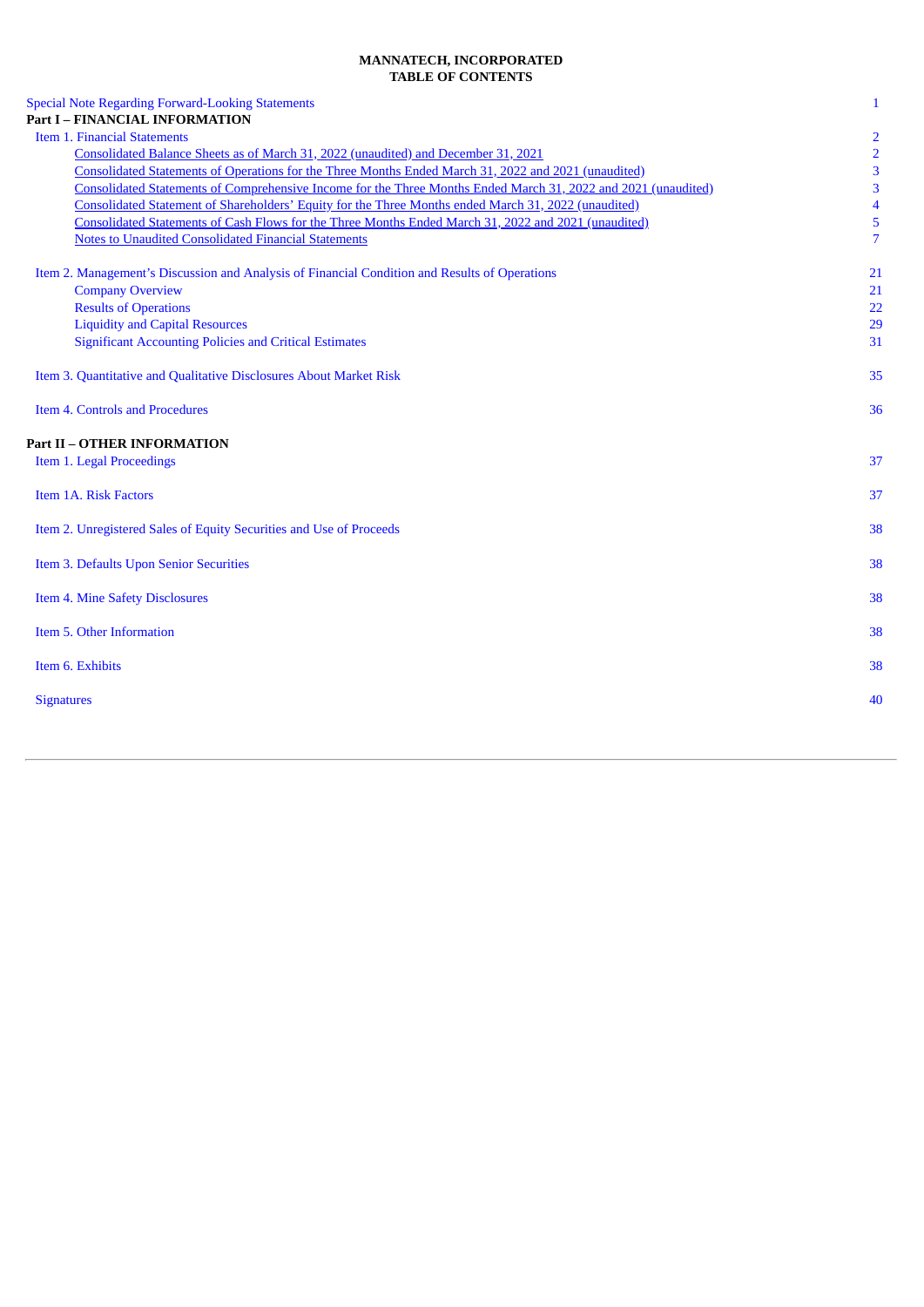#### **Special Note Regarding Forward-Looking Statements**

Certain disclosures and analyses in this Form 10-Q, including information incorporated by reference, may include forward-looking statements within the meaning of Section 27A of the Securities Act of 1933, as amended (the "Securities Act"), Section 21E of the Securities Exchange Act of 1934, as amended (the "Exchange Act"), and the Private Securities Litigation Reform Act of 1995 that are subject to various risks and uncertainties. Opinions, forecasts, projections, guidance, or other statements other than statements of historical fact are considered forward-looking statements and reflect only current views about future events and financial performance. Some of these forward-looking statements include statements regarding:

- management's plans and objectives for future operations;
- existing cash flows being adequate to fund future operational needs:
- future plans related to budgets, future capital requirements, market share growth, and anticipated capital projects and obligations;
- the realization of net deferred tax assets;
- the ability to curtail operating expenditures;
- global statutory tax rates remaining unchanged;
- the impact of future market changes due to exposure to foreign currency translations;
- **•** the possibility of certain policies, procedures, and internal processes minimizing exposure to market risk;
- the impact of new accounting pronouncements on financial condition, results of operations, or cash flows;
- the outcome of new or existing litigation matters;
- the outcome of new or existing regulatory inquiries or investigations; and
- other assumptions described in this report underlying such forward-looking statements.

Although we believe that the expectations included in these forward-looking statements are reasonable, these forward-looking statements are subject to certain events, risks, assumptions, and uncertainties, including those discussed below, the "Risk Factors" section in Part I, Item 1A of our Form 10-K for the year ended December 31, 2021, and elsewhere in this Form 10-Q and the documents incorporated by reference herein. If one or more of these risks or uncertainties materialize, or if our underlying assumptions prove to be incorrect, actual results and developments could materially differ from those expressed in or implied by such forward-looking statements. For example, any of the following factors could cause actual results to vary materially from our projections:

- the impact of the outbreak of the novel coronavirus ("COVID-19") pandemic, the availability and effectiveness of vaccines on a widespread basis and the impact of any mutations of the virus;
- the current conflict between Russia and Ukraine, which could adversely affect our business in certain regions;
- the impact of inflation:
- disruptions in the supply chain:
- overall growth or lack of growth in the nutritional supplements industry;
- plans for expected future product development;
- changes in manufacturing costs;
- shifts in the mix of packs and products;
- the future impact of any changes to global associate career and compensation plans or incentives or the regulations governing such plans and incentives;
- the ability to attract and retain independent associates and preferred customers;
- new regulatory changes that may affect operations, products or compensation plans or incentives;
- the competitive nature of our business with respect to products and pricing;
- publicity related to our products or network-marketing;
- comprehensive regulation of our business model and uncertainties relating to the interpretation and enforcement of applicable laws and regulations governing direct selling and multi-level-marketing in the United States; and
- the political, social, and economic climate of the countries in which we operate.

Forward-looking statements generally can be identified by use of phrases or terminology such as "may," "will," "should," "could," "would," "expects," "plans," "intends," "anticipates," "believes," "estimates," "approximates," "predicts," "projects," "hopes," "potential," and "continues" or other similar words or the negative of such terms and other comparable terminology. Similarly, descriptions of Mannatech's objectives, strategies, plans, goals, or targets contained herein are also considered forward-looking statements. Readers are cautioned when considering these forward-looking statements to keep in mind these risks, assumptions, and uncertainties and any other cautionary statements in this report, as all of the forward-looking statements contained herein speak only as of the date of this report.

Unless stated otherwise, all financial information throughout this report and in the Consolidated Financial Statements and related Notes include Mannatech, Incorporated and all of its subsidiaries on a consolidated basis and may be referred to herein as "Mannatech," "the Company," "its," "we," "us," "our," or "their."

Our products are not intended to diagnose, cure, treat, or prevent any disease, and any statements about our products contained in this report have not been evaluated by the Food and Drug Administration, also referred to herein as the "FDA".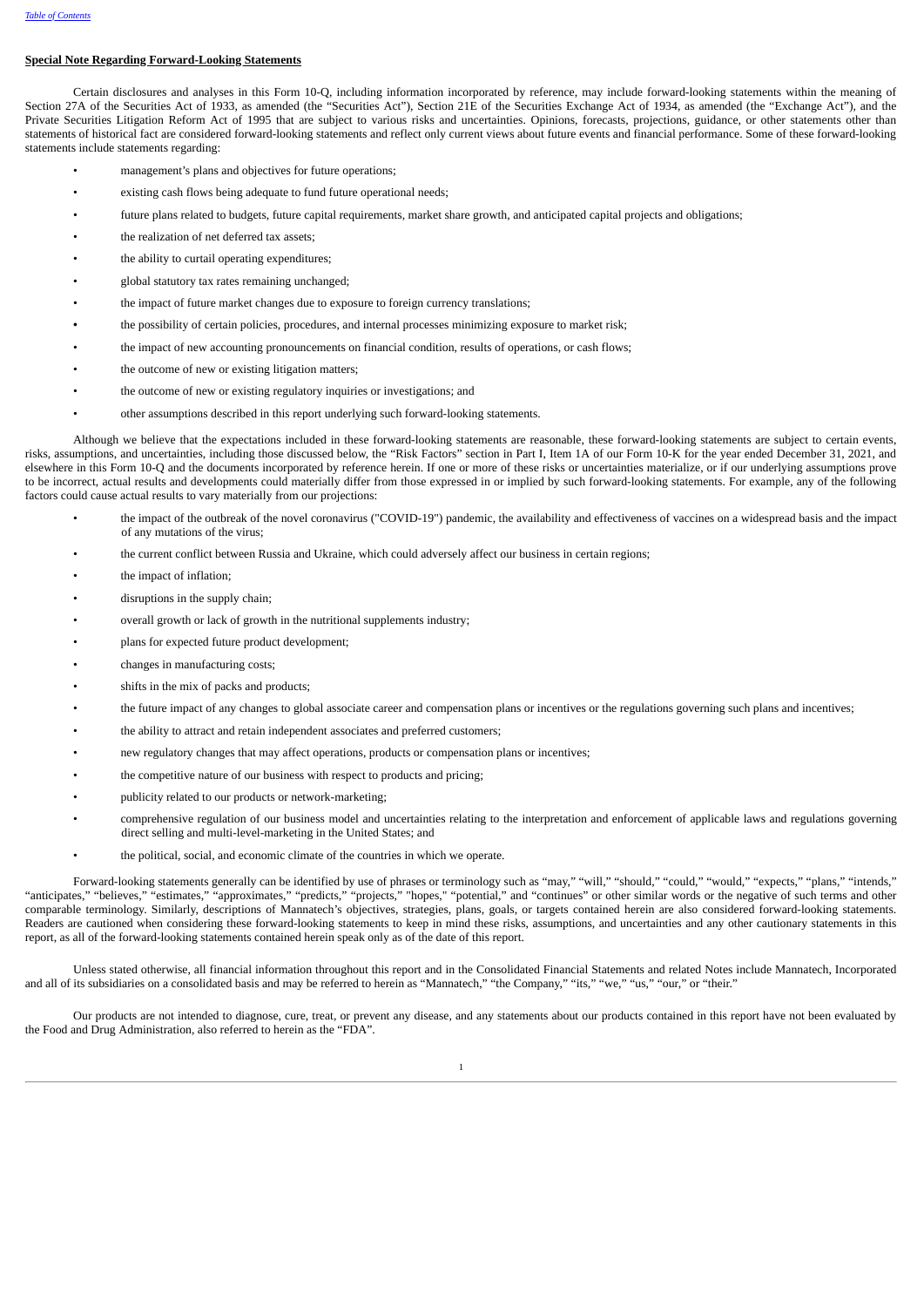### **PART I – FINANCIAL INFORMATION**

### **Item 1. Financial Statements MANNATECH, INCORPORATED AND SUBSIDIARIES CONSOLIDATED BALANCE SHEETS**

*(in thousands, except share and per share amounts)*

<span id="page-4-1"></span><span id="page-4-0"></span>

| <b>ASSETS</b>                                                                                                                                                                                                                            | March 31, 2022<br>(unaudited) | <b>December 31, 2021</b> |
|------------------------------------------------------------------------------------------------------------------------------------------------------------------------------------------------------------------------------------------|-------------------------------|--------------------------|
| Cash and cash equivalents                                                                                                                                                                                                                | \$<br>23,359                  | \$<br>24,185             |
| Restricted cash                                                                                                                                                                                                                          | 944                           | 944                      |
| Accounts receivable, net of allowance of \$991 and \$987 in 2022 and 2021, respectively                                                                                                                                                  | 91                            | 90                       |
| Income tax receivable                                                                                                                                                                                                                    | 385                           | 342                      |
| Inventories, net                                                                                                                                                                                                                         | 12,591                        | 12,020                   |
| Prepaid expenses and other current assets                                                                                                                                                                                                | 3,798                         | 2,888                    |
| Deferred commissions                                                                                                                                                                                                                     | 3,103                         | 2,369                    |
| <b>Total current assets</b>                                                                                                                                                                                                              | 44,271                        | 42,838                   |
| Property and equipment, net                                                                                                                                                                                                              | 2,591                         | 2,882                    |
| Construction in progress                                                                                                                                                                                                                 | 1,507                         | 1,357                    |
| Long-term restricted cash                                                                                                                                                                                                                | 503                           | 503                      |
| Other assets                                                                                                                                                                                                                             | 9,528                         | 9,220                    |
| Deferred tax assets, net                                                                                                                                                                                                                 | 2,740                         | 2,825                    |
| <b>Total assets</b>                                                                                                                                                                                                                      | \$<br>61,140                  | \$<br>59,625             |
| <b>LIABILITIES AND SHAREHOLDERS' EQUITY</b>                                                                                                                                                                                              |                               |                          |
| Current portion of finance leases                                                                                                                                                                                                        | \$<br>60                      | \$<br>68                 |
| Accounts payable                                                                                                                                                                                                                         | 5,122                         | 3,969                    |
| Accrued expenses                                                                                                                                                                                                                         | 8,407                         | 9,224                    |
| Commissions and incentives payable                                                                                                                                                                                                       | 9,629                         | 9,611                    |
| Taxes payable                                                                                                                                                                                                                            | 1,756                         | 2,154                    |
| Current notes payable                                                                                                                                                                                                                    | 608                           | 205                      |
| Deferred revenue                                                                                                                                                                                                                         | 6.617                         | 4.867                    |
| <b>Total current liabilities</b>                                                                                                                                                                                                         | 32,199                        | 30,098                   |
| Finance leases, excluding current portion                                                                                                                                                                                                | 69                            | 66                       |
| Other long-term liabilities                                                                                                                                                                                                              | 5,142                         | 5,049                    |
| <b>Total liabilities</b>                                                                                                                                                                                                                 | 37,410                        | 35,213                   |
| Commitments and contingencies                                                                                                                                                                                                            |                               |                          |
| Shareholders' equity:                                                                                                                                                                                                                    |                               |                          |
| Preferred stock, \$0.01 par value, 1,000,000 shares authorized, no shares issued or outstanding                                                                                                                                          |                               |                          |
| Common stock, \$0.0001 par value, 99,000,000 shares authorized, 2,742,857 shares issued and 1,949,716 shares<br>outstanding as of March 31, 2022 and 2,742,857 shares issued and 1,940,687 shares outstanding as of December 31,<br>2021 |                               |                          |
| Additional paid-in capital                                                                                                                                                                                                               | 33,359                        | 33,277                   |
| Retained earnings                                                                                                                                                                                                                        | 7,452                         | 7,708                    |
| Accumulated other comprehensive income                                                                                                                                                                                                   | 1,669                         | 2,342                    |
| Treasury stock, at average cost, 793,141 shares as of March 31, 2022 and 802,170 shares as of December 31, 2021                                                                                                                          | (18,750)                      | (18, 915)                |
| Total shareholders' equity                                                                                                                                                                                                               | 23,730                        | 24,412                   |
| Total liabilities and shareholders' equity                                                                                                                                                                                               | \$<br>61,140                  | \$<br>59,625             |

<span id="page-4-2"></span>*See accompanying notes to unaudited consolidated financial statements.*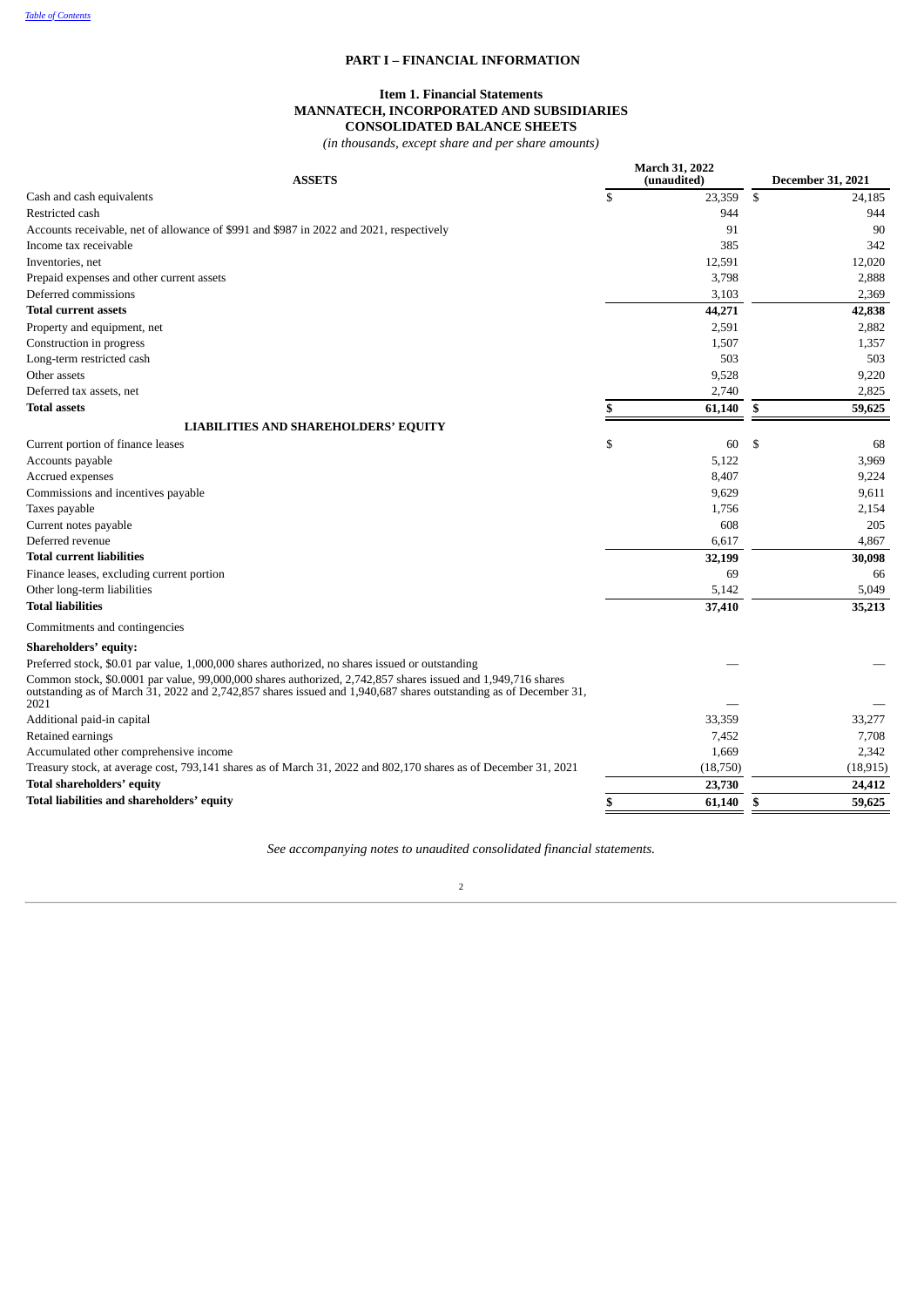### **MANNATECH, INCORPORATED AND SUBSIDIARIES CONSOLIDATED STATEMENTS OF OPERATIONS –** *(UNAUDITED) (in thousands, except per share information)*

|                                             | <b>Three Months Ended</b><br>March 31, |    |        |  |  |  |  |  |
|---------------------------------------------|----------------------------------------|----|--------|--|--|--|--|--|
|                                             | 2022                                   |    | 2021   |  |  |  |  |  |
| <b>Net sales</b>                            | \$<br>32,384 \$                        |    | 38,319 |  |  |  |  |  |
| Cost of sales                               | 7,091                                  |    | 7,222  |  |  |  |  |  |
| <b>Gross profit</b>                         | 25,293                                 |    | 31,097 |  |  |  |  |  |
| Operating expenses:                         |                                        |    |        |  |  |  |  |  |
| Commissions and incentives                  | 13,108                                 |    | 15,598 |  |  |  |  |  |
| Selling and administrative expenses         | 6,909                                  |    | 7,111  |  |  |  |  |  |
| Depreciation and amortization expense       | 332                                    |    | 510    |  |  |  |  |  |
| Other operating costs                       | 4,909                                  |    | 5,089  |  |  |  |  |  |
| Total operating expenses                    | 25,258                                 |    | 28,308 |  |  |  |  |  |
| <b>Income from operations</b>               | 35                                     |    | 2,789  |  |  |  |  |  |
| Interest income, net                        | 15                                     |    | 22     |  |  |  |  |  |
| Other income (expense), net                 | 85                                     |    | (282)  |  |  |  |  |  |
| Income before income taxes                  | 135                                    |    | 2,529  |  |  |  |  |  |
| Income tax provision                        | (1)                                    |    | (335)  |  |  |  |  |  |
| <b>Net income</b>                           | \$<br>134                              | \$ | 2,194  |  |  |  |  |  |
| Earnings per common share:                  |                                        |    |        |  |  |  |  |  |
| <b>Basic</b>                                | 0.07                                   |    | 1.06   |  |  |  |  |  |
| Diluted                                     | 0.06                                   |    | 1.04   |  |  |  |  |  |
| Weighted-average common shares outstanding: |                                        |    |        |  |  |  |  |  |
| <b>Basic</b>                                | 1,947                                  |    | 2,071  |  |  |  |  |  |
| Diluted                                     | 2,074                                  |    | 2,116  |  |  |  |  |  |

#### **MANNATECH, INCORPORATED AND SUBSIDIARIES**

#### **CONSOLIDATED STATEMENTS OF COMPREHENSIVE (LOSS) INCOME –** *(UNAUDITED)*

*(in thousands)*

<span id="page-5-1"></span><span id="page-5-0"></span>

|                                    | <b>Three Months Ended</b> | March 31, |         |
|------------------------------------|---------------------------|-----------|---------|
|                                    | 2022                      |           | 2021    |
| Net income                         | 134                       |           | 2,194   |
| Foreign currency translations      | (673)                     |           | (1,356) |
| <b>Comprehensive (loss) income</b> | (539)                     |           | 838     |

*See accompanying notes to unaudited consolidated financial statements.*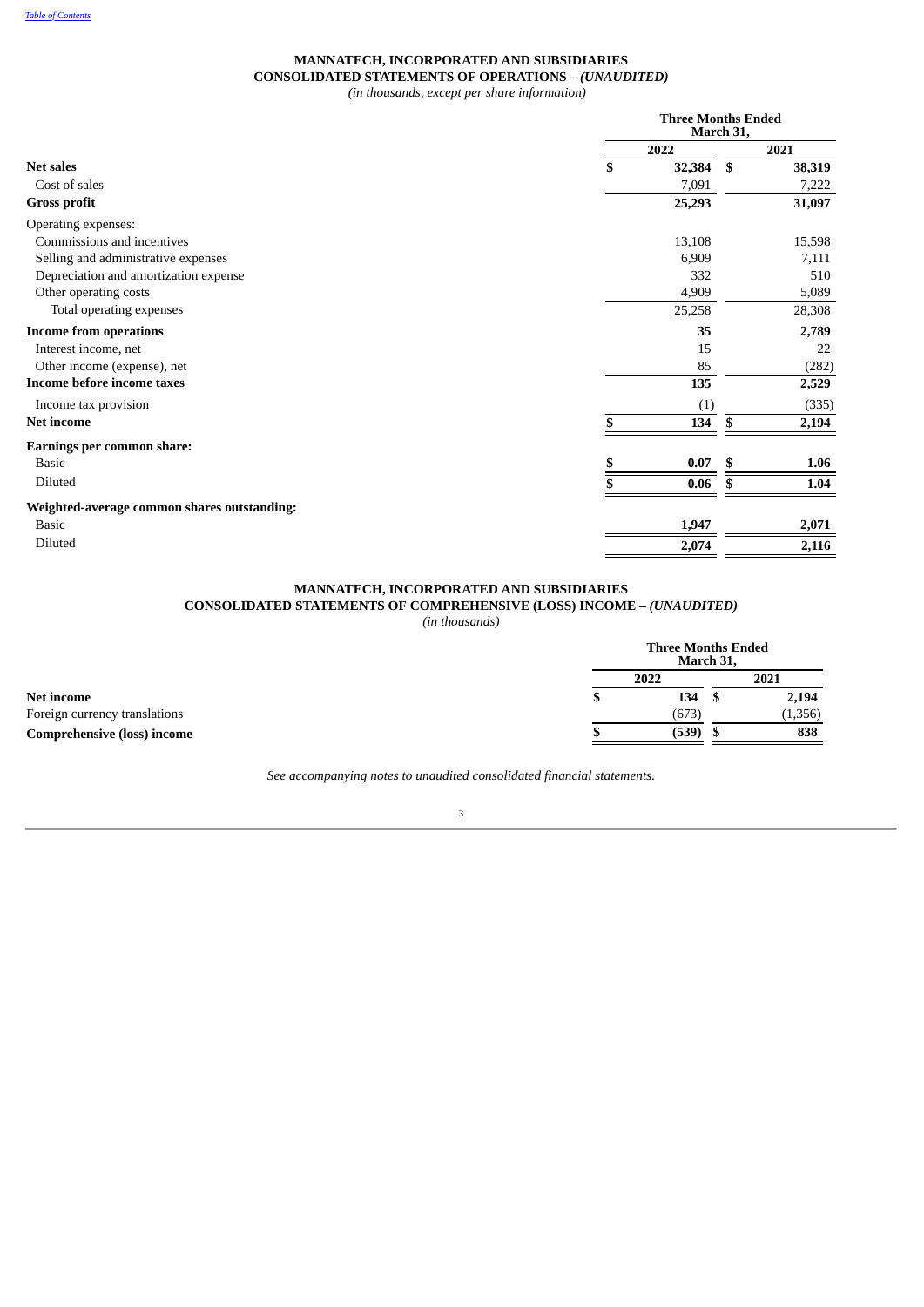### **MANNATECH, INCORPORATED AND SUBSIDIARIES CONSOLIDATED STATEMENTS OF SHAREHOLDERS' EQUITY –** *(UNAUDITED) (in thousands)*

|                                            |    | Common<br>stock<br>Par value | <b>Additional</b><br>paid-in<br>capital | <b>Retained</b><br>earnings |     | Accumulated<br>other<br>comprehensive<br>income |      | <b>Treasury</b><br>stock |      | Total<br>shareholders'<br>equity |
|--------------------------------------------|----|------------------------------|-----------------------------------------|-----------------------------|-----|-------------------------------------------------|------|--------------------------|------|----------------------------------|
| <b>Balance at January 1, 2022</b>          | \$ |                              | \$<br>33,277                            | \$<br>7,708                 | \$  | 2,342                                           | \$   | $(18, 915)$ \$           |      | 24,412                           |
| Net income                                 |    |                              |                                         | 134                         |     |                                                 |      |                          |      | 134                              |
| Payment of cash dividends                  |    |                              |                                         | (390)                       |     |                                                 |      |                          |      | (390)                            |
| Charge related to stock-based compensation |    |                              |                                         |                             |     |                                                 |      |                          |      |                                  |
| Issuance of unrestricted shares            |    |                              | 97                                      |                             |     |                                                 |      | 143                      |      | 240                              |
| Stock option exercises                     |    |                              | (22)                                    |                             |     |                                                 |      | 22                       |      |                                  |
| Foreign currency translations              |    |                              |                                         |                             |     | (673)                                           |      |                          |      | (673)                            |
| <b>Balance at March 31, 2022</b>           |    |                              | 33,359                                  | \$<br>7,452                 | S.  | 1,669                                           | S.   | (18,750)                 | - \$ | 23,730                           |
|                                            |    |                              |                                         |                             |     |                                                 |      |                          |      |                                  |
| <b>Balance at January 1, 2021</b>          | S  |                              | \$<br>33,795 \$                         | $2,213$ \$                  |     | 5,150                                           | - \$ | $(15, 186)$ \$           |      | 25,972                           |
| Net income                                 |    |                              |                                         | 2,194                       |     |                                                 |      |                          |      | 2,194                            |
| Payment of cash dividends                  |    |                              |                                         | (333)                       |     |                                                 |      |                          |      | (333)                            |
| Charge related to stock-based compensation |    |                              | 6                                       |                             |     |                                                 |      |                          |      | 6                                |
| Issuance of unrestricted shares            |    |                              | (44)                                    |                             |     |                                                 |      | 254                      |      | 210                              |
| Repurchase of common stock                 |    |                              |                                         |                             |     |                                                 |      | (350)                    |      | (350)                            |
| Foreign currency translations              |    |                              |                                         |                             |     | (1,356)                                         |      |                          |      | (1,356)                          |
| Balance at March 31, 2021                  |    |                              | 33,757                                  | \$<br>4,074                 | -\$ | 3,794                                           | \$   | (15, 282)                | \$   | 26,343                           |

<span id="page-6-0"></span>*See accompanying notes to unaudited consolidated financial statements.*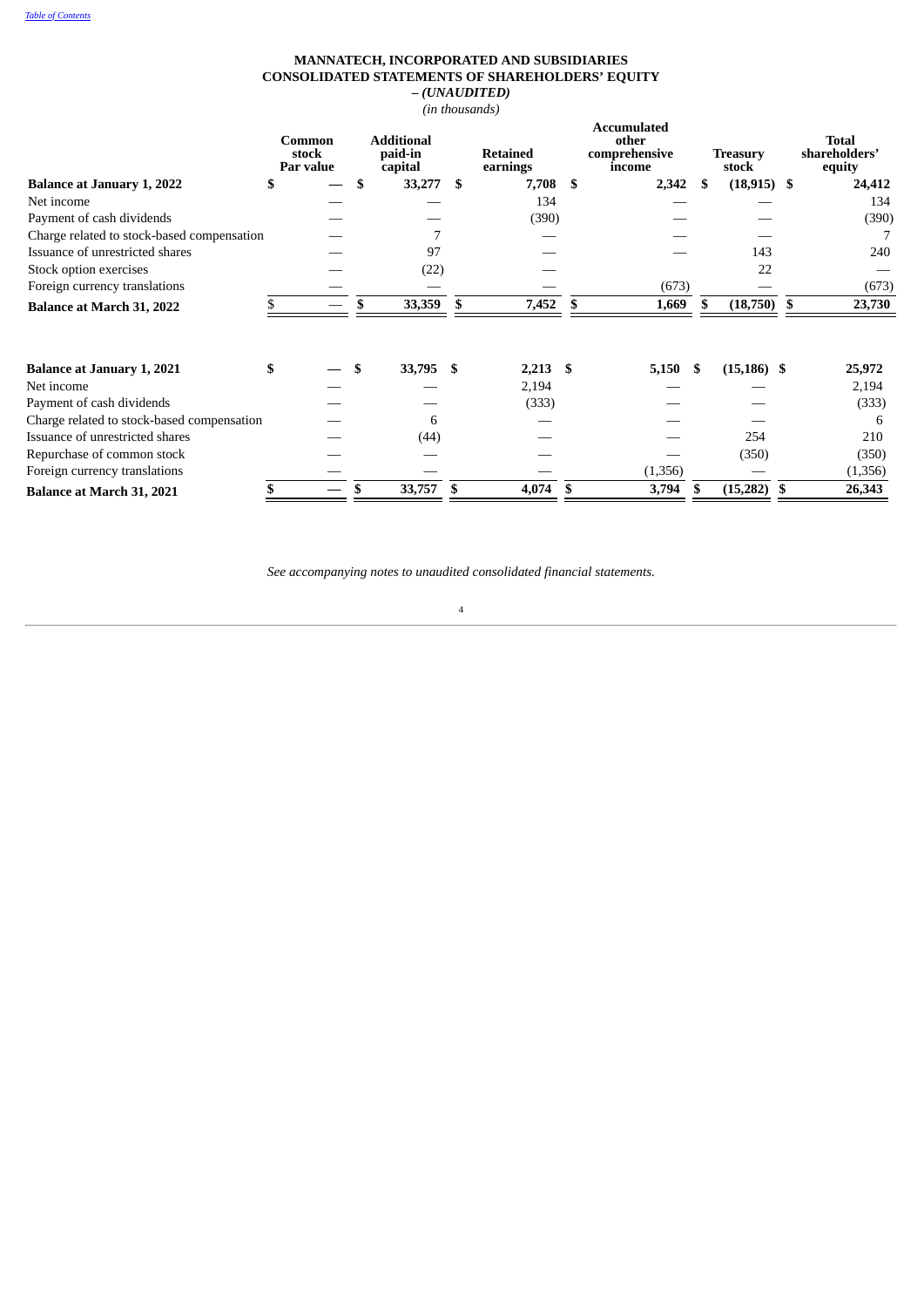### **MANNATECH, INCORPORATED AND SUBSIDIARIES CONSOLIDATED STATEMENTS OF CASH FLOWS –** *(UNAUDITED) (in thousands)*

|                                                                                   |        | March 31,    | <b>Three Months Ended</b> |  |  |
|-----------------------------------------------------------------------------------|--------|--------------|---------------------------|--|--|
|                                                                                   | 2022   |              | 2021                      |  |  |
| <b>CASH FLOWS FROM OPERATING ACTIVITIES:</b>                                      |        |              |                           |  |  |
| Net income                                                                        | \$     | 134<br>\$    | 2,194                     |  |  |
| Adjustments to reconcile net income to net cash provided by operating activities: |        |              |                           |  |  |
| Depreciation and amortization                                                     |        | 332          | 510                       |  |  |
| Non-cash operating lease expense                                                  |        | 473          | 483                       |  |  |
| Provision for inventory losses                                                    |        | 126          | 162                       |  |  |
| Provision for doubtful accounts                                                   |        | (13)         | 74                        |  |  |
| Loss on disposal of assets                                                        |        | -            | 37                        |  |  |
| Charge related to stock-based compensation                                        |        | 247          | 216                       |  |  |
| Deferred income taxes                                                             |        | 85           | 142                       |  |  |
| Changes in operating assets and liabilities:                                      |        |              |                           |  |  |
| Accounts receivable                                                               |        | 12           | (113)                     |  |  |
| Income tax receivable                                                             |        | (43)         | 471                       |  |  |
| <b>Inventories</b>                                                                |        | (697)        | (960)                     |  |  |
| Prepaid expenses and other current assets                                         |        | (382)        | (171)                     |  |  |
| Deferred commissions                                                              |        | (734)        | 123                       |  |  |
| Other assets                                                                      |        | (100)        | 660                       |  |  |
| Accounts payable                                                                  |        | 1,153        | 39                        |  |  |
| Accrued expenses                                                                  |        | (1, 476)     | (1, 316)                  |  |  |
| Other liabilities                                                                 |        | 93           | (858)                     |  |  |
| Taxes payable                                                                     |        | (398)        | (149)                     |  |  |
| Commissions and incentives payable                                                |        | 18           | 806                       |  |  |
| Deferred revenue                                                                  |        | 1,750        | 316                       |  |  |
| Net cash provided by operating activities                                         |        | 580          | 2,666                     |  |  |
| <b>CASH FLOWS FROM INVESTING ACTIVITIES:</b>                                      |        |              |                           |  |  |
| Acquisition of property and equipment                                             |        | (191)        | (124)                     |  |  |
| <b>CASH FLOWS FROM FINANCING ACTIVITIES:</b>                                      |        |              |                           |  |  |
| Repurchase of common stock                                                        |        |              | (350)                     |  |  |
| Payment of cash dividends                                                         |        | (390)        | (333)                     |  |  |
| Repayment of notes payable and finance lease liabilities                          |        | (152)        | (362)                     |  |  |
| Net cash used in financing activities                                             |        | (542)        | (1,045)                   |  |  |
| Effect of currency exchange rate changes on cash and cash equivalents             |        | (673)        | (1,348)                   |  |  |
| Net (decrease) increase in cash, cash equivalents, and restricted cash            |        | (826)        | 149                       |  |  |
| Cash, cash equivalents, and restricted cash at the beginning of the period        | 25,632 |              | 27,497                    |  |  |
| Cash, cash equivalents, and restricted cash at the end of the period              | \$     | 24,806<br>\$ | 27,646                    |  |  |

*See accompanying notes to unaudited consolidated financial statements.*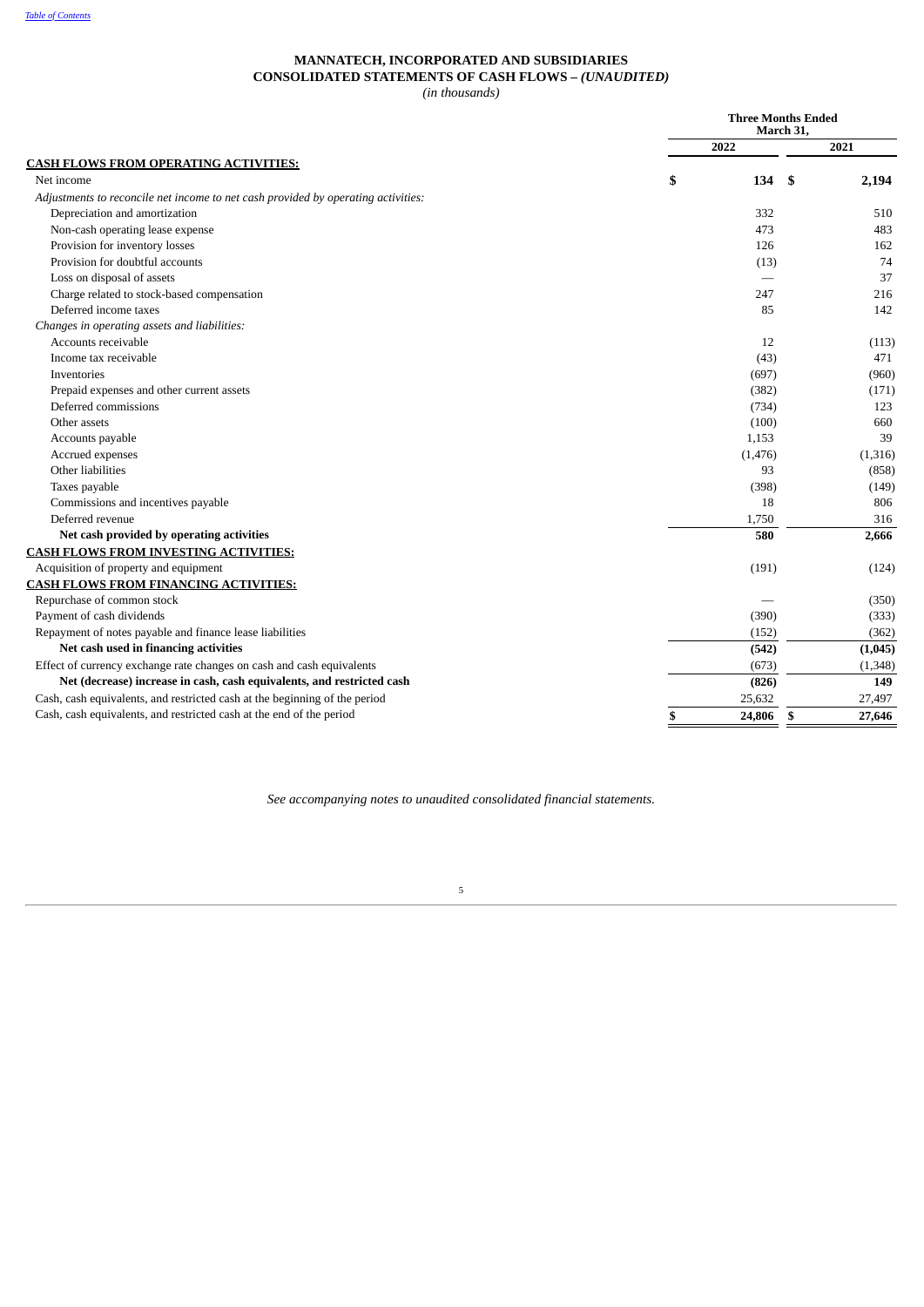|                                                                                              | Three Months Ended<br>March 31. |      |    |
|----------------------------------------------------------------------------------------------|---------------------------------|------|----|
|                                                                                              | 2022                            | 2021 |    |
| SUPPLEMENTAL DISCLOSURE OF CASH FLOW INFORMATION:                                            |                                 |      |    |
| Income taxes paid                                                                            | 303                             |      | 19 |
| Interest paid on finance leases and other financing arrangements                             |                                 |      | 9  |
| Assets acquired through other financing arrangements                                         | 528                             |      |    |
| Operating lease right-of-use assets acquired in exchange for new operating lease liabilities | 659                             |      | 32 |
| Finance lease right-of-use assets acquired in exchange for new finance lease liabilities     | 22                              |      |    |
| Treasury shares exchanged for stock options exercised                                        | 22                              |      |    |
|                                                                                              |                                 |      |    |

<span id="page-8-0"></span>*See accompanying notes to unaudited consolidated financial statements.*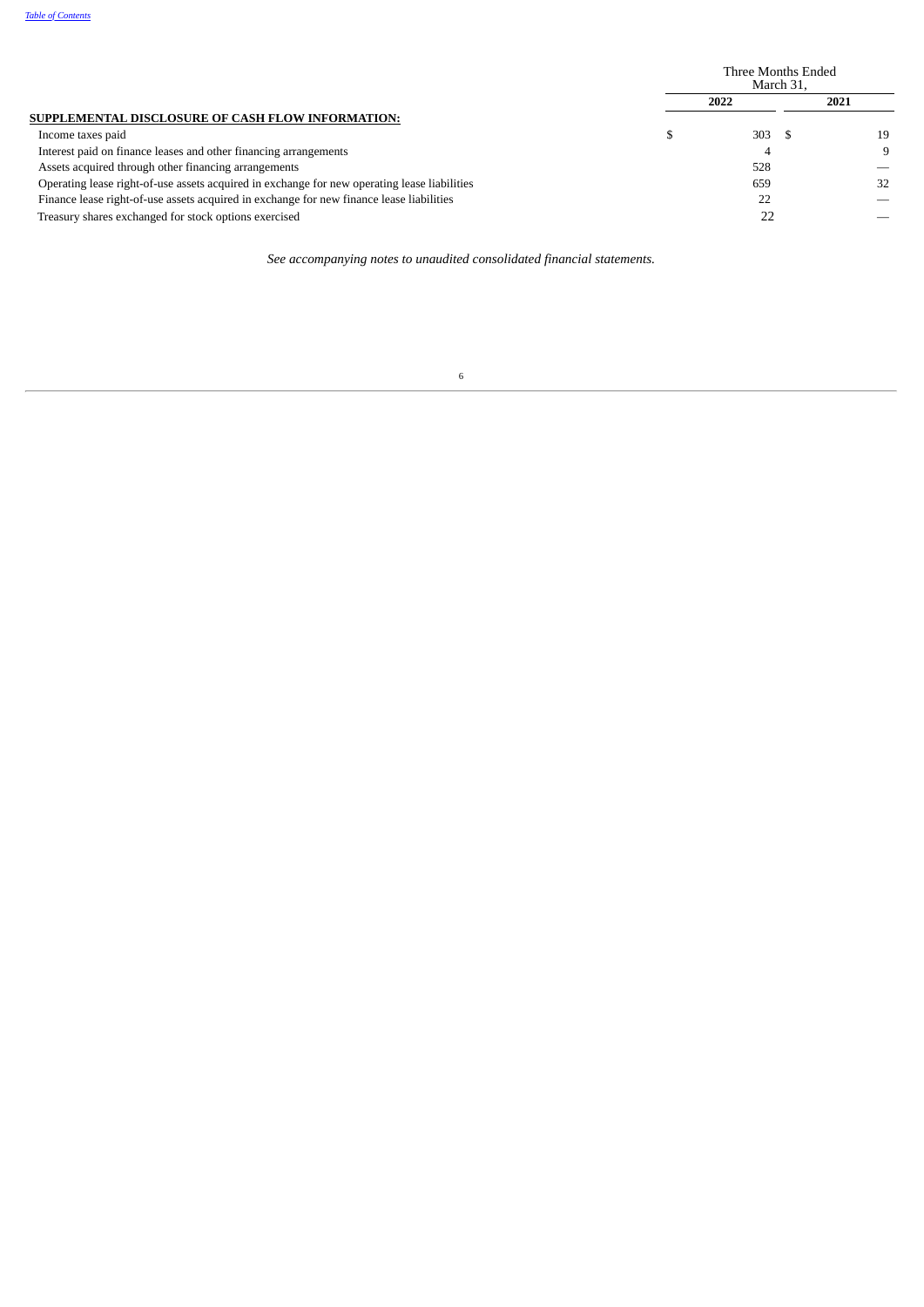#### **NOTE 1: ORGANIZATION AND SUMMARY OF SIGNIFICANT ACCOUNTING POLICIES**

Mannatech, Incorporated (together with its subsidiaries, the "Company"), located in Flower Mound, Texas, was incorporated in the state of Texas on November 4, 1993 and is listed on the Nasdaq Global Select Market under the symbol "MTEX". The Company develops, markets, and sells high-quality, proprietary nutritional supplements, topical and skin care and anti-aging products, and weight-management products. We currently sell our products into three regions: (i) the Americas (the United States, Canada and Mexico); (ii) EMEA (Austria, the Czech Republic, Denmark, Estonia, Finland, Germany, the Republic of Ireland, Namibia, the Netherlands, Norway, South Africa, Spain, Sweden and the United Kingdom); and (iii) Asia/Pacific (Australia, Japan, New Zealand, the Republic of Korea, Singapore, Taiwan, Hong Kong, and China).

Active business building associates ("independent associates" or "associates" or "distributors") and preferred customers purchase the Company's products at published wholesale prices. The Company cannot distinguish products sold for personal use from other sales, when sold to associates, because it is not involved with the products after delivery, other than usual and customary product warranties and returns. Only associates are eligible to earn commissions and incentives. We also ship our products to customers in the following countries: Belgium, France, Greece, Italy, Luxembourg, and Poland. The Company operates a non-direct selling business in mainland China. Our subsidiary in China, Meitai Daily Necessity & Health Products Co., Ltd. ("Meitai"), is operating as a traditional retailer under a cross-border e-commerce model in China. Meitai cannot legally conduct a direct selling business in China unless it acquires a direct selling license in China.

The accompanying unaudited consolidated financial statements have been prepared in accordance with accounting principles generally accepted in the United States of America ("GAAP") for interim financial information and with instructions for Form 10-Q and Article 8-03 of Regulation S-X. Accordingly, the Company's consolidated financial statements and footnotes contained herein do not include all of the information and footnotes required by GAAP to be considered "complete financial statements". However, in the opinion of the Company's management, the accompanying unaudited consolidated financial statements and footnotes contain all adjustments, including normal recurring adjustments, considered necessary for a fair presentation of the Company's consolidated financial information as of, and for, the periods presented. The Company cautions that its consolidated results of operations for an interim period are not necessarily indicative of its consolidated results of operations to be expected for its fiscal year. The December 31, 2021 consolidated balance sheet was included in the audited consolidated financial statements in the Company's annual report on Form 10-K for the year ended December 31, 2021 and filed with the United States Securities and Exchange Commission (the "SEC") on March 15, 2022 (the "2021 Annual Report"), which includes all disclosures required by GAAP. Therefore, these unaudited consolidated financial statements should be read in conjunction with the consolidated financial statements of the Company included in the 2021 Annual Report.

The Company depends on an independent sales force of distributors to market and sell its products to consumers. Social distancing and shelter-in-place directives in response to the COVID-19 pandemic have impacted and may continue to impact their ability to engage with potential and existing customers. The adverse economic effects of COVID-19 may also materially decrease demand for the Company's products based on changes in consumer behavior or the restrictions in place by governments trying to curb the outbreak. For example, the Company has rescheduled corporate sponsored events, and in some cases, our associates have canceled sales meetings.

While the conditions described above are expected to be temporary, prolonged workforce disruptions, disruption in our supply chain or potential decreases in consumer demands may negatively impact sales in fiscal year 2022 and the Company's overall liquidity. The full impact of COVID-19 continues to evolve and we are actively monitoring the global situation with a focus on our financial condition, liquidity, operations, suppliers, industry, and workforce.

#### *Principles of Consolidation*

The consolidated financial statements and footnotes include the accounts of Mannatech and its wholly-owned subsidiaries. All intercompany balances and transactions have been eliminated in consolidation.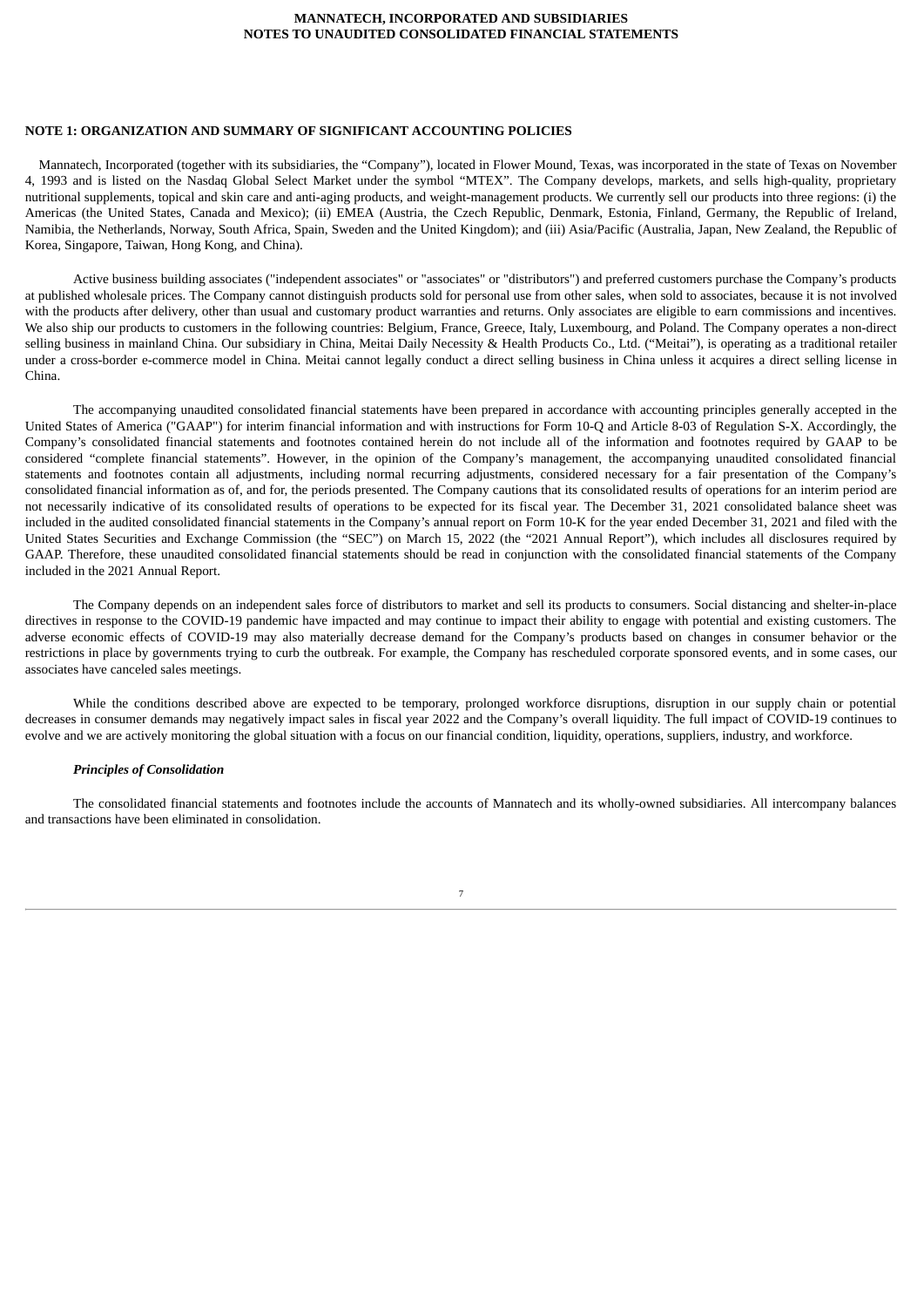#### *Use of Estimates*

The preparation of the Company's consolidated financial statements in accordance with GAAP requires the use of estimates that affect the reported value of assets, liabilities, revenues and expenses. These estimates are based on historical experience and various other factors. The Company continually evaluates the information used to make these estimates as the business and economic environment changes. Historically, actual results have not varied materially from the Company's estimates and the Company does not currently anticipate a significant change in its assumptions related to these estimates. However, actual results may differ from these estimates under different assumptions or conditions.

The use of estimates is pervasive throughout the consolidated financial statements, but the accounting policies and estimates considered the most significant are described in this note to the consolidated financial statements, *Organization and Summary of Significant Accounting Policies*.

#### *Cash, Cash Equivalents, and Restricted Cash*

The Company considers all highly liquid investments with original maturities of three months or less to be cash equivalents. The Company includes in its cash and cash equivalents credit card receivables due from its credit card processor, as the cash proceeds from credit card receivables are received within 24 to 72 hours. As of March 31, 2022 and December 31, 2021, credit card receivables were \$2.7 million and \$1.2 million, respectively. As of March 31, 2022 and December 31, 2021, cash and cash equivalents held in bank accounts in foreign countries totaled \$19.6 million and \$22.6 million, respectively. The Company invests cash in liquid instruments, such as money market funds and interest-bearing deposits. The Company holds cash in high quality financial institutions and does not believe it has an excessive exposure to credit concentration risk.

A significant portion of our cash and cash equivalent balances were concentrated within the Republic of Korea, with total net assets within this foreign location totaling \$21.1 million and \$20.1 million at March 31, 2022 and December 31, 2021, respectively. In addition, for the three months ended March 31, 2022 and 2021, a concentrated portion of our operating cash flows were earned from operations within the Republic of Korea. An adverse change in economic conditions within the Republic of Korea could negatively affect the Company's results of operations.

The Company is required to restrict cash for: (i) direct selling insurance premiums and credit card sales in the Republic of Korea; (ii) reserve on credit card sales in the United States and Canada; and (iii) the Australia building lease collateral. At each of March 31, 2022 and December 31, 2021, our total restricted cash was \$1.4 million.

The following table provides a reconciliation of cash, cash equivalents, and restricted cash reported within the Company's consolidated balance sheets to the total amount presented in the consolidated statement of cash flows *(in thousands)*:

|                                                                    | <b>March 31, 2022</b> | December 31, 2 |
|--------------------------------------------------------------------|-----------------------|----------------|
| Cash and cash equivalents at beginning of period                   | 24,185                |                |
| Current restricted cash at beginning of period                     | 944                   |                |
| Long-term restricted cash at beginning of period                   | 503                   |                |
| Cash, cash equivalents, and restricted cash at beginning of period | 25.632                |                |
| Cash and cash equivalents at end of period                         | 23,359                |                |
| Current restricted cash at end of period                           | 944                   |                |
| Long-term restricted cash at end of period                         | 503                   |                |
| Cash, cash equivalents, and restricted cash at end of period       | 24,806                |                |
|                                                                    |                       |                |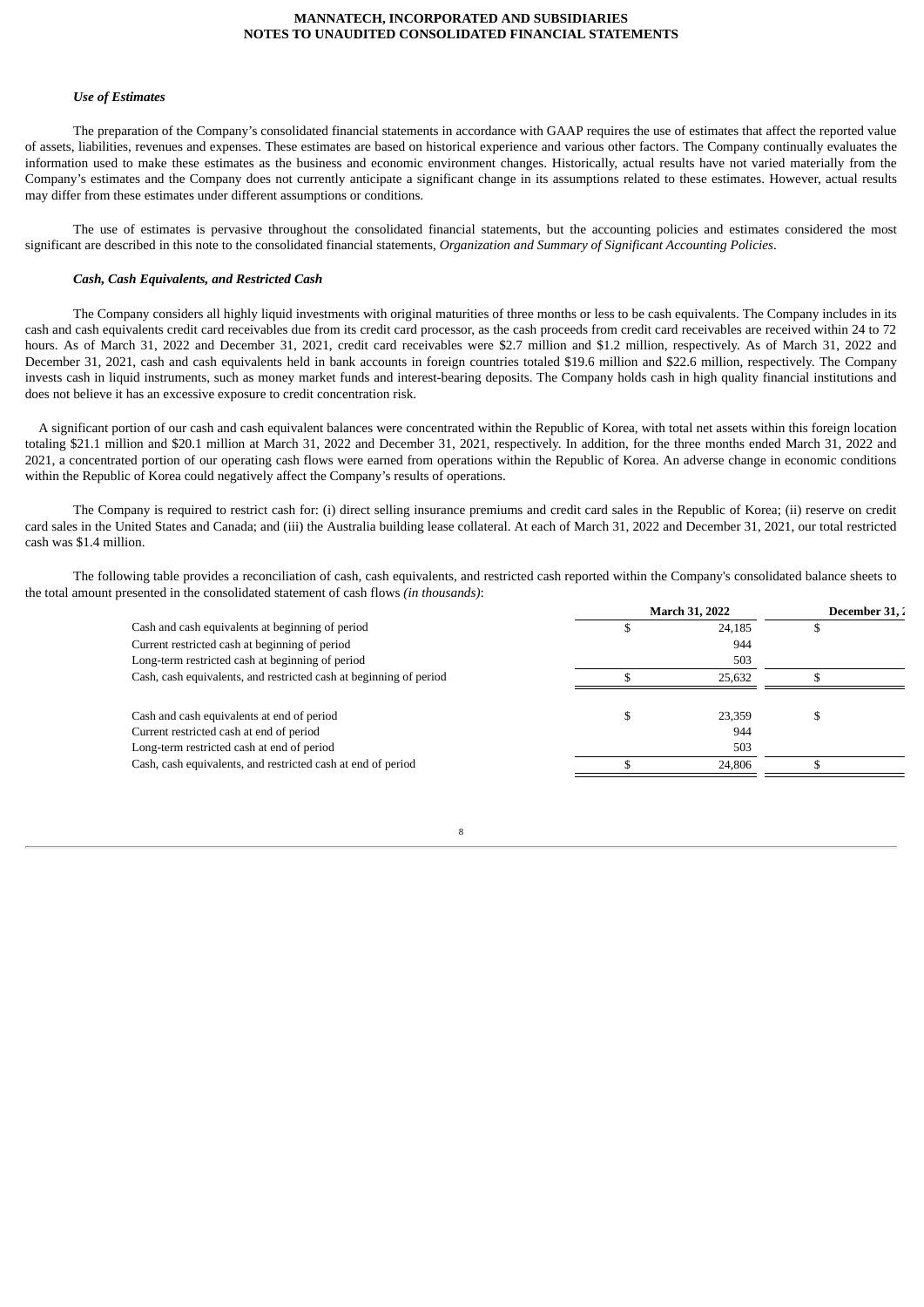#### *Accounts Receivable*

Accounts receivable are carried at their estimated collectible amounts. Receivables are created upon shipment of an order if the credit card payment is rejected or does not match the order total. As of March 31, 2022 and December 31, 2021, receivables consisted primarily of amounts due from preferred customers and associates. At each of March 31, 2022 and December 31, 2021, the Company's accounts receivable balance (net of allowance) were \$0.1 million. The Company periodically evaluates its receivables for collectability based on historical experience, recent account activities, and the length of time receivables are past due and writes-off receivables when they become uncollectible. At each of March 31, 2022 and December 31, 2021, the Company held an allowance for doubtful accounts of \$1.0 million.

#### *Inventories*

Inventories consist of raw materials, finished goods, and promotional materials that are stated at the lower of cost (using standard costs that approximate average costs) or net realizable value. The Company periodically reviews inventories for obsolescence and any inventories identified as obsolete are reserved or written off.

#### *Other Assets*

As of March 31, 2022 and December 31, 2021, other assets were \$9.5 million and \$9.2 million, respectively. These amounts primarily consisted of rightof-use assets related to operating leases for office space and equipment, net of lease incentives, of \$4.8 million and \$4.6 million as of March 31, 2022 and December 31, 2021, respectively. See Note 8, *Leases,* for more information on these assets. Also included in Other Assets were deposits for building leases in various locations of \$2.1 million and \$1.9 million as of March 31, 2022 and December 31, 2021, respectively. Additionally, included in each of the March 31, 2022 and December 31, 2021 balances was \$2.4 million, representing a deposit with Mutual Aid Cooperative and Consumer in the Republic of Korea, an organization established by the Republic of Korea's Fair Trade Commission to protect consumers who participate in network marketing activities. Finally, each of the March 31, 2022 and December 31, 2021 balances included \$0.2 million of indefinite lived intangible assets relating to the Manapol® powder trademark.

#### *Accrued Expenses*

As of March 31, 2022 and December 31, 2021, accrued expenses were \$8.4 million and \$9.2 million, respectively. These amounts primarily consisted of \$1.5 million and \$2.4 million representing employee benefits, which included accrued wages, bonus and severance as of March 31, 2022 and December 31, 2021, respectively. Also included in the March 31, 2022 and December 31, 2021 balances were non-inventory accrued liabilities of \$3.0 million and \$3.4 million, respectively. Additionally, included in each of the March 31, 2022 and December 31, 2021 balances was \$1.5 million for the current portion of operating lease liabilities. At March 31, 2022 and December 31, 2021, also included in the balances were \$0.9 million and \$1.0 million for accrued auditing and accounting fees, respectively. At March 31, 2022 and December 31, 2021, other accrued expenses were \$1.5 million and \$0.9 million, respectively.

#### *Notes Payable*

Notes payable were \$0.6 million and \$0.2 million as of March 31, 2022 and December 31, 2021, respectively, as a result of funding from a capital financing agreement related to our investment in leasehold improvements, computer hardware and software and other financing arrangements. As of March 31, 2022 and December 31, 2021, the current portion was \$0.6 million and \$0.2 million, respectively.

#### *Other Long-Term Liabilities*

Other long-term liabilities were \$5.1 million and \$5.0 million as of March 31, 2022 and December 31, 2021, respectively. As of March 31, 2022 and December 31, 2021, the balance is primarily composed of long-term operating lease obligations of \$4.4 million and \$4.3 million, respectively. See Note 8, *Leases,* for more information. Certain operating leases for the Company's regional office facilities contain a restoration clause that requires the Company to restore the premises to its original condition. At each of March 31, 2022 and December 31, 2021, accrued restoration costs related to these leases amounted to \$0.3 million. At each of March 31, 2022 and December 31, 2021, the Company also recorded a long-term liability for estimated defined benefit obligation related to a non-U.S. defined benefit plan for its Japan operations of \$0.2 million (see Note 9, *Employee Benefit Plans*, of the Company's 2021 Annual Report).

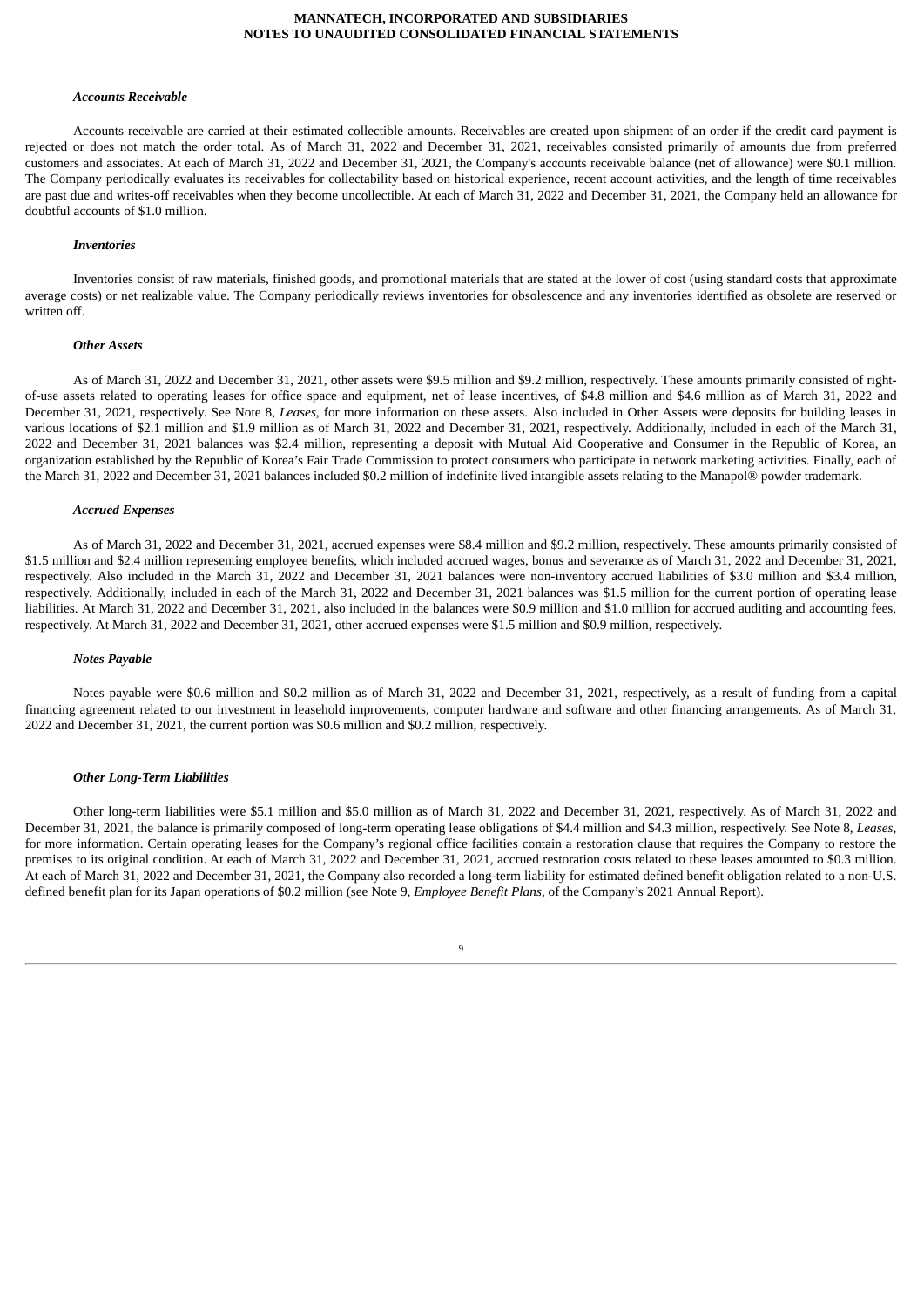#### *Revenue Recognition*

The Company's revenue is derived from sales of individual products and associate fees or, in certain geographic markets, starter packs. Substantially all of the Company's product sales are made at published wholesale prices to associates and preferred customers. The Company records revenue net of any sales taxes and records a reserve for expected sales returns based on its historical experience. The Company recognizes revenue from shipped products when control of the product transfers to the customer, thus the performance obligation is satisfied. Corporate-sponsored event revenue is recognized when the event is held.

Revenues from associate fees relate to providing associates with the right to earn commissions, benefits and incentives for an annual period. Revenue from software tools included in the first contractual year is recognized over three months and revenue from associate fees is recognized over 12 months (see *Contracts with Multiple Performance Obligations* for recognition guidelines). Almost all orders are paid via credit card. See Note 10, *Segment Information,* for disaggregation of revenues by geographic segment and type.

The Company collected associate fees within the United States, Canada, South Africa, Japan, Australia, New Zealand, Singapore, Hong Kong, Taiwan, Austria, the Czech Republic, Denmark, Estonia, Finland, Germany, the Republic of Ireland, the Netherlands, Norway, Spain, Sweden and the United Kingdom.

#### *Contracts with Multiple Performance Obligations*

Orders placed by associates or preferred customers constitute our contracts. Product sales placed in the form of an automatic order contain two performance obligations: (a) the sale of the product and (b) the loyalty program. For these contracts, the Company accounts for each of these obligations separately as they are each distinct. The transaction price is allocated between the product sale and the loyalty program on a relative standalone selling price basis. Sales placed through a one-time order contain only the first performance obligation noted above - the sale of the product.

The Company provides associates with access to a complimentary three-month package for the Success Tracker<sup>TM</sup> and Mannatech+ online business tools with the first payment of an associate fee. The first payment of an associate fee contains three performance obligations: (a) the associate fee, whereby the Company provides an associate with the right to earn commissions, bonuses and incentives for a year; (b) three months of complimentary access to utilize the Success Tracker™ online tool; and (c) three months of complimentary access to utilize the Mannatech+ online business tool. The transaction price is allocated between the three performance obligations on a relative standalone selling price basis. Associates do not have complimentary access to online business tools after the first contractual period.

With regards to both of the aforementioned contracts, the Company determines the standalone selling prices based on our overall pricing objectives, taking into consideration market conditions and other factors, including the value of the contracts.

#### *Deferred Commissions*

The Company defers commissions on (i) the sales of products shipped but not received by customers by the end of the respective period and (ii) the loyalty program. Deferred commissions are incremental costs and are amortized to expense consistent with how the related revenue is recognized. Deferred commissions were \$2.4 million for the year ended December 31, 2021. Of this balance, \$1.8 million was amortized to commissions expense for the three months ended March 31, 2022. At March 31, 2022, deferred commissions were \$3.1 million.

#### *Deferred Revenue*

The Company defers certain components of its revenue. Deferred revenue consisted of: (i) sales of products shipped but not received by customers by the end of the respective period; (ii) revenue from the loyalty program; (iii) prepaid registration fees from customers planning to attend a future corporate-sponsored event; and (iv) prepaid annual associate fees. At December 31, 2021, the Company's deferred revenue was \$4.9 million. Of this balance, \$3.5 million was recognized as revenue for the three months ended March 31, 2022. At March 31, 2022, the Company's deferred revenue was \$6.6 million.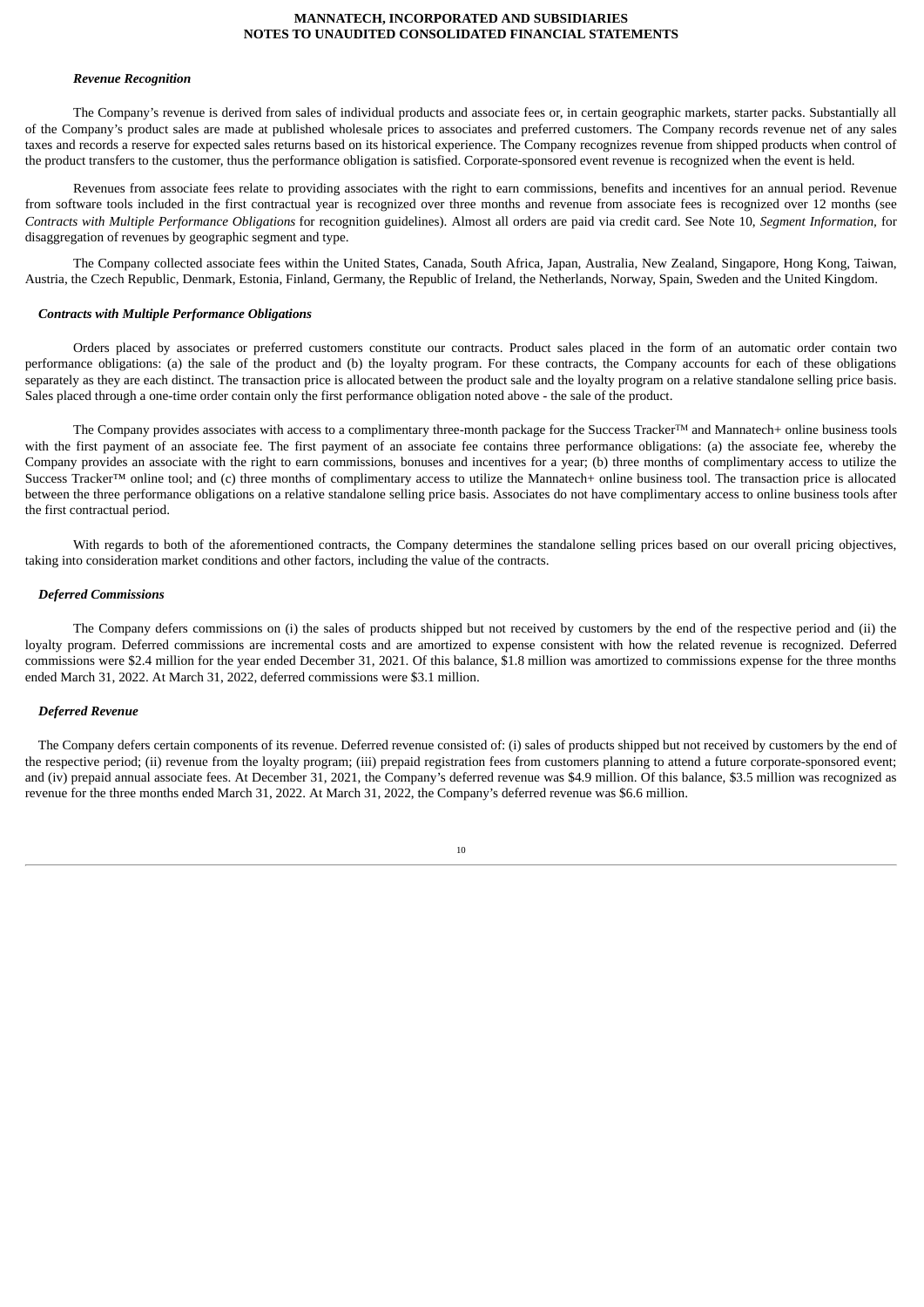The Company's customer loyalty program conveys a material right to the customer as it provides the promise to redeem loyalty points for the purchase of products, which is based on earning points through placing consecutive qualified orders. The Company factors in breakage rates, which is the percentage of the loyalty points that are expected to be forfeited or expire, for purposes of revenue recognition. Breakage rates are estimated based on historical data and can be reasonably and objectively determined. The deferred revenue associated with the loyalty program at March 31, 2022 and December 31, 2021 was \$4.2 million and \$4.3 million, respectively.

| <b>Loyalty program</b>                           | (in thousands) |
|--------------------------------------------------|----------------|
| Loyalty deferred revenue as of January 1, 2021   | \$<br>4,487    |
| Loyalty points forfeited or expired              | (3,987)        |
| Loyalty points used                              | (9,809)        |
| Loyalty points vested                            | 11,676         |
| Loyalty points unvested                          | 1,925          |
| Loyalty deferred revenue as of December 31, 2021 | 4,292          |
|                                                  |                |
| Lovalty deferred revenue as of January 1, 2022   | \$<br>4,292    |
| Loyalty points forfeited or expired              | (941)          |
| Loyalty points used                              | (2,422)        |
| Loyalty points vested                            | 2,190          |
| Loyalty points unvested                          | 1,055          |
| Loyalty deferred revenue as of March 31, 2022    | 4,174          |

#### *Sales Refund and Allowances*

The Company utilizes the expected value method, as set forth by Accounting Standard Codification ("ASC") Topic 606 Revenue from Contracts with Customers ("ASC 606"), to estimate the sales returns and allowance liability by taking the weighted average of the sales return rates over a rolling six-month period. The Company allocates the total amount recorded within the sales return and allowance liability as a reduction of the overall transaction price for the Company's product sales. The Company deems the sales refund and allowance liability to be a variable consideration.

Historically, sales returns have not materially changed through the years, as the majority of our customers who return their merchandise do so within the first 90 days after the original sale. Sales returns have historically averaged 1.5% or less of our gross sales. For the three months ended March 31, 2022 our sales return reserve consisted of the following (in thousands):

| Sales reserve as of January 1, 2021                 | 71    |
|-----------------------------------------------------|-------|
| Provision related to sales made in current period   | 778   |
| Adjustment related to sales made in prior periods   | (11)  |
| Actual returns or credits related to current period | (728) |
| Actual returns or credits related to prior periods  | (55)  |
| Sales reserve as of December 31, 2021               | 55    |
| Sales reserve as of January 1, 2022                 | 55    |
| Provision related to sales made in current period   | 179   |
| Adjustment related to sales made in prior periods   | (12)  |
| Actual returns or credits related to current period | (129) |
| Actual returns or credits related to prior periods  | (39)  |
| Sales reserve as of March 31, 2022                  | 54    |

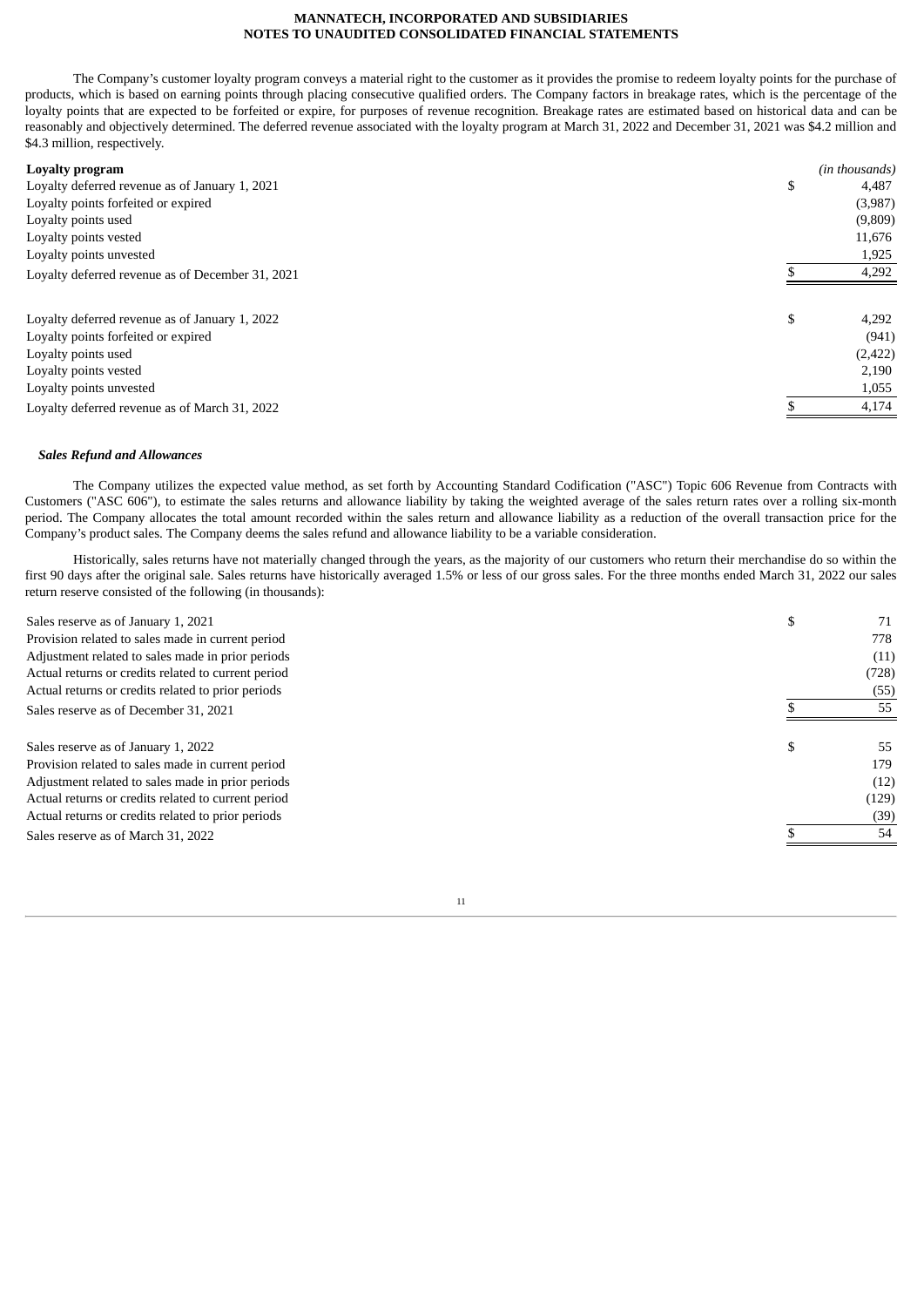#### *Shipping and Handling Costs*

The Company records inbound freight as a component of inventory and cost of sales. The Company records freight and shipping fees collected from its customers as fulfillment costs. In accordance with ASC 606-10-25-18a, freight and shipping fees are not deemed to be separate performance obligations as these activities occur before the customer receives the product.

At March 31, 2022, certain product sales that were shipped from warehouses were held in-transit at customs in the Asia/Pacific market. Mannatech specifically identified the orders held and deferred \$0.9 million revenue, as well as \$0.5 million commissions and \$0.1 million freight costs related to these orders.

#### *Commissions and Incentives*

Associates earn commissions and incentives based on their direct and indirect commissionable net sales over each month of the fiscal year. The Company accrues commissions and incentives when earned by associates and pays commissions on product and pack sales on a monthly cycle.

#### *Comprehensive Income and Accumulated Other Comprehensive Income*

Comprehensive income is defined as the change in equity of a business enterprise during a period from transactions and other events and circumstances from non-owner sources and includes all changes in equity during a period except those resulting from investments by owners and distributions to owners. The Company's comprehensive income consists of the Company's net income, foreign currency translation adjustments from its Japan, Republic of Korea, Taiwan, Denmark, Norway, Sweden, Mexico and China operations, remeasurement of intercompany balances classified as equity in its Korea, and Mexico operations, and changes in the pension obligation for its Japanese employees.

### *Accounting Pronouncements Issued but Not Yet Effective*

In June 2016, the FASB issued ASU 2016-13, Financial Instruments - Credit Losses (Topic 326): Measurement of Credit Losses on Financial *Instruments* ("ASU 2016-13")*.* This standard adds to U.S. GAAP an impairment model (known as the current expected credit loss ("CECL") model) that is based on expected losses rather than incurred losses. Under the new guidance, an entity recognizes as an allowance its estimate of expected credit losses, which is intended to result in the more timely recognition of losses. Under the CECL model, entities will estimate credit losses over the entire contractual term of the instrument (considering estimated prepayments, but not expected extensions or modifications) from the date of initial recognition of the financial instrument. Measurement of expected credit losses are to be based on relevant forecasts that affect collectability. The scope of financial assets within the CECL methodology is broad and includes trade receivables from certain revenue transactions and certain off-balance sheet credit exposures. Different components of the guidance require modified retrospective or prospective adoption. In November 2019, the FASB issued ASU 2019-10, *Financial Instruments—Credit Losses* (Topic 326), *Derivatives and Hedging* (Topic 815), and *Leases* (Topic 842) ("ASU 2019-10") which defers the effective date for smaller reporting companies by three years to December 15, 2022 for fiscal years, and interim periods within those fiscal years, beginning after that date. Accordingly, this standard will be effective for the Company as of January 1, 2023. While our review is ongoing, we believe ASU 2016-13 will only have applicability to our receivables from revenue transactions. Under ASC 606, revenue is recognized when, among other criteria, it is probable that the entity will collect the consideration to which it is entitled for goods or services transferred to a customer. At the point that trade receivables are recorded, they become subject to the CECL model and estimates of expected credit losses on trade receivables over their contractual life will be required to be recorded at inception based on historical information, current conditions, and reasonable and supportable forecasts. The Company is continuing to evaluate whether the new guidance will have an impact on our consolidated financial statements or existing internal controls.

Other recently issued accounting pronouncements did not or are not believed by management to have a material impact on the Company's present or future financial statements.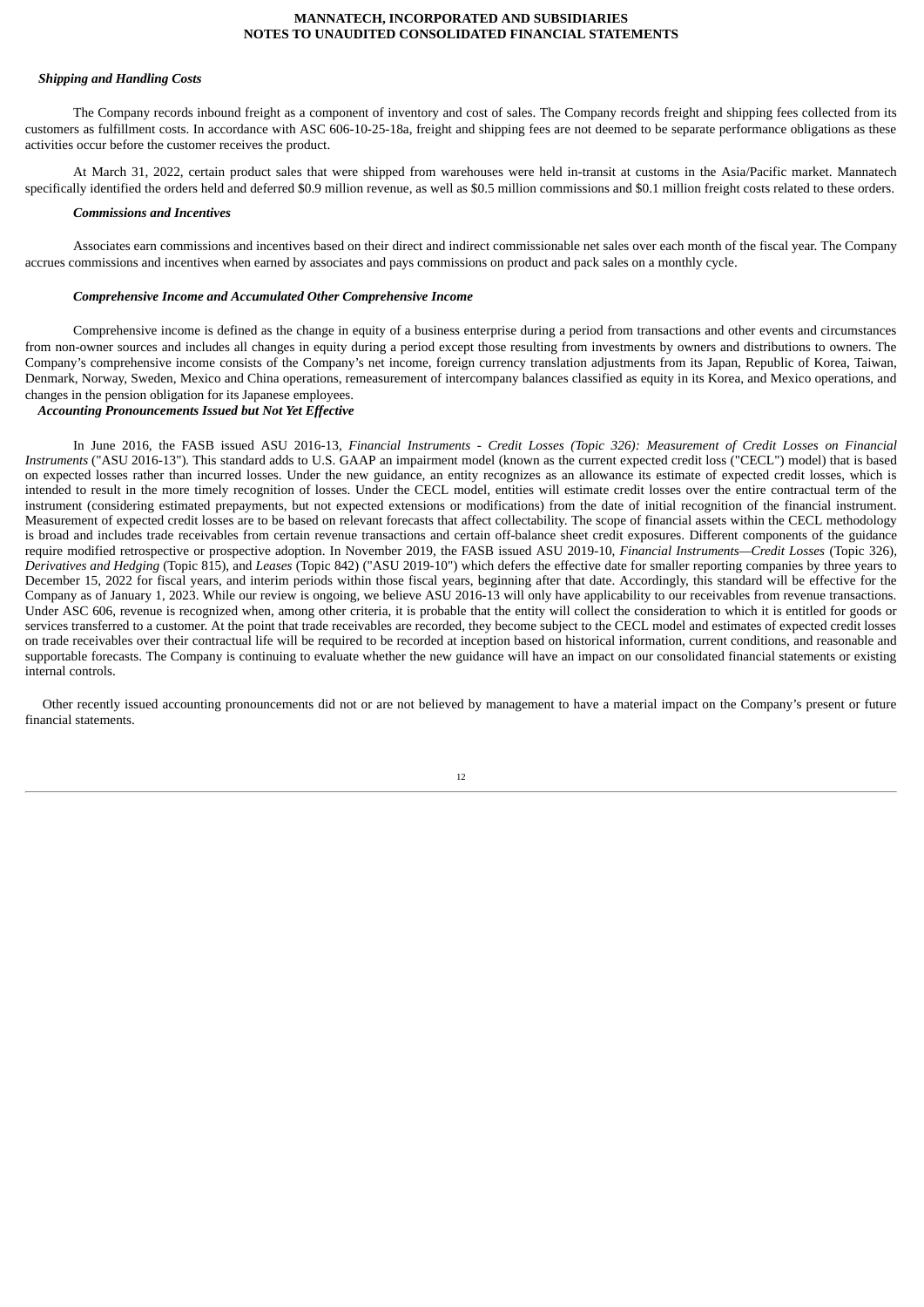#### **NOTE 2: INVENTORIES**

Inventories consist of raw materials, finished goods, and promotional materials. The Company provides an allowance for any slow-moving or obsolete inventories. Inventories as of March 31, 2022 and December 31, 2021, consisted of the following *(in thousands)*:

|                                     | <b>March 31, 2022</b> | <b>December 31, 2021</b> |
|-------------------------------------|-----------------------|--------------------------|
| Raw materials                       | 3,253                 | 3,271                    |
| Finished goods                      | 9,739                 | 9,196                    |
| Inventory reserves for obsolescence | (401)                 | (447)                    |
| <b>Total</b>                        | 12,591                | 12.020                   |

#### **NOTE 3: INCOME TAXES**

For the three months ended March 31, 2022 and 2021, the Company's effective tax rate was 0.7% and 13.3%, respectively. For the three months ended March 31, 2022 and 2021, the Company's effective tax rate was determined based on the estimated annual effective income tax rate.

The effective tax rate for the three months ended March 31, 2022 was different from the federal statutory rate due to the effect of changes in valuation allowances recorded in certain jurisdictions and the foreign derived intangible deduction in the US.

The effective tax rate for the three months ended March 31, 2021 was different from the federal statutory rate due primarily to the mix of earnings across jurisdictions and the associated valuation allowances recorded on losses in certain jurisdictions.

### **NOTE 4: EARNINGS PER SHARE**

The Company calculates basic Earnings per Share ("EPS") by dividing net income by the weighted-average number of common shares outstanding for the period. Diluted EPS also reflects the potential dilution that could occur if common stock were issued for awards outstanding under the Mannatech, Incorporated 2017 Stock Incentive Plan (described below).

In determining the potential dilutive effect of outstanding stock options for the three months ended March 31, 2022 and 2021, the Company used the quarterly average common stock close price of \$35.97 and \$18.25 per share, respectively.

For the three months ended March 31, 2022, there were 1.95 million weighted-average common shares outstanding used for the basic EPS calculation. For the three months ended March 31, 2022, approximately 0.12 million shares subject to options were included in the calculation resulting in 2.07 million dilutive shares used to calculate diluted EPS. For the three months ended March 31, 2022, no shares were excluded from the diluted EPS calculation.

For the three months ended March 31, 2021, there were 2.07 million weighted-average common shares outstanding used for the basic EPS calculation. For the three months ended March 31, 2021, approximately 0.05 million shares subject to options were included in the calculation resulting in 2.12 million dilutive shares used to calculate diluted EPS. For the three months ended March 31, 2021, approximately 0.1 million of the Company's common stock subject to options were excluded from the diluted EPS calculation as the effect would have been antidilutive.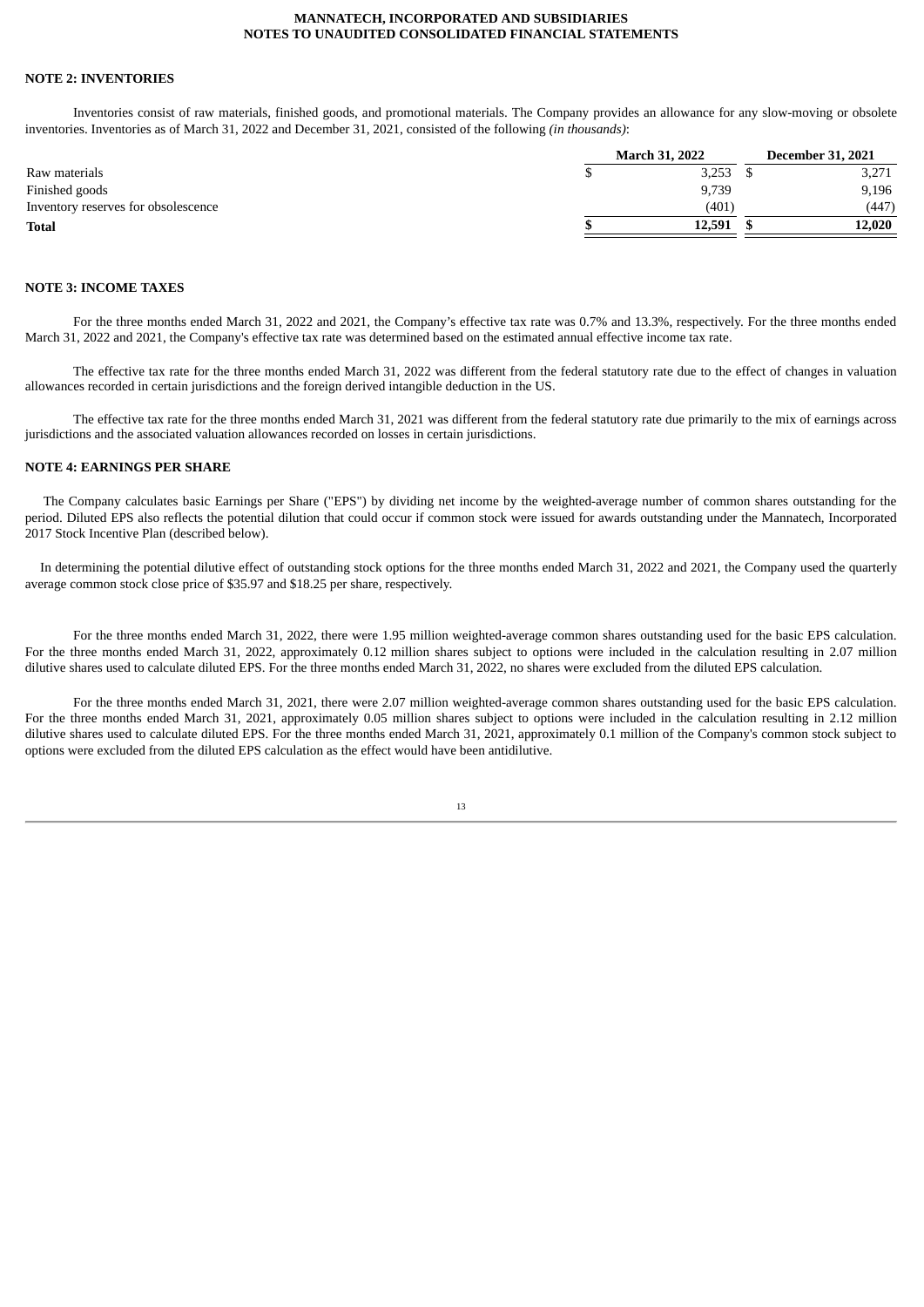### **NOTE 5: STOCK-BASED COMPENSATION**

The Company currently has one active stock-based compensation plan, the Mannatech, Incorporated 2017 Stock Incentive Plan, which was adopted by the Company's Board of Directors (the "Board") on April 17, 2017 and was approved by its shareholders on June 8, 2017, and subsequently amended by the Board at its February 2019 special meeting, which amendment was approved by the Company's shareholders on June 11, 2019 (as amended, the "2017 Plan"). The 2017 Plan supersedes the Mannatech, Incorporated 2008 Stock Incentive Plan (as amended, the "2008 Plan"), which was set to expire on February 20, 2018. The Board has reserved a maximum of 370,000 shares of our common stock that may be issued under the 2017 Plan (subject to adjustments for stock splits, stock dividends or other changes in corporate capitalization). As of March 31, 2022, the Company had a total of 138,083 shares available for grant under the 2017 Plan, which expires on April 16, 2027.

The 2017 Plan provides for grants of incentive stock options, nonqualified stock options, stock appreciation rights, restricted stock, restricted stock units, performance stock and performance stock units to our employees, board members, and consultants. However, only employees of the Company and its corporate subsidiaries are eligible to receive incentive stock options. The exercise price per share for all stock options will be no less than the market value of a share of common stock on the date of grant. Any incentive stock option granted to an employee owning more than 10% of our common stock will have an exercise price of no less than 110% of our common stock's market value on the grant date.

The majority of stock options vest over two or three years, and generally are granted with a term of ten years, or five years in the case of an incentive option granted to an employee who owns more than 10% of our common stock.

The Company records stock-based compensation expense related to granting stock options in selling and administrative expenses. During the three months ended March 31, 2022 and 2021, the Company granted no stock options. The Company recognized compensation expense as follows for the three months ended March 31 *(in thousands)*:

|                                                        |      | <b>Three Months Ended</b><br>March 31, |      |
|--------------------------------------------------------|------|----------------------------------------|------|
| Total gross compensation expense                       | 2022 |                                        | 2021 |
|                                                        |      |                                        |      |
| Total tax benefit associated with compensation expense |      |                                        |      |
| Total net compensation expense                         |      |                                        |      |

As of March 31, 2022, the Company expects to record compensation expense in the future as follows *(in thousands)*:

|                                                               |                                | Nine months | <b>Years ending December 31,</b> |  |  |  |
|---------------------------------------------------------------|--------------------------------|-------------|----------------------------------|--|--|--|
|                                                               | ending<br>December 31,<br>2022 | 2023        | 2024                             |  |  |  |
| Total gross unrecognized compensation expense                 |                                | 19          | 10                               |  |  |  |
| Tax benefit associated with unrecognized compensation expense |                                |             |                                  |  |  |  |
| Total net unrecognized compensation expense                   |                                | 14          |                                  |  |  |  |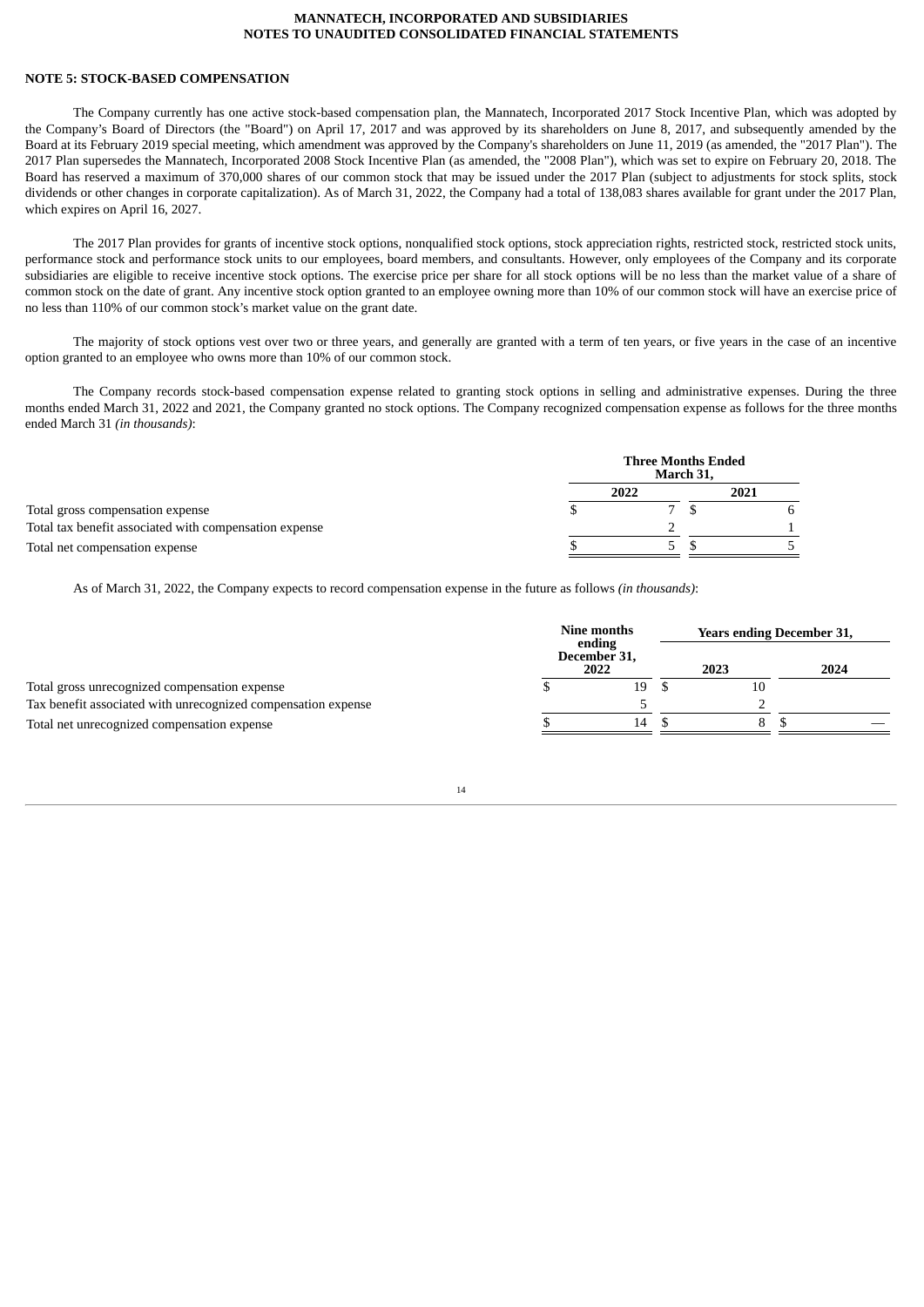### **NOTE 6: SHAREHOLDERS' EQUITY**

### *Treasury Stock*

There were no shares repurchased during the three months ended March 31, 2022. During the three months ended March 31, 2021, the Company repurchased 19,039 additional shares of its common stock outstanding at an average price of \$18.38.

As of March 31, 2022, the Company had 1,949,716 shares of common stock outstanding. As of March 31, 2021, the Company had 2,063,280 shares of common stock outstanding.

#### *Accumulated Other Comprehensive Income*

Accumulated other comprehensive income, reflected in the Consolidated Statement of Shareholders' Equity, represents net income plus the results of certain shareholders' equity changes not reflected in the Consolidated Statements of Operations, such as foreign currency translation and certain pension and postretirement benefit obligations. The after-tax components of accumulated other comprehensive income, are as follows *(in thousands)*:

|                                 | Foreign<br>Currency<br>Translation | Pension<br>Postretirement<br>Benefit<br><b>Obligation</b> |     |  | Accumulated<br>Other<br>Comprehensive<br>Income, Net |  |
|---------------------------------|------------------------------------|-----------------------------------------------------------|-----|--|------------------------------------------------------|--|
| Balance as of December 31, 2021 | 1,961                              |                                                           | 381 |  | 2,342                                                |  |
| Current-period change $(1)$     | (673)                              |                                                           |     |  | (673)                                                |  |
| Balance as of March 31, 2022    | ,288                               |                                                           | 381 |  | 1,669                                                |  |

 $<sup>(1)</sup>$  No material amounts reclassified from accumulated other comprehensive income.</sup>

### *Dividends*

.

On March 4, 2022, the Board declared a dividend of \$0.20 per share that was paid on March 30, 2022 to shareholders of record on March 16, 2022, for an aggregate amount of \$0.4 million.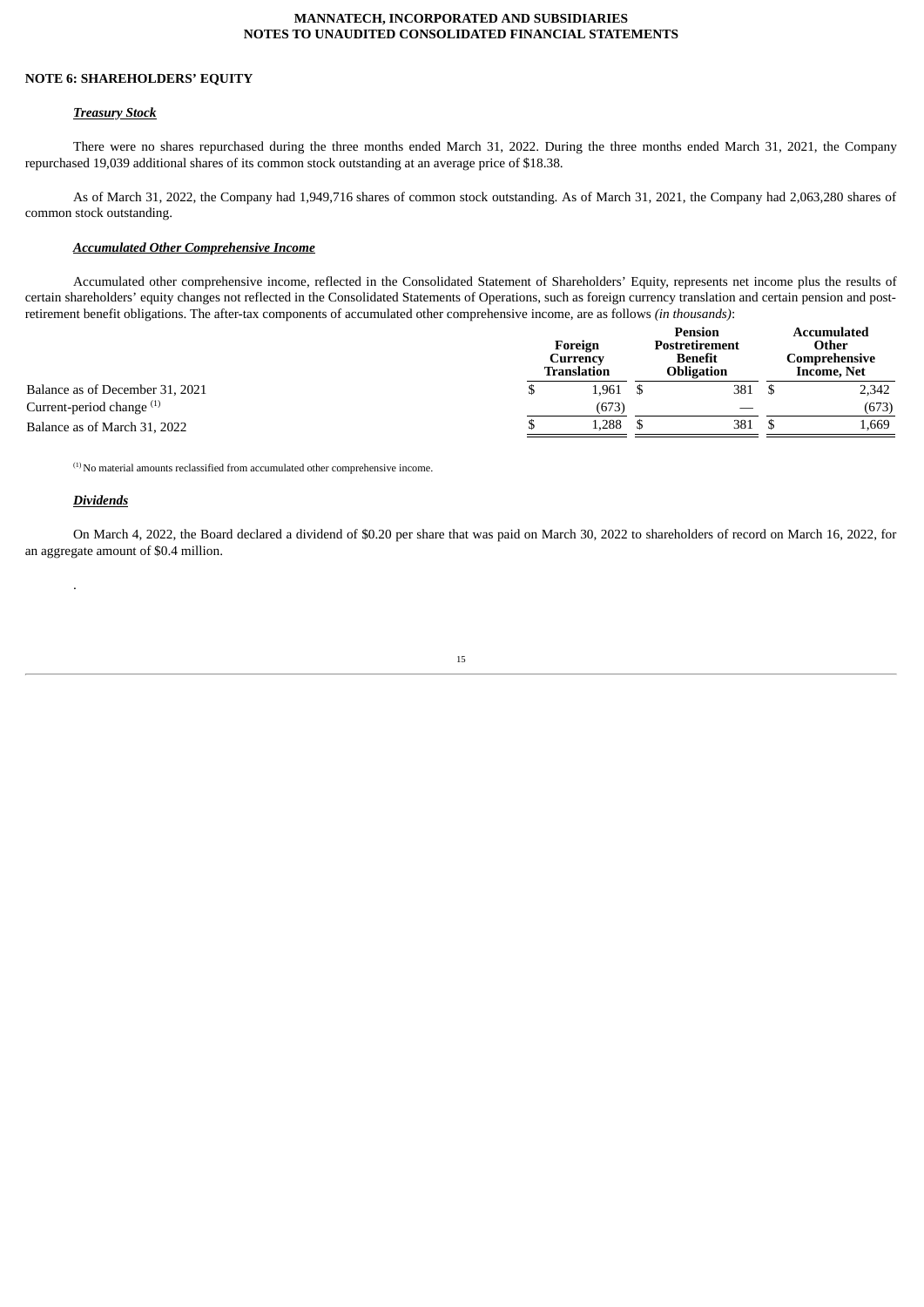### **NOTE 7: LITIGATION**

#### *Litigation - Product Liability*

#### *Hong Wang v. Beili Guan, MTEX Hong Kong Limited, and Mannatech, Incorporated, Case No. 2020-Jin-0116- Civil-7655, Binhai New District Court, Tianjin, China*

On November 16, 2020, MTEX Hong Kong received service of process of the above-captioned matter. Hong Wang (the "Plaintiff") is alleging that various Mannatech's products that she purchased violate the China Food Safety Law. In addition, Plaintiff alleges that her son suffered from tooth decay after consuming the MannaBears product and that the product violates the China Consumer Protection Law. The Plaintiff is seeking damages of approximately USD \$286,600. MTEX Hong Kong has engaged local counsel to defend this case. On November 22, 2020, MTEX Hong Kong filed a motion objecting to the court's jurisdiction.

On April 7, 2021, the Company received service of process of the above-captioned matter. The claims that the Plaintiff alleges against the Company are the same as those against MTEX Hong Kong. The Company has engaged the same counsel as above to defend this case. The Company filed a motion objecting to the court's jurisdiction on April 22, 2021. MTEX Hong Kong and the Company received the court's ruling denying the motion on lack of jurisdiction on June 15, 2021 and June 21, 2021, respectively. Both entities filed a petition to appeal. On October 14, 2021, the District Appellate Court issued a decision to uphold the jurisdiction. The final hearing for the case was held on December 17, 2021. On December 29, 2021, the court issued its judgment in favor of the Company and MTEX Hong Kong. On March 9, 2022, the Company and MTEX Hong Kong received notice that the Plaintiff appealed to the Tianjin Intermediate Court. A hearing was held on April 14, 2022. On April 20, 2022, the Tianjin Intermediate Court issued a judgment affirming the lower court's decision. MTEX Hong Kong and the Company consider this matter closed.

#### *Litigation in General*

The Company has incurred several claims in the normal course of business. The Company believes such claims can be resolved without any material adverse effect on its consolidated financial position, results of operations, or cash flows.

The Company maintains certain liability insurance; however, certain costs of defending lawsuits are not covered by or only partially covered by its insurance policies, including claims that are below insurance deductibles. Additionally, insurance carriers could refuse to cover certain claims, in whole or in part. The Company accrues costs to defend itself from litigation as they are incurred.

The outcome of litigation is uncertain, and despite management's views of the merits of any litigation, or the reasonableness of the Company's estimates and reserves, the Company's financial statements could nonetheless be materially affected by an adverse judgment. The Company believes it has adequately reserved for the contingencies arising from current legal matters where an outcome was deemed to be probable, and the loss amount could be reasonably estimated. No legal reserve was deemed necessary at March 31, 2022.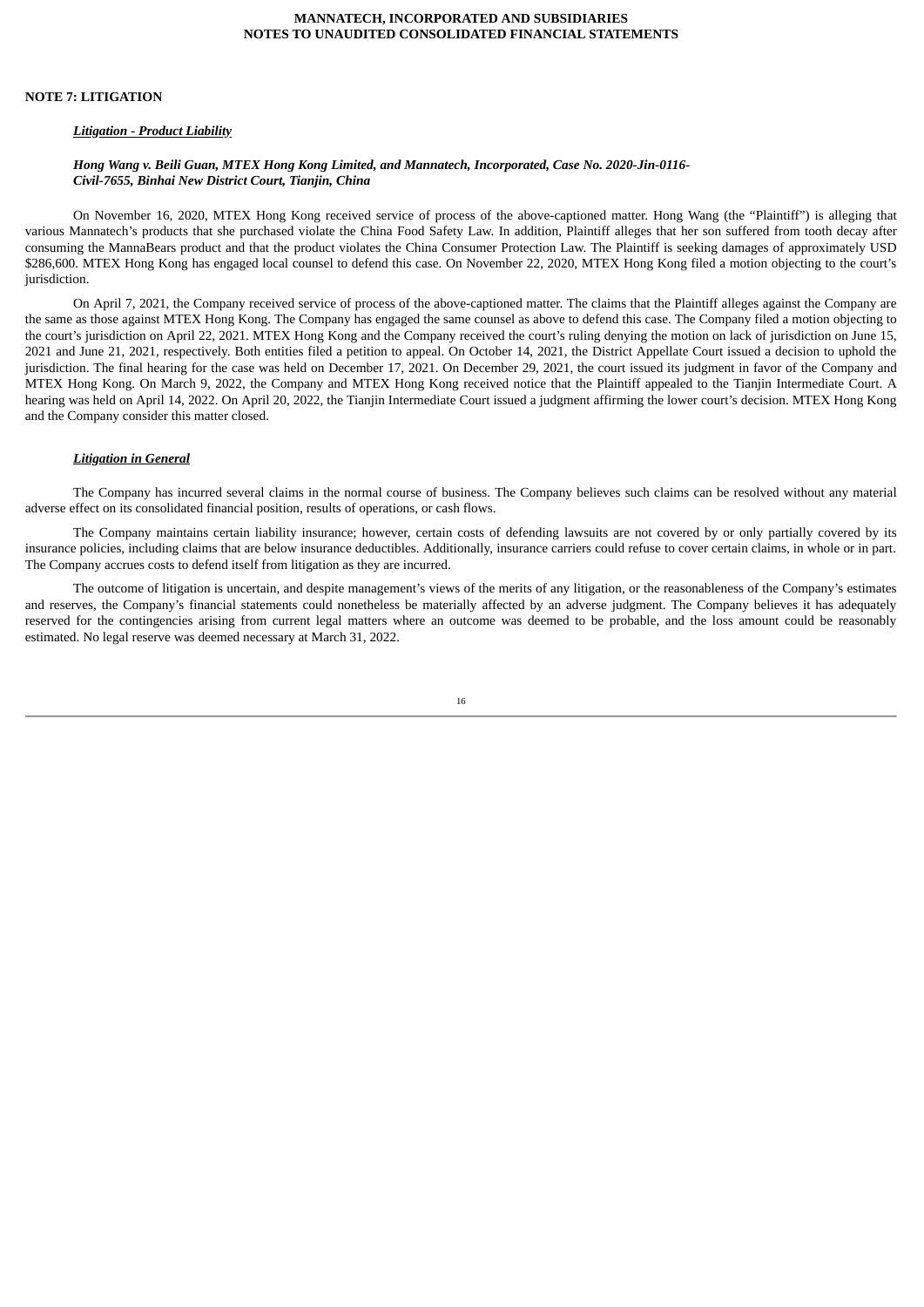### **NOTE 8: LEASES**

The Company has entered into contractual lease arrangements to rent office space and equipment from third-party lessors. See Note 5 to the consolidated financial statements in our 2021 Annual Report.

As of March 31, 2022, the Company had net operating lease right-of-use ("ROU") assets of \$4.8 million and net finance lease right-of-use assets of \$0.2 million. At March 31, 2022, our operating lease liabilities were \$5.9 million and our finance lease liabilities were \$0.1 million.

The weighted-average remaining lease term and discount rate related to the Company's operating lease liabilities as of March 31, 2022 were 4.5 years and 4.1%, respectively. The weighted-average remaining lease term and discount rate related to the Company's finance lease liabilities as of March 31, 2022 were 2.6 years and 5.1%, respectively. The Company's lease discount rates are generally based on estimates of its incremental borrowing rate, as discount rates implicit in the Company's leases cannot be readily determined.

As of March 31, 2022 and December 31, 2021 our leased assets and liabilities consisted of the following (in thousands):

| <b>Classification</b><br>March 31, 2022<br>Leases |                                           |    |            | <b>December 31, 2021</b> |
|---------------------------------------------------|-------------------------------------------|----|------------|--------------------------|
| <b>Right-of-use assets</b>                        |                                           |    |            |                          |
| <b>Operating leases</b>                           | Other assets                              | \$ | $4,836$ \$ | 4,625                    |
| Finance leases                                    | Property and equipment, net               |    | 174        | 180                      |
| Total right-of-use assets                         |                                           |    | $5,010$ \$ | 4,805                    |
| <b>Current portion of lease liabilities</b>       |                                           |    |            |                          |
| <b>Operating leases</b>                           | Accrued expenses                          | \$ | $1,527$ \$ | 1,493                    |
| Finance leases                                    | Current portion of finance leases         |    | 60         | 68                       |
| Long-term portion of lease liabilities            |                                           |    |            |                          |
| <b>Operating leases</b>                           | Other long-term liabilities               |    | 4.386      | 4,318                    |
| Finance leases                                    | Finance leases, excluding current portion |    | 70         | 66                       |
| Total lease liabilities                           |                                           |    | 6,043      | 5,945                    |

As of March 31, 2022 the Company's minimum future lease payments on operating and financing leases were as follows (in thousands):

|                                         | <b>March 31, 2022</b>   |                         |  |  |  |  |  |
|-----------------------------------------|-------------------------|-------------------------|--|--|--|--|--|
| <b>Maturity of lease liabilities</b>    | <b>Operating Leases</b> | <b>Financing Leases</b> |  |  |  |  |  |
| Remaining 2022                          | 1,351                   | 51                      |  |  |  |  |  |
| 2023                                    | 1,356                   | 52                      |  |  |  |  |  |
| 2024                                    | 1,338                   | 27                      |  |  |  |  |  |
| 2025                                    | 947                     | 6                       |  |  |  |  |  |
| 2026                                    | 707                     |                         |  |  |  |  |  |
| Thereafter                              | 919                     |                         |  |  |  |  |  |
| <b>Total minimum lease payments</b>     | $6,618$ \$              | 142                     |  |  |  |  |  |
| Imputed interest                        | (704)                   | (13)                    |  |  |  |  |  |
| Present value of minimum lease payments | $5,914$ \$              | 129                     |  |  |  |  |  |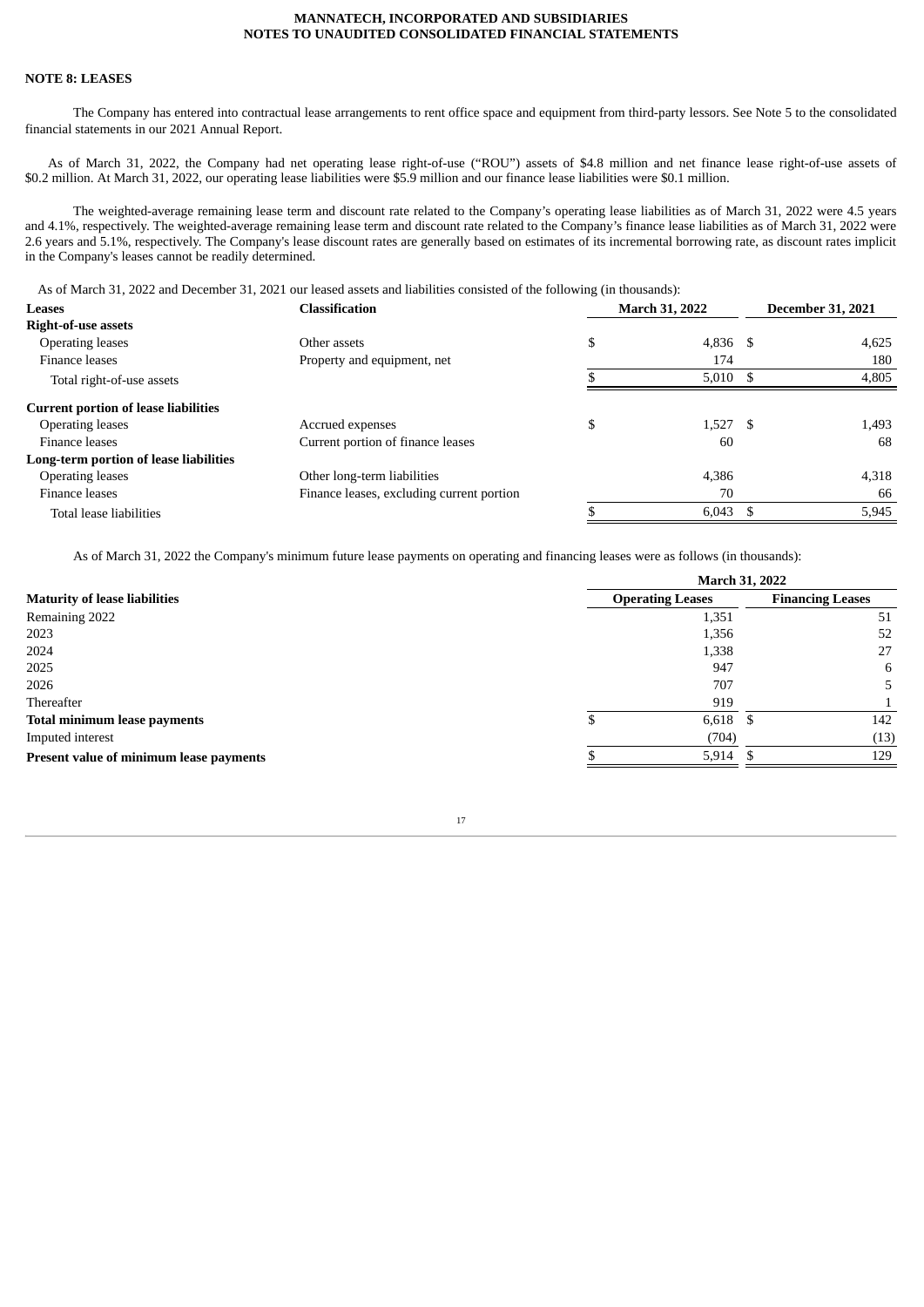#### **NOTE 9: FAIR VALUE**

The Company utilizes fair value measurements to record fair value adjustments to certain financial assets and to determine fair value disclosures.

*Fair Value Measurements and Disclosure* (Topic 820) of the FASB establishes a fair value hierarchy that requires the use of observable market data, when available, and prioritizes the inputs to valuation techniques used to measure fair value in the following categories:

- Level 1 Quoted unadjusted prices for identical instruments in active markets.
- Level 2 Quoted prices for similar instruments in active markets, quoted prices for identical or similar instruments in markets that are not active and model-derived valuations in which all observable inputs and significant value drivers are observable in active markets.
- Level 3 Model-derived valuations in which one or more significant inputs or significant value drivers are unobservable, including assumptions developed by the Company.

The primary objective of the Company's investment activities is to preserve principal while maximizing yields without significantly increasing risk. The investment instruments held by the Company are money market funds and interest-bearing deposits for which quoted market prices are readily available. The Company considers these highly liquid investments to be cash equivalents. These investments are classified within Level 1 of the fair value hierarchy because they are valued based on quoted market prices in active markets. The Company does not have any material financial liabilities that were required to be measured at fair value on a recurring basis at March 31, 2022.

The table below presents the recorded amount of financial assets measured at fair value *(in thousands)* on a recurring basis as of March 31, 2022 and December 31, 2021.

| March 31, 2022                            | Level 1 |         | <b>Level 2</b> |                | Level 3 |         |    | <b>Total</b> |  |
|-------------------------------------------|---------|---------|----------------|----------------|---------|---------|----|--------------|--|
| <b>Assets</b>                             |         |         |                |                |         |         |    |              |  |
| Money Market Funds - JPMorgan Chase, US   | \$      |         |                |                | \$      |         | \$ |              |  |
| Interest bearing deposits - various banks |         | 7,719   |                |                |         |         |    | 7,719        |  |
| Total assets                              |         | 7,719   | \$             |                |         |         |    | 7,719        |  |
| Amounts included in:                      |         |         |                |                |         |         |    |              |  |
| Cash and cash equivalents                 | \$      | 6,862   | \$             |                | \$      |         | \$ | 6,862        |  |
| Restricted cash                           |         | 680     |                |                |         |         |    | 680          |  |
| Long-term restricted cash                 |         | 177     |                |                |         |         |    | 177          |  |
| <b>Total</b>                              |         | 7,719   | \$             |                |         |         | \$ | 7,719        |  |
|                                           |         |         |                |                |         |         |    |              |  |
|                                           |         |         |                |                |         |         |    |              |  |
| <b>December 31, 2021</b>                  |         | Level 1 |                | <b>Level 2</b> |         | Level 3 |    | <b>Total</b> |  |
| <b>Assets</b>                             |         |         |                |                |         |         |    |              |  |
| Interest bearing deposits - various banks |         | 7,838   |                |                |         |         |    | 7,838        |  |
| Total assets                              |         | 7,838   | \$             |                |         |         |    | 7,838        |  |
| Amounts included in:                      |         |         |                |                |         |         |    |              |  |
| Cash and cash equivalents                 | \$      | 6,986   | \$             |                | \$      |         | \$ | 6,986        |  |
| Restricted cash                           |         | 680     |                |                |         |         |    | 680          |  |
| Long-term restricted cash                 |         | 172     |                |                |         |         |    | 172          |  |
| <b>Total</b>                              |         | 7,838   | \$             |                |         |         |    | 7,838        |  |

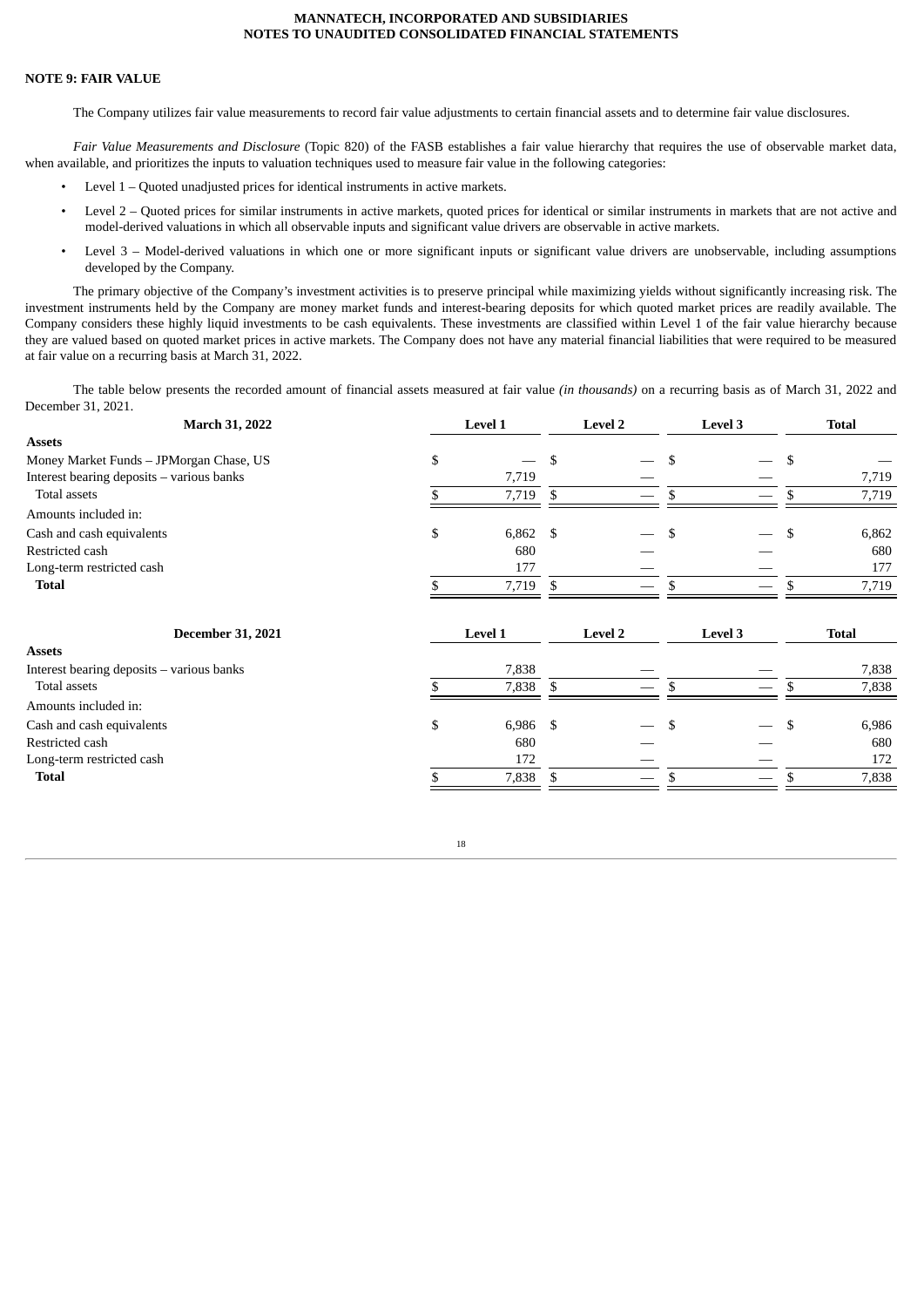#### **NOTE 10: SEGMENT INFORMATION**

The Company's sole reporting segment is one where we sell proprietary nutritional supplements, skin care and anti-aging products, and weightmanagement and fitness products through network marketing distribution channels operating in twenty-four countries. Each of the business units receives associate fees or sells similar packs (in the case of Mexico and South Korea, where packs have not been replaced with associate fees, see Note 1, *Organization and Summary of Significant Accounting Policies*) and possesses similar economic characteristics, such as selling prices and gross margins. In each country, the Company markets its products and pays commissions and incentives in similar market environments. The Company's management reviews its financial information by country and focuses its internal reporting and analysis of revenues by pack sales and associate fees and product sales. The Company sells its products through its independent associates who occupy positions in our network and distribute products through similar distribution channels in each country. No single independent associate has ever accounted for more than 10% of the Company's consolidated net sales. The Company also operates a non-direct selling business in mainland China. Our subsidiary in China, Meitai, is operating as a traditional retailer under a cross-border e-commerce model. Meitai cannot legally conduct a direct selling business in China unless it acquires a direct selling license in China.

The Company operates facilities in eleven countries and sells product in twenty-five countries around the world. These facilities are located in the United States, Canada, Australia, the Netherlands, Japan, the Republic of Korea (South Korea), Taiwan, South Africa, Mexico, Hong Kong and China. Each facility services different geographic areas. We currently sell our products in three regions: (i) the Americas (the United States, Canada and Mexico); (ii) EMEA (Austria, the Czech Republic, Denmark, Estonia, Finland, Germany, the Republic of Ireland, Namibia, the Netherlands, Norway, South Africa, Spain, Sweden and the United Kingdom); and (iii) Asia/Pacific (Australia, Japan, New Zealand, the Republic of Korea, Singapore, Taiwan, Hong Kong and China). We also ship our products to customers in the following countries: Belgium, France, Greece, Italy, Luxembourg, and Poland.

Consolidated net sales shipped to customers in these regions, along with pack or associate fee and product information for the three months ended March 31, were as follows *(in millions, except percentages)*:

|              |      |       | <b>Three Months Ended</b><br>March 31, |      |       |               |
|--------------|------|-------|----------------------------------------|------|-------|---------------|
| Region       |      | 2022  |                                        |      | 2021  |               |
| Americas     | 10.3 | 30.0  | %                                      | 11.0 | 28.7  | $\frac{0}{0}$ |
| Asia/Pacific | 19.1 | 60.0  | %                                      | 23.5 | 61.4  | $\%$          |
| <b>EMEA</b>  | 3.0  | 10.0  | $\%$                                   | 3.8  | 9.9   | $\%$          |
| Totals       | 32.4 | 100.0 | $\%$                                   | 38.3 | 100.0 | $\%$          |

|                                            | <b>Three Months Ended</b> | March 31, |      |
|--------------------------------------------|---------------------------|-----------|------|
|                                            | 2022                      |           | 2021 |
| Consolidated product sales                 | 30.8                      |           | 35.9 |
| Consolidated pack sales and associate fees | 1.3                       |           | 2.2  |
| Consolidated other                         | 0.3                       |           | 0.2  |
| <b>Consolidated total net sales</b>        | 32.4                      |           | 38.3 |

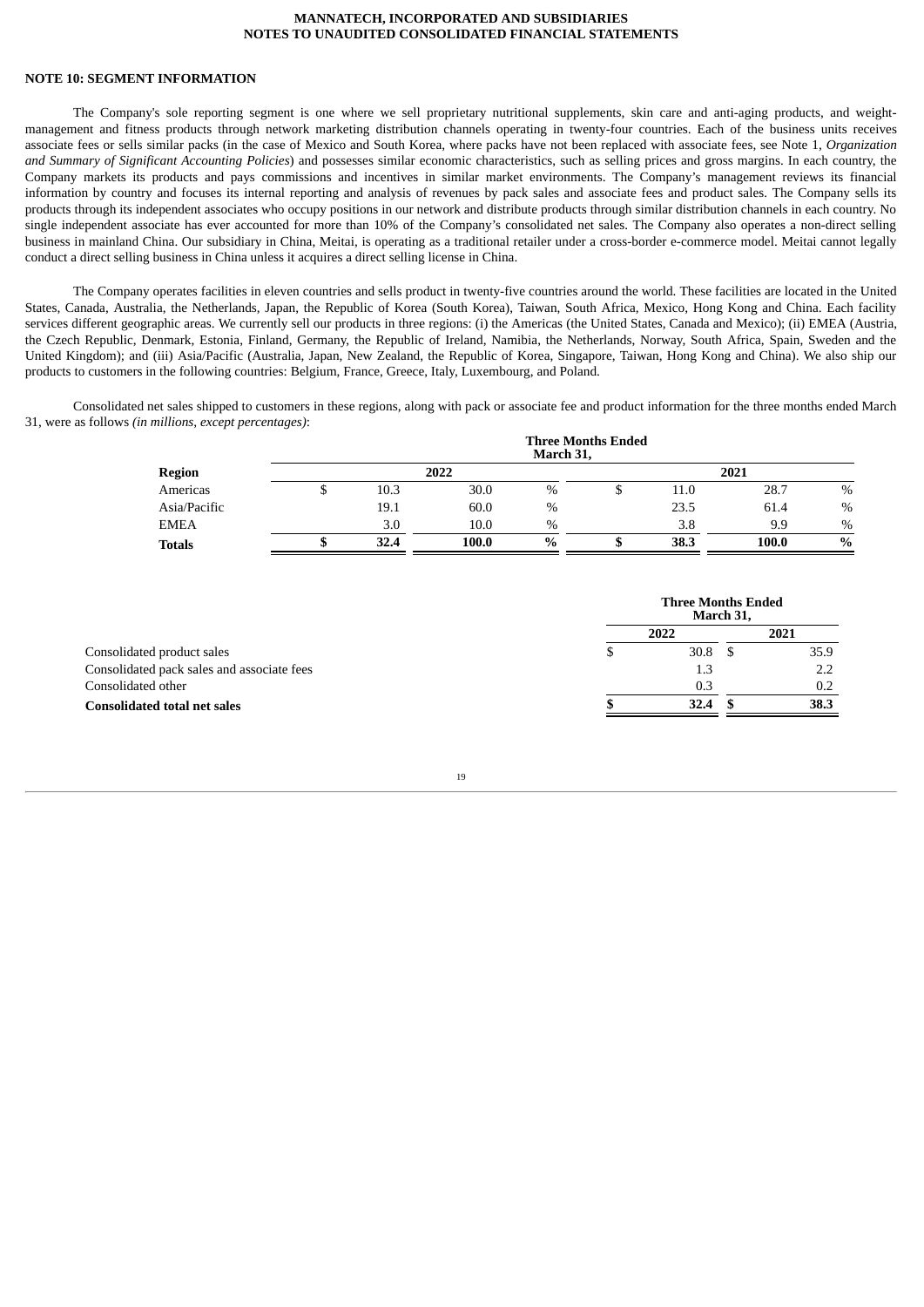Long-lived assets, which include property and equipment and construction in process for the Company and its subsidiaries, as of March 31, 2022 and December 31, 2021, reside in the following regions, as follows *(in millions)*:

| <u>Region</u> | <b>March 31, 2022</b> | <b>December 31, 2021</b> |  |     |
|---------------|-----------------------|--------------------------|--|-----|
| Americas      |                       | 3.8                      |  | 3.8 |
| Asia/Pacific  |                       | 0.3                      |  | 0.4 |
| EMEA          |                       |                          |  |     |
| Total         |                       | 4.1                      |  | 4.2 |

<span id="page-22-0"></span>Inventory balances, which consist of raw materials, finished goods, and promotional materials, as offset by the allowance for slow moving or obsolete inventories, reside in the following regions *(in millions)*:

| <b>Region</b> | <b>March 31, 2022</b> | <b>December 31, 2021</b> |  |      |
|---------------|-----------------------|--------------------------|--|------|
| Americas      | ъ                     | 5.5                      |  | 5.7  |
| Asia/Pacific  |                       | 5.3                      |  | 4.7  |
| <b>EMEA</b>   |                       | 1.8                      |  | 1.6  |
| <b>Total</b>  |                       | 12.6                     |  | 12.0 |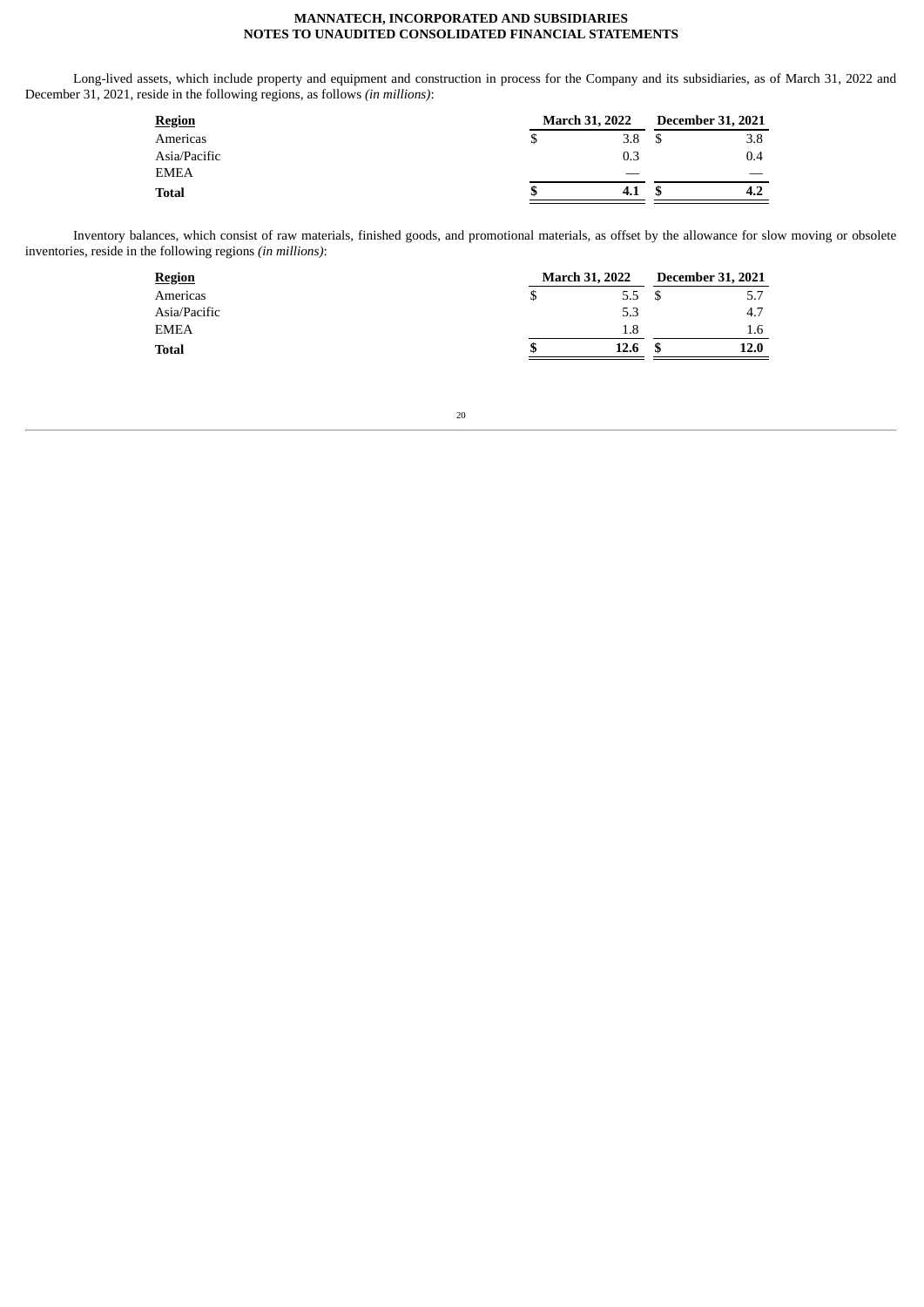#### **Item 2. Management's Discussion and Analysis of Financial Condition and Results of Operations**

The following discussion is intended to assist in the understanding of our consolidated financial position and results of operations for the three months ended March 31, 2022 as compared to the same period in 2021, and should be read in conjunction with Item 1 "Financial Statements" in Part I of this quarterly report on Form 10-Q and Item 1A "Risk Factors" in Part I of our 2021 Annual Report. Unless stated otherwise, all financial information presented below, throughout this report, and in the consolidated financial statements and related notes includes Mannatech and all of our subsidiaries on a consolidated basis. To supplement our financial results presented in accordance with GAAP, we disclose certain adjusted financial measures which we refer to as Constant dollar ("Constant dollar") measures, which are non-GAAP financial measures. Refer to the *Non-GAAP Financial Measures* section herein for a description of how such Constant dollar measures are determined.

#### <span id="page-23-0"></span>**COMPANY OVERVIEW**

The Company is a global wellness solution provider, which was incorporated and began operations in November 1993. We develop and sell innovative, high quality, proprietary nutritional supplements, topical and skin care and anti-aging products, and weight-management products that target optimal health and wellness. We currently sell our products in three regions: (i) the Americas (the United States, Canada and Mexico); (ii) Europe/the Middle East/Africa ("EMEA") (Austria, the Czech Republic, Denmark, Estonia, Finland, Germany, the Republic of Ireland, Namibia, the Netherlands, Norway, South Africa, Spain, Sweden and the United Kingdom); and (iii) Asia/Pacific (Australia, Japan, New Zealand, the Republic of Korea, Singapore, Taiwan, Hong Kong, and China). We also ship our products to customers in the following countries: Belgium, France, Greece, Italy, Luxembourg, and Poland.

We conduct our business as a single operating segment and primarily sell our products through a network of approximately 157,000 active associates and preferred customer positions held by individuals that purchased our products and/or packs or paid associate fees during the last 12 months, who we refer to as *current associates* and *preferred customers*. New pack sales and the receipt of new associate fees in connection with new positions in our network are leading indicators for the long-term success of our business. New associate or preferred customer positions are created in our network when our associate fees are paid or packs and products are purchased for the first time under a new account. We operate as a seller of nutritional supplements, topical and skin care and anti-aging products, and weight-management products through our network marketing distribution channels operating in 24 countries and direct e-commerce retail in China. We review and analyze net sales by geographical location and by packs and products on a consolidated basis. Each of our subsidiaries sells similar products and exhibits similar economic characteristics, such as selling prices and gross margins.

Because we sell our products through network marketing distribution channels, the opportunities and challenges that affect us most are: recruitment of new and retention of current associates and preferred customers that occupy sales or purchasing positions in our network; entry into new markets and growth of existing markets; niche market development; new product introduction; and investment in our infrastructure. Our subsidiary in China, Meitai, is currently operating as a traditional retailer under a cross-border e-commerce model. Meitai cannot legally conduct a direct selling business in China unless it acquires a direct selling license in China.

The Company maintains a corporate website at www.mannatech.com.

#### **Current Economic Conditions and Recent Developments**

Overall net sales decreased \$5.9 million, or 15.5%, to \$32.4 million, during the three months ended March 31, 2022, as compared to the same period in 2021. For the three months ended March 31, 2022, our net sales decreased 11.5% on a Constant dollar basis (see Non-GAAP Measures, below); foreign exchange during the three months ended March 31, 2022 decreased GAAP net sales by \$1.5 million, as compared to the same period in 2021. For the three months ended March 31, 2022 and 2021, our operations outside of the Americas accounted for approximately 68.2% and 71.3%, respectively, of our consolidated net sales.

During the three months ended March 31, 2022, supply chain constraints impacted sales. As a result, we had to postpone planned sales promotions as we were sourcing and shipping product. Also, we defer revenue of orders shipped but not received by customers.

The number of product orders decreased by 6.0% to 189,700 for the three months ended March 31, 2022, as compared to 201,729 during the same period in 2021. For the three months ended March 31, 2022, the average product order value decreased 4.3%, to \$179, as compared to \$187 for the same period in 2021.

The average value of packs and associate fees decreased to \$55 for the first quarter of 2022, as compared to \$99 for the same period in 2021, because last year we were able to sell more upgrade packs in the Asia/Pacific region. This year we had to postpone a promotion in that region due to supply chain constraints.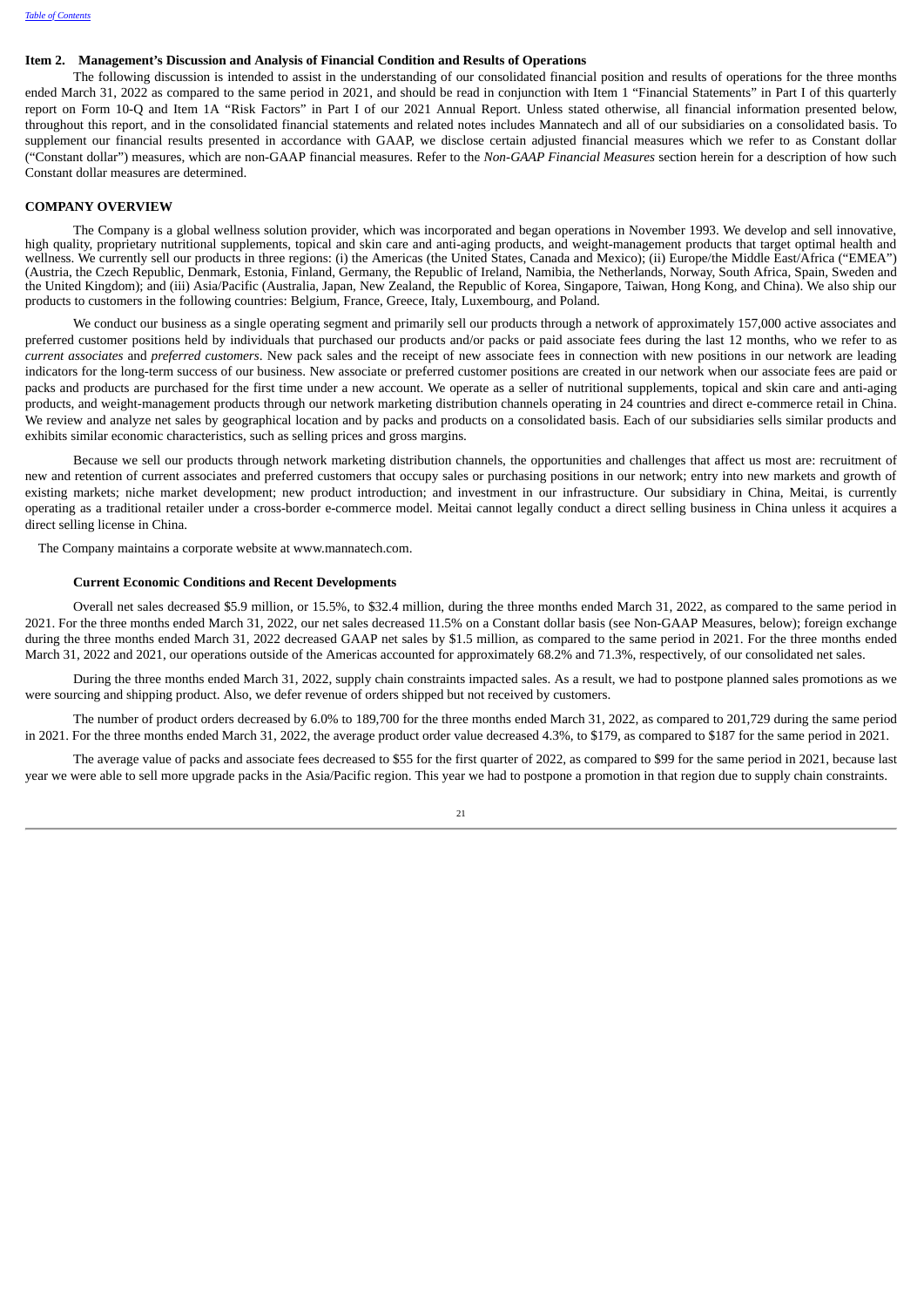### <span id="page-24-0"></span>**RESULTS OF OPERATIONS**

#### **Three Months Ended March 31, 2022 Compared to Three Months Ended March 31, 2021**

The table below summarizes our consolidated operating results in dollars and as a percentage of net sales for the three months ended March 31, 2022 and 2021 *(in thousands, except percentages):*

|                                       | 2022 |                  |                     |     |                  | 2021                | <b>Change from</b><br>2021 to 2022 |               |             |  |
|---------------------------------------|------|------------------|---------------------|-----|------------------|---------------------|------------------------------------|---------------|-------------|--|
|                                       |      | Total<br>dollars | $%$ of<br>net sales |     | Total<br>dollars | $%$ of<br>net sales |                                    | <b>Dollar</b> | Percentage  |  |
| <b>Net sales</b>                      | \$   | 32,384           | $100.0 \%$ \$       |     | 38,319           | $100.0 \%$ \$       |                                    | (5, 935)      | $(15.5)\%$  |  |
| Cost of sales                         |      | 7,091            | 21.9 %              |     | 7,222            | 18.8 %              |                                    | (131)         | $(1.8)\%$   |  |
| <b>Gross profit</b>                   |      | 25,293           | 78.1 %              |     | 31,097           | 81.2 %              |                                    | (5,804)       | $(18.7)\%$  |  |
| <b>Operating expenses:</b>            |      |                  |                     |     |                  |                     |                                    |               |             |  |
| Commissions and incentives            |      | 13,108           | 40.5 %              |     | 15,598           | 40.7 %              |                                    | (2,490)       | $(16.0)\%$  |  |
| Selling and administrative expenses   |      | 6,909            | 21.3 %              |     | 7,111            | 18.6 %              |                                    | (202)         | $(2.8)\%$   |  |
| Depreciation and amortization expense |      | 332              | 1.0 %               |     | 510              | 1.3 %               |                                    | (178)         | (34.9) %    |  |
| Other operating costs                 |      | 4,909            | 15.2 %              |     | 5,089            | 13.3 %              |                                    | (180)         | $(3.5)$ %   |  |
| Total operating expenses              |      | 25,258           | 78.0 %              |     | 28,308           | 73.9 %              |                                    | (3,050)       | $(10.8)\%$  |  |
| <b>Income from operations</b>         |      | 35               | $0.1 \%$            |     | 2,789            | 7.3 %               |                                    | (2,754)       | $(98.7)\%$  |  |
| Interest income                       |      | 15               | $-$ %               |     | 22               | $0.1 \%$            |                                    | (7)           | $(31.8)\%$  |  |
| Other income (expense), net           |      | 85               | 0.3%                |     | (282)            | (0.7)%              |                                    | 367           | $(130.1)\%$ |  |
| Income before income taxes            |      | 135              | $0.4 \%$            |     | 2,529            | 6.6 %               |                                    | (2,394)       | $(94.7)\%$  |  |
| Income tax (provision)                |      | (1)              | $-$ %               |     | (335)            | $(0.9)$ %           |                                    | 334           | (99.7) %    |  |
| Net income                            |      | 134              | $0.4 \%$            | -\$ | 2,194            | 5.7%                | Ŝ.                                 | (2,060)       | $(93.9)\%$  |  |

### **Non-GAAP Financial Measures**

To supplement our financial results presented in accordance with GAAP, we disclose operating results that have been adjusted to exclude the impact of changes due to the translation of foreign currencies into U.S. dollars, including changes in: Net Sales, Gross Profit, and Income from Operations. We refer to these adjusted financial measures as Constant dollar items, which are non-GAAP financial measures. We believe these measures provide investors an additional perspective on trends. To exclude the impact of changes due to the translation of foreign currencies into U.S. dollars, we calculate current year results and prior year results at a constant exchange rate, which is the prior year's rate. Currency impact is determined as the difference between actual growth rates and constant currency growth rates.

### **Three-month period ended**

| (in millions, except percentages) |                                            | March 31, 2022 |  |                                                   | March 31, 2021                             |      |  | <b>Constant \$ Change</b> |            |  |
|-----------------------------------|--------------------------------------------|----------------|--|---------------------------------------------------|--------------------------------------------|------|--|---------------------------|------------|--|
|                                   | <b>GAAP</b><br><b>Measure:</b><br>Total \$ |                |  | <b>Non-GAAP</b><br><b>Measure:</b><br>Constant \$ | <b>GAAP</b><br><b>Measure:</b><br>Total \$ |      |  | Dollar                    | Percent    |  |
| Net sales                         |                                            | 32.4           |  | 33.9                                              |                                            | 38.3 |  | (4.4)                     | $(11.5)\%$ |  |
| Product                           |                                            | 30.8           |  | 32.2                                              |                                            | 35.9 |  | (3.7)                     | $(10.3)\%$ |  |
| Pack sales and associate fees     |                                            | 1.3            |  | 1.4                                               |                                            | 2.2  |  | (0.8)                     | (36.4)%    |  |
| Other                             |                                            | 0.3            |  | 0.3                                               |                                            | 0.2  |  | 0.1                       | 50.0 %     |  |
| Gross profit                      |                                            | 25.3           |  | 26.4                                              |                                            | 31.1 |  | (4.7)                     | $(15.1)\%$ |  |
| Income from operations            |                                            |                |  | 0.2                                               |                                            | 2.8  |  | (2.6)                     | $(92.9)\%$ |  |

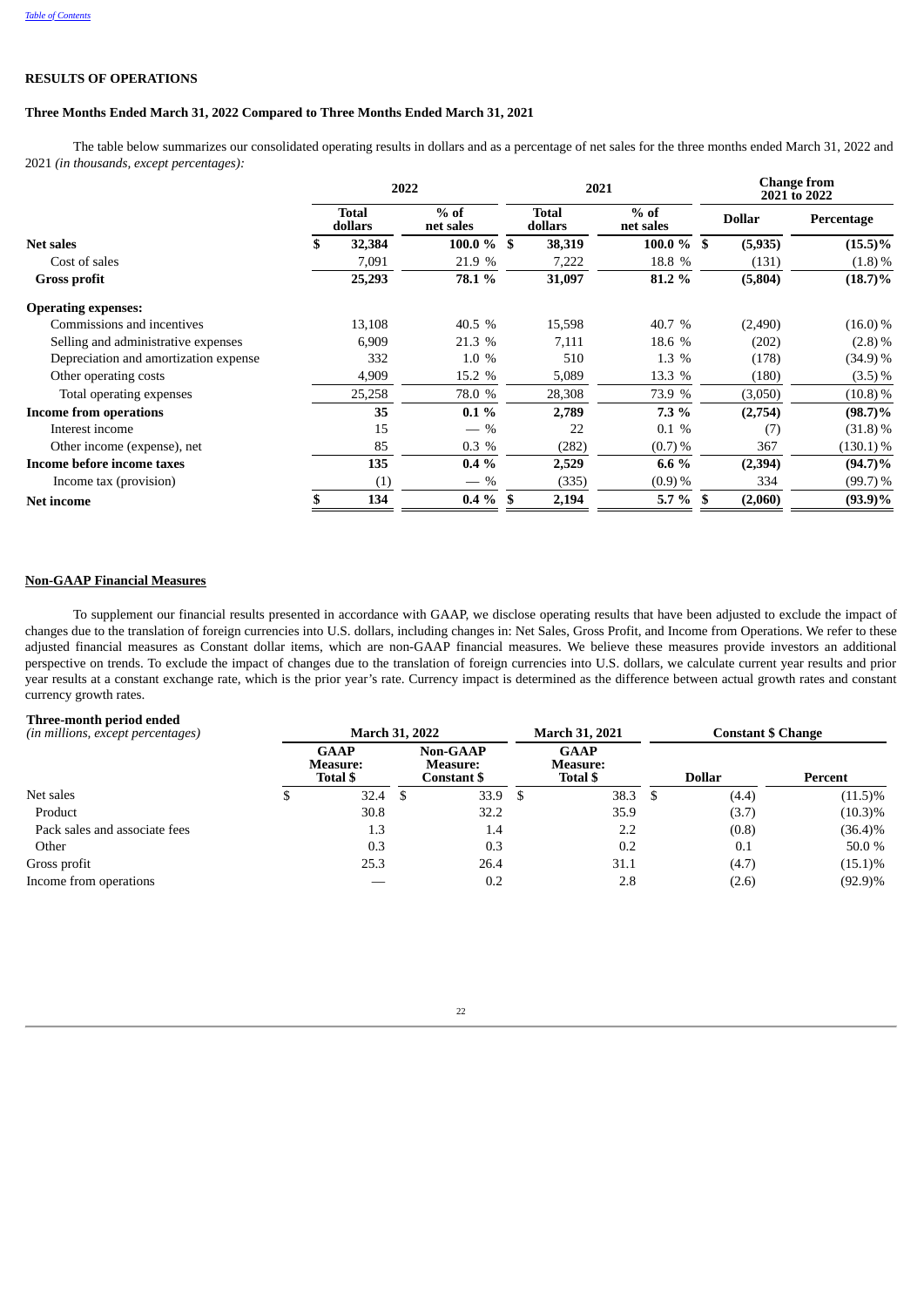#### **Net Sales**

Consolidated net sales for the three months ended March 31, 2022 decreased by \$5.9 million, or 15.5%, to \$32.4 million as compared to \$38.3 million for the same period in 2021.

#### **Net Sales in Dollars and as a Percentage of Consolidated Net Sales**

Consolidated net sales by region for the three months ended March 31, 2022 and 2021 were as follows *(in millions, except percentages)*:

| <b>Region</b> | <b>Three Months Ended</b><br>March 31, 2022 |      |              |  | <b>Three Months Ended</b><br><b>March 31, 2021</b> |         |  |  |
|---------------|---------------------------------------------|------|--------------|--|----------------------------------------------------|---------|--|--|
| Americas      |                                             | 10.3 | $30.0 \%$ \$ |  | 11.0                                               | 28.7 %  |  |  |
| Asia/Pacific  |                                             | 19.1 | 60.0%        |  | 23.5                                               | 61.4 %  |  |  |
| <b>EMEA</b>   |                                             | 3.0  | 10.0 %       |  | 3.8                                                | $9.9\%$ |  |  |
| <b>Total</b>  |                                             | 32.4 | $100.0 \%$   |  | 38.3                                               | 100.0 % |  |  |

For the three months ended March 31, 2022, net sales in the Americas decreased by \$0.7 million, or 6.4%, to \$10.3 million, as compared to \$11.0 million for the same period in 2021. This decrease was primarily due to a 9.1% decrease in the number of active independent associates and preferred customers, which was partially offset by a 3.0% increase in revenue per active independent associate and preferred customer. Over the three months ended March 31, 2022, we fulfilled 61,369 product orders in the Americas, a decrease of 4,801, or 7.3%, over the same period in 2021.

For the three months ended March 31, 2022, our operations outside of the Americas accounted for approximately 68.2% of our consolidated net sales, whereas in the same period in 2021, our operations outside of the Americas accounted for approximately 71.3% of our consolidated net sales.

For the three months ended March 31, 2022, Asia/Pacific net sales decreased by \$4.4 million, or 18.7%, to \$19.1 million, as compared to \$23.5 million for the same period in 2021. During the three months ended March 31, 2022, supply chain constraints impacted sales. We had to postpone planned sales promotions as we were sourcing and shipping product. During the three months ended March 31, 2022 the rate of COVID-19 deaths increased in Hong Kong, and we have deferred \$0.9 million revenue for orders shipped but not received by customers. The result was a 6.0% decrease in revenue per active independent associate and preferred customer and a 13.6% decrease in the number of active independent associates and preferred customer. Over the three months ended March 31, 2022, we fulfilled 90,656 product orders in the Asia/Pacific region, an increase of 636, or 0.7%, over the same period in 2021. Foreign currency exchange had the effect of decreasing revenue by \$1.4 million for the three months ended March 31, 2022, as compared to the same period in 2021. The currency impact is primarily due to the weakening of the Korean Won, Japanese Yen, and Australian Dollar.

For the three months ended March 31, 2022, EMEA net sales decreased by \$0.8 million, or 21.1%, to \$3.0 million, as compared to \$3.8 million for the same period in 2021. The decrease was primarily due to a 27.9% decrease in the number of active independent associates and preferred customers, which was partially offset by a 9.5% increase in revenue per active independent associate and preferred customer. Over the three months ended March 31, 2022, we fulfilled 37,675 product orders in the EMEA region, a decrease of 7,864, or 17.3%, over the same period in 2021. We believe the war in the Ukraine and inflation are impacting our business. Foreign currency exchange had the effect of decreasing revenue by \$0.1 million for the three-month period ending March 31, 2022 as compared to the same period in 2021. The currency impact is primarily due to the weakening of the South African Rand, and the Euro.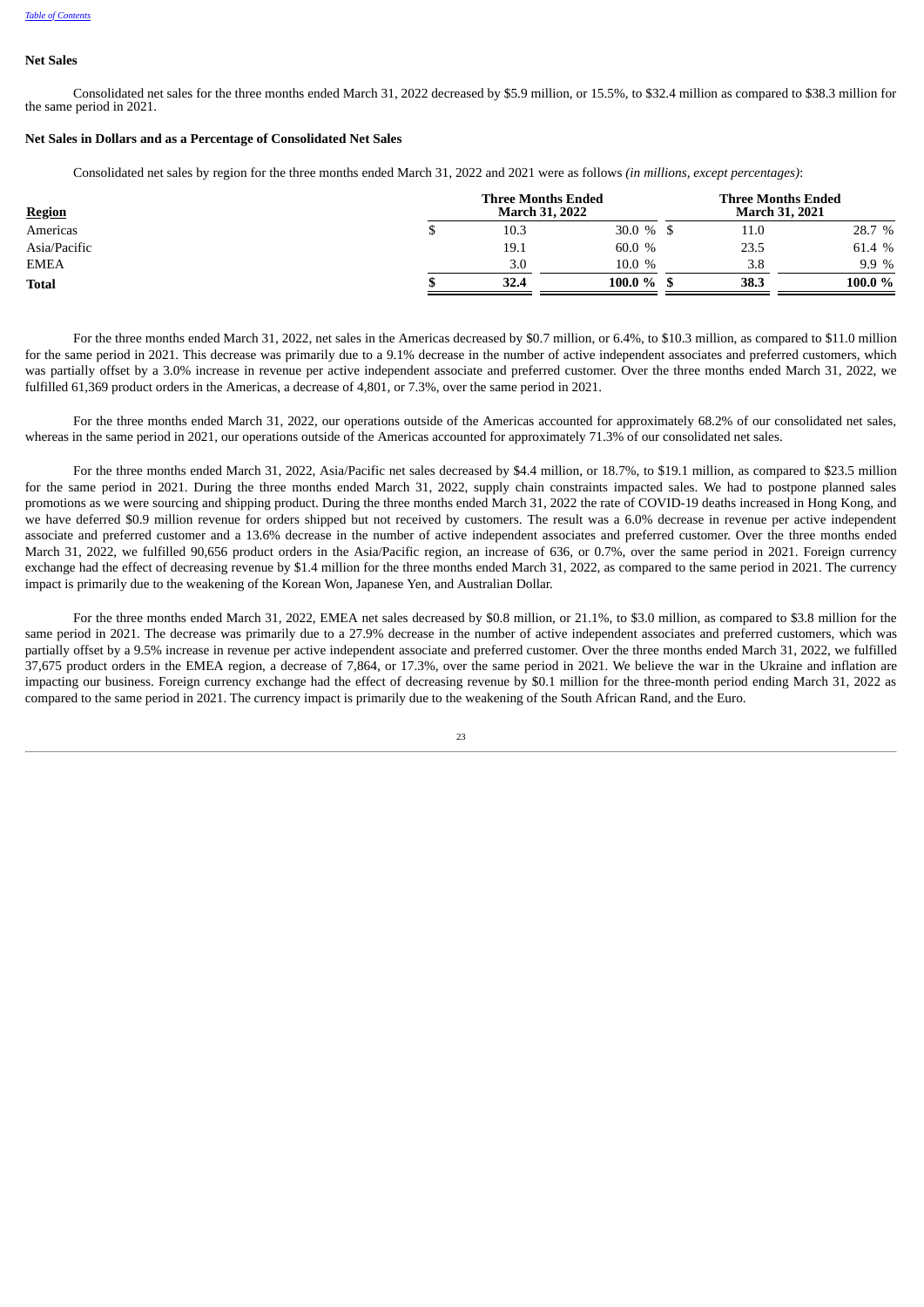Our total sales and sales mix could be influenced by any of the following:

- the impact of the COVID-19 pandemic, the availability and effectiveness of vaccines on a widespread basis and the impact of any mutations of the virus;
- the current conflict between Russia and Ukraine, which could adversely affect our business in certain regions;
- the impact of inflation;
- disruptions in the supply chain;
- changes in our sales prices;
- changes in shipping fees;
- changes in consumer demand;
- changes in the number of independent associates and preferred customers;
- changes in competitors' products;
- changes in economic conditions;
- changes in regulations;
- announcements of new scientific studies and breakthroughs;
- introduction of new products;
- discontinuation of existing products;
- adverse publicity;
- changes in our commissions and incentives programs;
- direct competition; and
- fluctuations in foreign currency exchange rates.

Our sales mix for the three months ended March 31, was as follows *(in millions, except percentages)*:

|                                            | <b>Three Months Ended</b><br>March 31. |  |      | Change |               |            |
|--------------------------------------------|----------------------------------------|--|------|--------|---------------|------------|
|                                            | 2022                                   |  | 2021 |        | <b>Dollar</b> | Percentage |
| Consolidated product sales                 | 30.8                                   |  | 35.9 |        | (5.1)         | $(14.2)\%$ |
| Consolidated pack sales and associate fees | 1.3                                    |  | 2.2  |        | (0.9)         | (40.9)%    |
| Consolidated other                         | 0.3                                    |  | 0.2  |        | 0.1           | 50.0 %     |
| <b>Total consolidated net sales</b>        | 32.4                                   |  | 38.3 |        | (5.9)         | $(15.4)\%$ |

#### **Product Sales**

Our product sales are made to our independent associates and preferred customers at published wholesale prices.

Product sales for the three months ended March 31, 2022 decreased by \$5.1 million, or 14.2%, as compared to the same period in 2021. The decrease in product sales was primarily due to the decrease in the average order value. The average order value for the three months ended March 31, 2022 was \$179, as compared to \$187 for the same period in 2021. The number of orders processed during the three months ended March 31, 2022 decreased by 6.0%, to 189,700, as compared to 201,729 for the same period in 2021.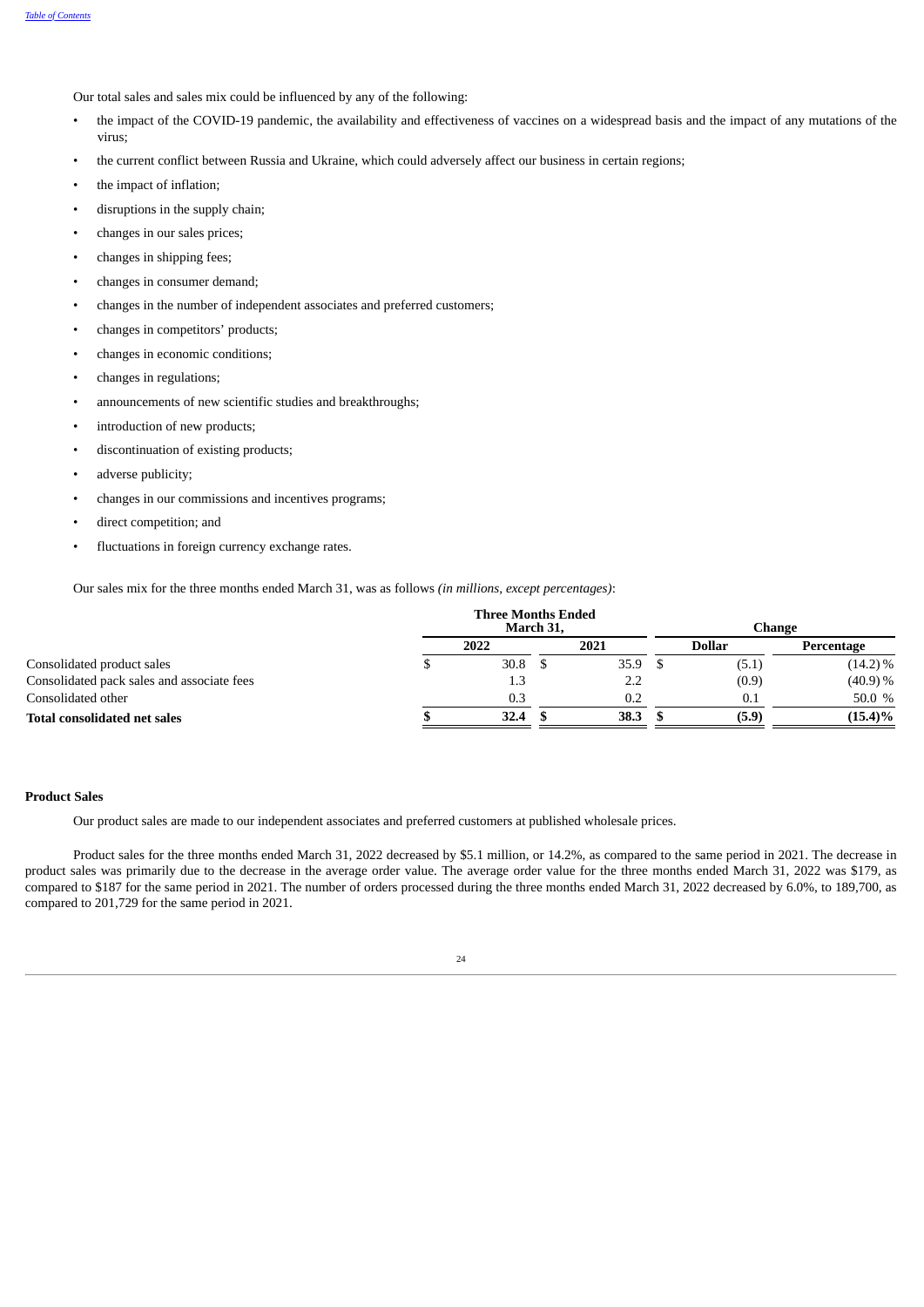#### **Pack Sales and Associate Fees**

The Company collects associate fees in lieu of selling packs in certain markets. Associate fees are paid annually by new and continuing associates to the Company, which entitle them to earn commissions, benefits and incentives for that year. The Company collected associate fees in lieu of pack sales within the United States, Canada, South Africa, Japan, Australia, New Zealand, Singapore, Hong Kong, Taiwan, Austria, the Czech Republic, Denmark, Estonia, Finland, Germany, the Republic of Ireland, the Netherlands, Norway, Spain, Sweden and the United Kingdom.

In the Republic of Korea and Mexico, packs may still be purchased by our associates who wish to build a Mannatech business. These packs contain products that are discounted from both the published retail and associate prices. There are several pack options available to our associates. In certain of these markets, pack sales are completed during the final stages of the registration process and can provide new associates with valuable training and promotional materials, as well as products for resale to retail customers, demonstration purposes, and personal consumption. Business-building associates in these markets can also purchase an upgrade pack, which provides the associate with additional promotional materials. We also do not collect associate fees or sell packs in our nondirect selling business in mainland China.

The dollar amount of pack sales and associate fees associated with new and continuing independent associate positions held by individuals in our network was as follows for the three months ended March 31, *(in millions, except percentages)*:

|            |   | <b>Three Months Ended</b> | March 31, |      |   |        | <b>Change</b> |
|------------|---|---------------------------|-----------|------|---|--------|---------------|
|            |   | 2022                      |           | 2021 |   | Dollar | Percentage    |
| <b>New</b> | Œ | 0.1                       |           | 0.1  | D |        | $-$ %         |
| Continuing |   |                           |           | 2.1  |   | (0.9)  | $(42.9)\%$    |
| Total      |   | 1.3                       |           | 2.2  |   | (0.9)  | (40.9)%       |

Total pack sales and associate fees for the three months ended March 31, 2022 decreased by \$0.9 million, or 40.9%, to \$1.3 million, as compared to \$2.2 million for the same period in 2021. The average value of packs and associate fees decreased to \$55 for the first quarter of 2022, as compared to \$99 for the same period in 2021, because last year we were able to sell more upgrade packs in the Asia/Pacific region. This year we had to postpone a promotion in that region due to supply chain constraints. The total number of packs and associate fees sold increased by 1,595, or 7.2%, to 23,730 for the three months ended March 31, 2022, as compared to the same period in 2021.

Pack sales and associate fees correlate to new associate positions held by individuals in our network when a starter pack or associate fee is purchased and to continuing associate positions held by individuals in our network when an upgrade pack or renewal associate fee is purchased. However, there is no direct correlation between product sales and the number of new and continuing associate positions and preferred customer positions held by individuals in our network because associates and preferred customers utilize products at different volumes.

During 2021 and continuing into 2022, we took the following actions to recruit and retain associates and preferred customers:

- registered our most popular products with the appropriate regulatory agencies in all countries of operations;
- rolled out new products;
- continued an aggressive marketing and educational campaign;
- continued to strengthen compliance initiatives;
- concentrated on publishing results of research studies and clinical trials related to our products;
- initiated additional incentives;
- continued to explore new advertising and educational tools to broaden name recognition; and
- implemented changes to our global associate career and compensation plan.

The approximate number of new and continuing active independent associates and preferred customers who purchased our packs or products or paid associate fees during the twelve months ended March 31, 2022 and 2021 were as follows:

|              |         | 2022  |      | 2021    |       |      |
|--------------|---------|-------|------|---------|-------|------|
| <b>New</b>   | 83,000  | 52.9  | $\%$ | 84,000  | 44.9  | $\%$ |
| Continuing   | 74.000  | 47.1  | $\%$ | 103,000 | 55.1  | $\%$ |
| <b>Total</b> | 157,000 | 100.0 | $\%$ | 187,000 | 100.0 | $\%$ |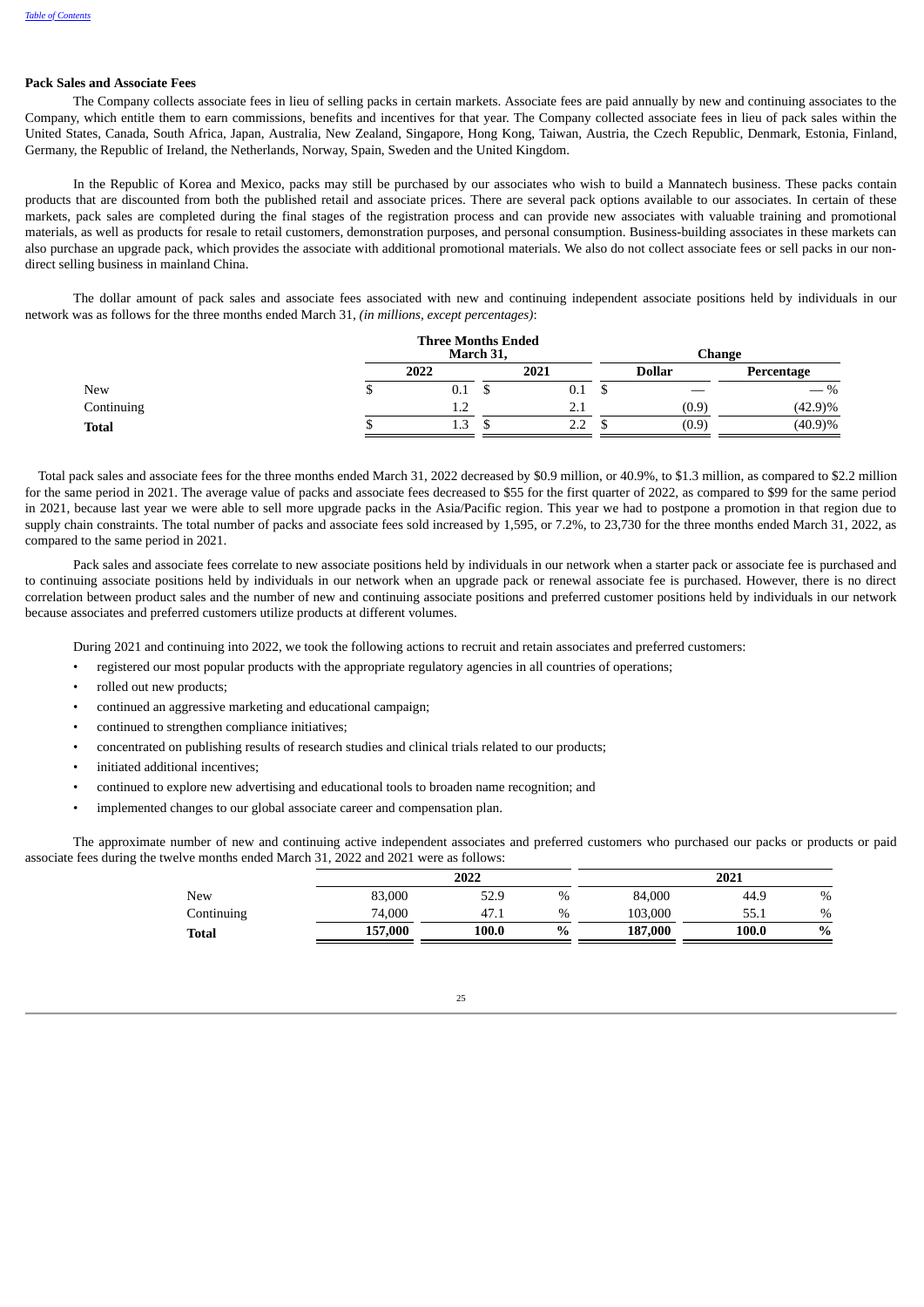Recruitment of new independent associates and preferred customers decreased by 5.1% to 18,542 in the first quarter of 2022 from 19,538 in the first quarter of 2021.

#### **Other Sales**

Other sales consisted of: (i) sales of promotional materials; (ii) monthly fees collected for the Success Tracker™ and Mannatech+ customized electronic business-building and educational materials, databases and applications; (iii) training and event registration fees; and (iv) a reserve for estimated sales refunds and returns. Promotional materials, training, database applications and business management tools support our independent associates, which in turn helps stimulate product sales.

For the three months ended March 31, 2022 and 2021, other sales were \$0.3 million and \$0.2 million, respectively.

#### **Gross Profit**

For the three months ended March 31, 2022, gross profit decreased by \$5.8 million, or 18.7%, to \$25.3 million, as compared to \$31.1 million for the same period in 2021. For the three months ended March 31, 2022, gross profit as a percentage of net sales decreased to 78.1%, as compared to 81.2% for the same period in 2021 as costs have risen along our supply chain.

#### **Commissions and Incentives**

Commission expenses for the three months ended March 31, 2022 decreased by 17.3%, or \$2.6 million, to \$12.3 million, as compared to \$14.9 million for the same period in 2021. For the three months ended March 31, 2022, commissions as a percentage of net sales decreased to 38.0% from 38.9% for the same period in 2021.

Incentive costs for the three months ended March 31, 2022 increased to \$0.8 million, as compared to \$0.7 million for the same period in 2021. For the three months ended March 31, 2022, incentives as a percentage of net sales increased to 2.5% from 1.8% for the same period in 2021.

#### **Selling and Administrative Expenses**

Selling and administrative expenses include a combination of both fixed and variable expenses. These expenses consist of compensation and benefits for employees, temporary and contract labor and marketing-related expenses, such as the costs related to hosting our corporate-sponsored events.

For the three months ended March 31, 2022, selling and administrative expenses decreased by \$0.2 million, or 2.8%, to \$6.9 million, as compared to \$7.1 million for the same period in 2021. The decrease in selling and administrative expenses consisted of a \$0.1 million decrease in contract labor costs and a \$0.1 million decrease in marketing costs. Selling and administrative expenses, as a percentage of net sales, for the three months ended March 31, 2022 increased to 21.3% from 18.6% for the same period in 2021.

#### **Other Operating Costs**

Other operating costs include accounting/legal/consulting fees, travel and entertainment expenses, credit card processing fees, off-site storage fees, utilities, bad debt and other miscellaneous operating expenses.

For the three months ended March 31, 2022, other operating costs decreased by \$0.2 million, or 3.5%, to \$4.9 million, as compared to \$5.1 million for the same period in 2021. For the three months ended March 31, 2022, other operating costs as a percentage of net sales increased to 15.2% from 13.3% for the same period in 2021. The decrease in operating costs was primarily due to a \$0.2 million decrease in legal and consulting fees.

#### **Depreciation and Amortization Expense**

Depreciation and amortization expense was \$0.3 million and \$0.5 million for the three months ended March 31, 2022 and 2021, respectively.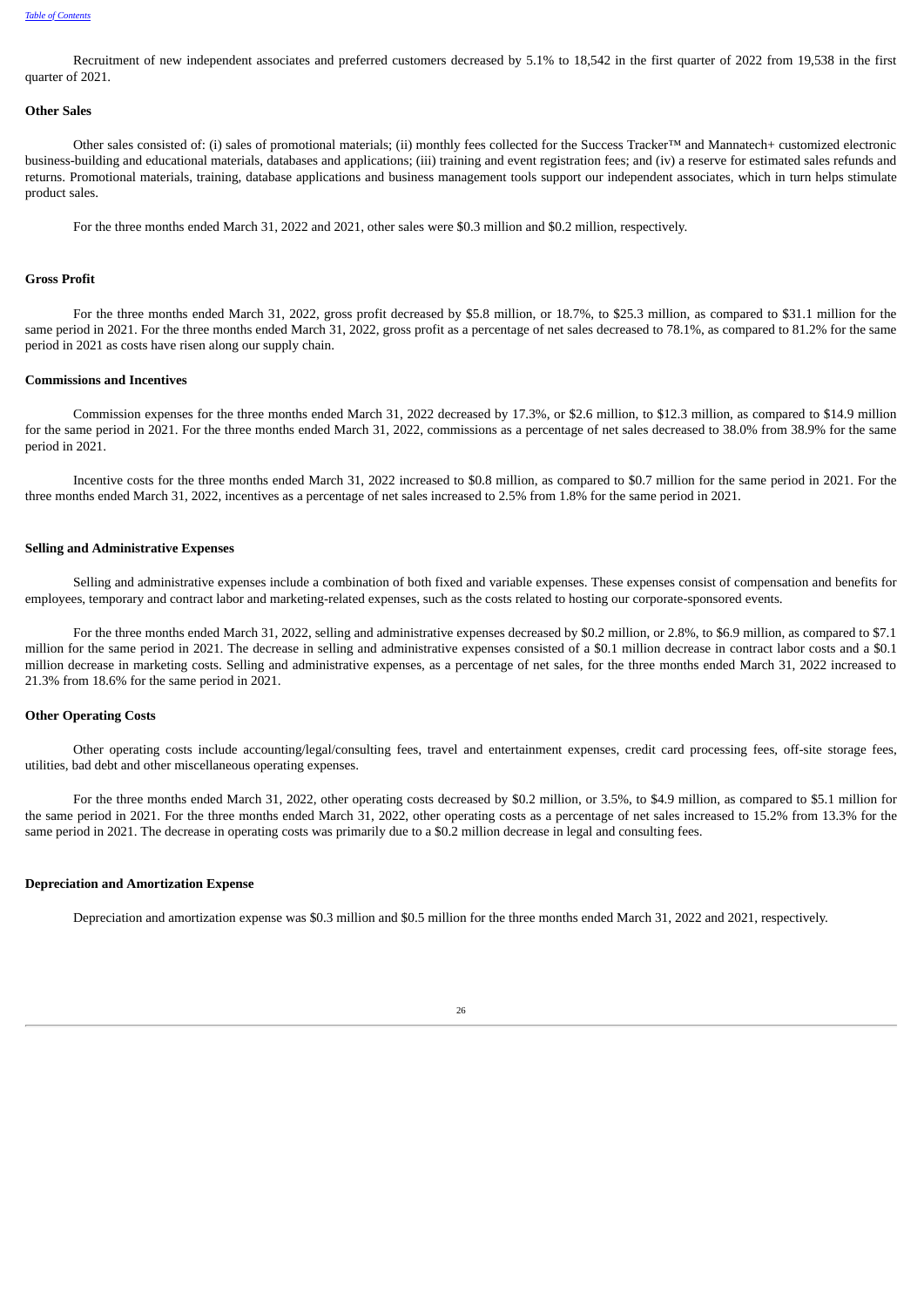#### **Other Income (Expense), Net**

Due to foreign exchange gains and losses, other income was \$0.1 million for the three months ended March 31, 2022. For the three months ended March 31, 2021, other expense was \$0.3 million.

### **Income Tax (Provision) Benefit**

(Provision) benefit for income taxes include current and deferred income taxes for both our domestic and foreign operations. Our statutory income tax rates by jurisdiction are as follows, for the three months ended March 31:

| <b>Country</b>                                                                                                                                         | 2022   | 2021   |
|--------------------------------------------------------------------------------------------------------------------------------------------------------|--------|--------|
| Australia                                                                                                                                              | 30.0 % | 30.0 % |
| Canada                                                                                                                                                 | 26.5 % | 26.5 % |
| $China^{(1)}$                                                                                                                                          | 2.5 %  | 5.0 %  |
| Colombia <sup>(2)</sup>                                                                                                                                | 35.0 % | 31.0%  |
| Cyprus                                                                                                                                                 | 12.5 % | 12.5 % |
| Denmark                                                                                                                                                | 22.0 % | 22.0 % |
| Gibraltar <sup>(3)</sup>                                                                                                                               | 12.5 % | 10.0%  |
| Hong Kong                                                                                                                                              | 16.5 % | 16.5 % |
| Japan                                                                                                                                                  | 34.6 % | 34.6 % |
| Mexico                                                                                                                                                 | 30.0%  | 30.0 % |
| Netherlands $(4)$                                                                                                                                      | 25.8%  | $-$ %  |
| Norway                                                                                                                                                 | 22.0 % | 22.0 % |
| Republic of Korea                                                                                                                                      | 22.0 % | 22.0 % |
| $Russia^{(5)}$                                                                                                                                         | 20.0 % | 20.0%  |
| Singapore                                                                                                                                              | 17.0 % | 17.0 % |
| South Africa                                                                                                                                           | 28.0%  | 28.0%  |
| Sweden                                                                                                                                                 | 20.6 % | 20.6 % |
| Switzerland <sup>(6)</sup>                                                                                                                             | 9.2 %  | 9.2%   |
| Taiwan                                                                                                                                                 | 20.0 % | 20.0%  |
| Ukraine $(7)$                                                                                                                                          | 18.0%  | 18.0 % |
| <b>United Kingdom</b>                                                                                                                                  | 19.0 % | 19.0 % |
| United States <sup>(8)</sup>                                                                                                                           | 22.2 % | 23.8 % |
| <sup>(1)</sup> For 2021 and 2022, the Company qualifies for reduced tax rates of 5% and 2.5%, respectively, in China as a Small Low Profit Enterprise. |        |        |

 $^{(2)}$ On November 1, 2019, the Company suspended operations in Colombia, but maintains the legal entity, Mannatech Colombia SAS.

( $3$ )For 2021, the Company will pay taxes at 10% for Gibraltar earnings until August 1, 2021, and 12.5% from August 1,2021 onward.  $(4)$ On September 13, 2021, the Company established a legal entity in the Netherlands called Mannatech Netherlands B.V.

 $(5)$ On August 1, 2016, the Company established a legal entity in Russia called Mannatech RUS Ltd., but currently does not operate in Russia.

 $(6)$ On July 1, 2019, the Company suspended operations in Switzerland, but maintains the legal entity.

( $7$ On March 21, 2014, the Company suspended operations in the Ukraine, but maintains the legal entity, Mannatech Ukraine LLC.

 $^{(8)}$ Includes blended state effective rate of 1.2% for 2022 and 2.8% for 2021 in addition to U.S federal statutory rate of 21%.

Income from our international operations is subject to taxation in the countries in which we operate. Although we may receive foreign income tax credits that would reduce the total amount of income taxes owed in the United States, we may not be able to fully utilize our foreign income tax credits in the United States.

We use the recognition and measurement provisions of the FASB ASC Topic 740, *Income Taxes* ("Topic 740"), to account for income taxes. The provisions of Topic 740 require a company to record a valuation allowance when the "more likely than not" criterion for realizing net deferred tax assets cannot be met. Furthermore, the weight given to the potential effect of such evidence should be commensurate with the extent to which it can be objectively verified. As a result, we reviewed the operating results, as well as all of the positive and negative evidence related to realization of such deferred tax assets to evaluate the need for a valuation allowance in each tax jurisdiction.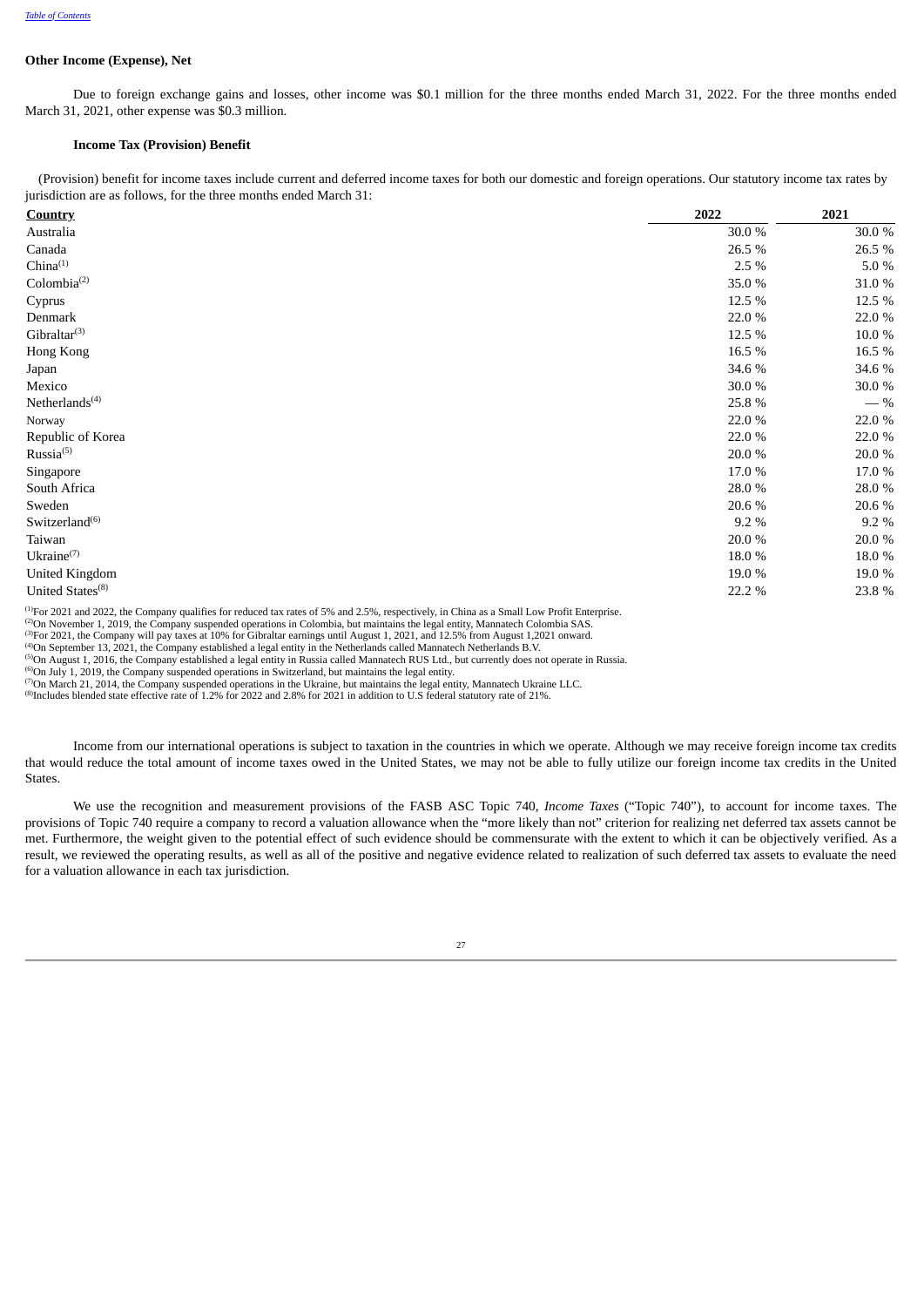The provision for income taxes is directly related to our profitability and changes in the taxable income among countries of operation. For the three months ended March 31, 2022 and 2021, the Company's effective tax rate was 0.7% and 13.3%, respectively.

The effective tax rates for the three months ended March 31, 2022 were different from the federal statutory rate due primarily to the effect of changes in valuation allowances recorded in certain jurisdictions and the foreign derived intangible deduction in the US.

The effective tax rate for the three months ended March 31, 2021 was different from the federal statutory rate due primarily to the mix of earnings across jurisdictions and the associated valuation allowance recorded on losses in certain jurisdictions.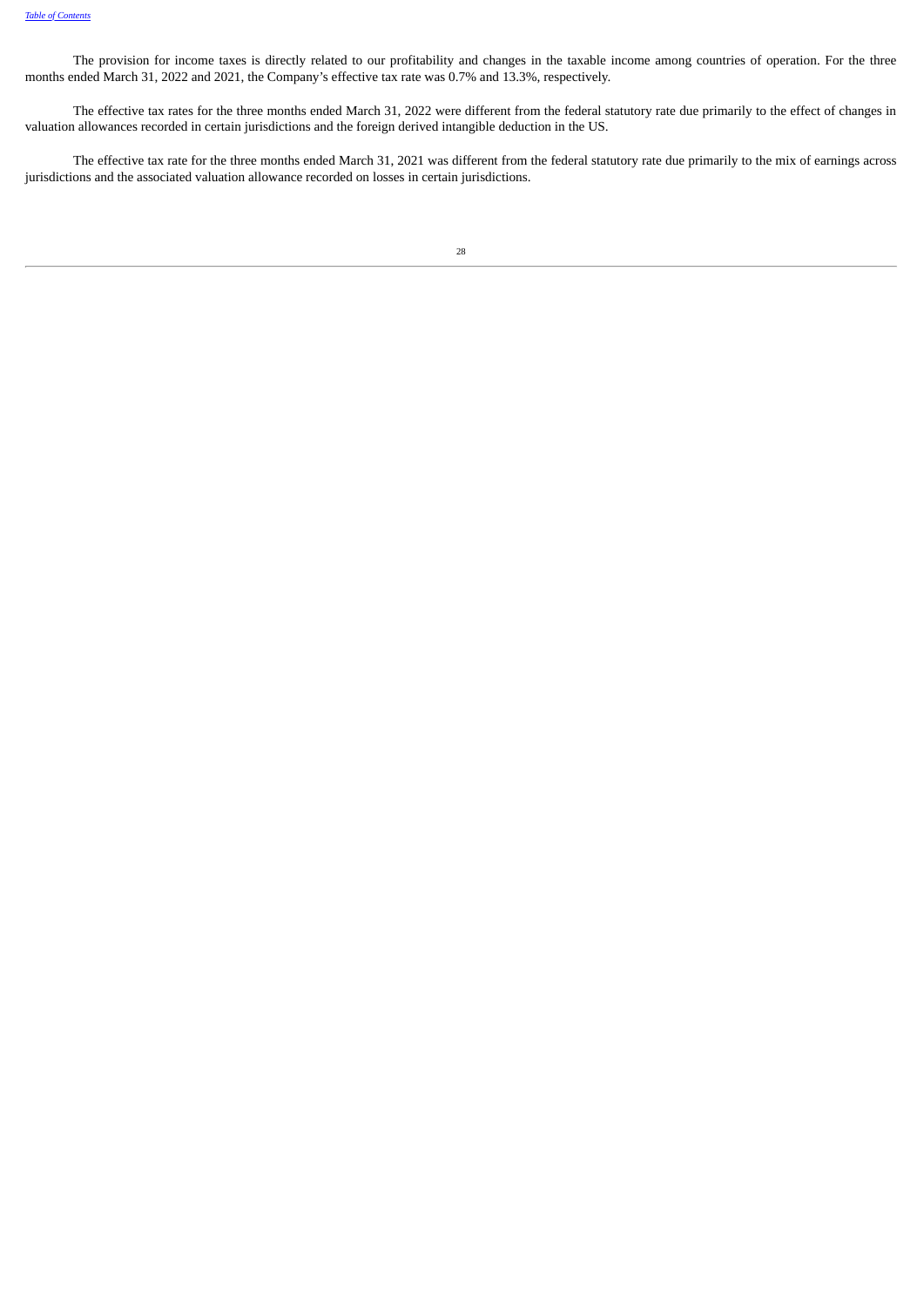#### <span id="page-31-0"></span>**LIQUIDITY AND CAPITAL RESOURCES**

#### **Cash and Cash Equivalents**

As of March 31, 2022, our cash and cash equivalents decreased by 3.4%, or \$0.8 million, to \$23.4 million from \$24.2 million as of December 31, 2021. The Company is required to restrict cash for: (i) direct selling insurance premiums and credit card sales in the Republic of Korea; (ii) reserve on credit card sales in the United States and Canada; and (iii) the Australia building lease collateral. The current portion of restricted cash balances were \$0.9 million at each of March 31, 2022 and December 31, 2021. The long-term portion of restricted cash balances were \$0.5 million and \$3.1 million at March 31, 2022 and 2021, respectively. Finally, fluctuations in currency rates produced a decrease of \$0.7 million and \$1.3 million in cash and cash equivalents for the three months ended March 31, 2022 and 2021, respectively.

Our principal use of cash is to pay for operating expenses, including commissions and incentives, capital assets, inventory purchases, and periodic cash dividends. Business objectives, operations, and expansion of operations are funded through net cash flows from operations rather than incurring long-term debt.

#### **Working Capital**

Working capital represents total current assets less total current liabilities. At March 31, 2022 and December 31, 2021, our working capital was \$12.1 million and \$12.7 million, respectively.

#### **Net Cash Flows**

Our net consolidated cash flows consisted of the following, for the three months ended March 31 *(in millions)*:

| <b>Provided by/(Used in):</b> | 2022       | 2021            |
|-------------------------------|------------|-----------------|
| <b>Operating activities</b>   | 0.6        | $\mathcal{L}$ . |
| Investing activities          | (0.2)      | (0.1)           |
| Financing activities          | $(0.5)$ \$ | (1.0)           |

#### **Operating Activities**

For the three months ending March 31, 2022, we operated the business for a small profit. We deferred revenue and commission expense on orders shipped but not received by customers, and on those orders, we have collected the cash and paid the commission, which was a \$1.0 million source of cash, primarily from the Asia/Pacific Region, which was partially offset by cash used for working capital. During the same period in 2021, our primary source of cash was our profitable operations, which provided \$2.7 million cash flow.

#### **Investing Activities**

For the three months ended March 31, 2022 and 2021, we invested cash of \$0.2 million and \$0.1 million, respectively. During the three months ended March 31, 2022, we invested approximately \$0.2 million in back-office software projects reported as construction in progress. During the three months ended March 31, 2021, we invested approximately \$0.1 million in back-office software projects.

#### **Financing Activities**

For the three months ended March 31, 2022 and 2021, our financing activities used cash of \$0.5 million and \$1.0 million, respectively. For the three months ended March 31, 2022, we used \$0.4 million in payments of dividends to shareholders, and \$0.2 million in the repayment of finance lease obligations. For the three months ended March 31, 2021, we used \$0.4 million in the repurchase of our company stock, \$0.4 million in the repayment of finance lease obligations and \$0.3 million in payments of dividends to shareholders.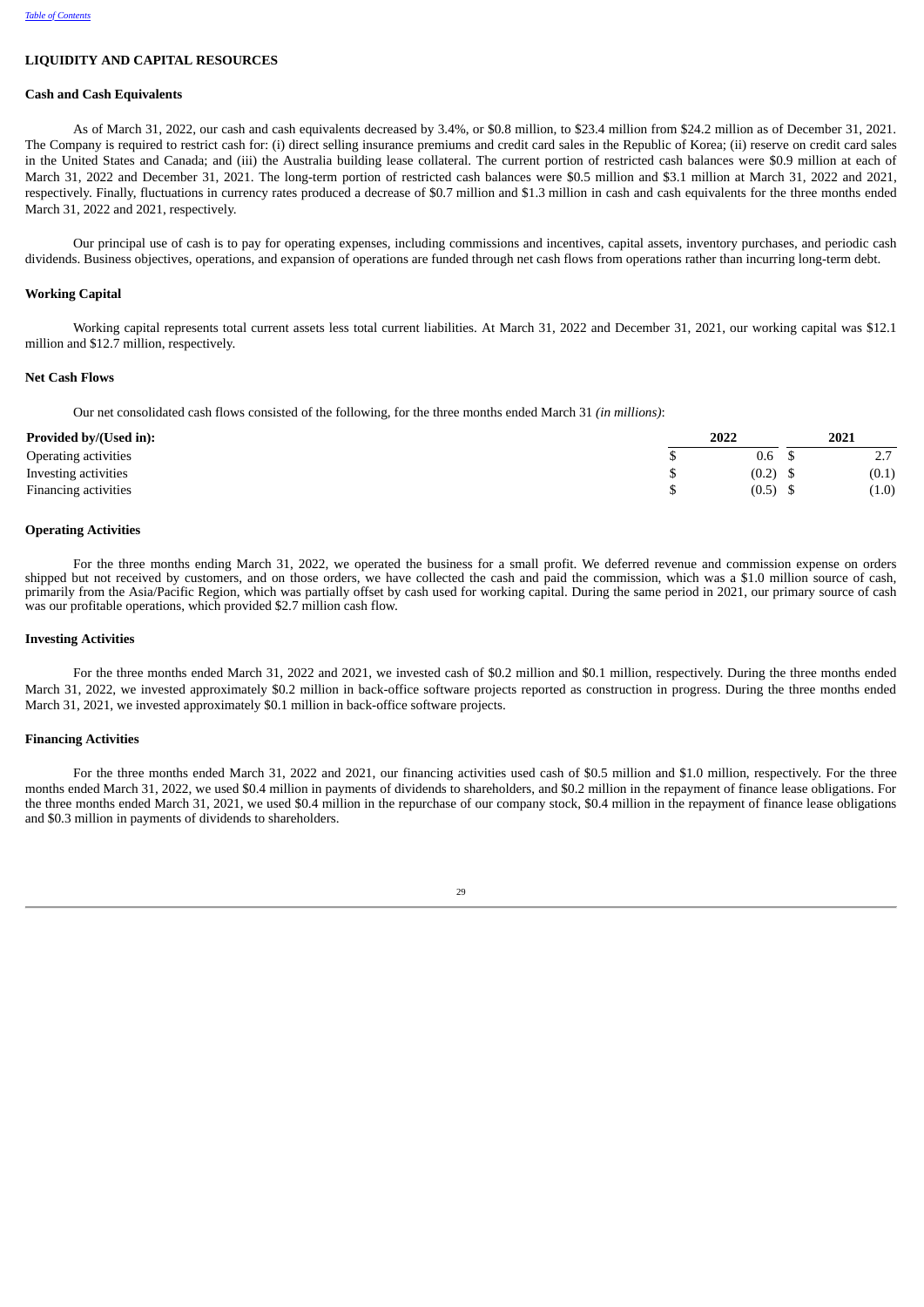#### **General Liquidity and Cash Flows**

### **Short Term Liquidity**

We believe our existing liquidity and cash flows from operations are adequate to fund our normal expected future business operations for the next 12 months. As our primary source of liquidity is our cash flow from operations, this will be dependent on our ability to maintain and increase revenue and/or continue to reduce operational expenses. However, if our existing capital resources or cash flows become insufficient to meet current business plans, projections, and existing capital requirements, we may be required to raise additional funds, which may not be available on favorable terms, if at all.

We are engaged in ongoing audits in various tax jurisdictions and other disputes in the normal course of business. It is impossible at this time to predict whether we will incur any liability, or to estimate the ranges of damages, if any, in connection with these matters. Adverse outcomes on these uncertainties may lead to substantial liability or enforcement actions that could adversely affect our cash position. For more information, see Note 3, *Income Taxes,* and Note 7, *Litigation,* to our consolidated financial statements.

We have contractual purchase commitments with certain raw materials suppliers to purchase minimum quantities and to ensure exclusivity of our raw materials and the proprietary nature of our products. At March 31, 2022, we have one supply agreement that requires the Company to purchase an aggregate of \$3.3 million through 2022, with no purchase commitments thereafter. We also maintain other supply agreements and manufacturing agreements to protect our products, regulate product costs, and help ensure quality control standards. These agreements do not require us to purchase any minimum quantities. We have no present commitments or agreements with respect to acquisitions or purchases of any manufacturing facilities; however, management from time to time explores the possibility of the benefits of purchasing a raw material manufacturing facility to help control the costs of our raw materials and help ensure quality control standards.

We have operating lease liabilities for the property and equipment we use in our business operations. These operating lease liabilities represent our minimum future payment obligations on operating leases, including imputed interest. At March 31, 2022, our operating lease liabilities were \$5.9 million, of which \$1.5 million was recorded in Accrued expenses and \$4.4 million was recorded in Other long-term liabilities. We also have finance lease liabilities of \$0.1 million and lease restoration liabilities of \$0.3 million.

We have pension obligations of \$0.9 million related to our employee benefit at our Japan subsidiary.

Responding to COVID-19, we have taken steps to protect the health, safety and well-being of our customers, associates, employees, and communities by closing some offices and equipping various staff members to work remotely. The Company depends on an independent salesforce of distributors to market and sell its products to consumers. Developments such as social distancing and shelter-in-place directives have impacted their ability to engage with potential and existing customers. The adverse economic effects of COVID-19 include government restrictions and changes in consumer demand for the Company's products. The Company has rescheduled corporate sponsored events, and in some cases, our associates have canceled sales meetings.

Prolonged workforce disruptions, continued disruption in our supply chain or potential decreases in consumer demands could negatively impact our sales as well as the Company's liquidity in the fiscal year 2022; however, such impact is currently unknown.

#### **Long Term Liquidity**

We believe our cash flows from operations should be adequate to fund our normal expected future business operations. As our primary source of liquidity is from our cash flows from operations, this will be dependent on our ability to maintain or improve revenue as compared to operational expenses.

However, if our existing capital resources or cash flows become insufficient to meet anticipated business plans and existing capital requirements, we may be required to raise additional funds, which may not be available on favorable terms, if at all.

Our future access to the capital markets may be adversely impacted if we fail to maintain compliance with the Nasdaq Marketplace Rules for the continued listing of our stock. We continuously monitor our compliance with the Nasdaq continued listing rules.

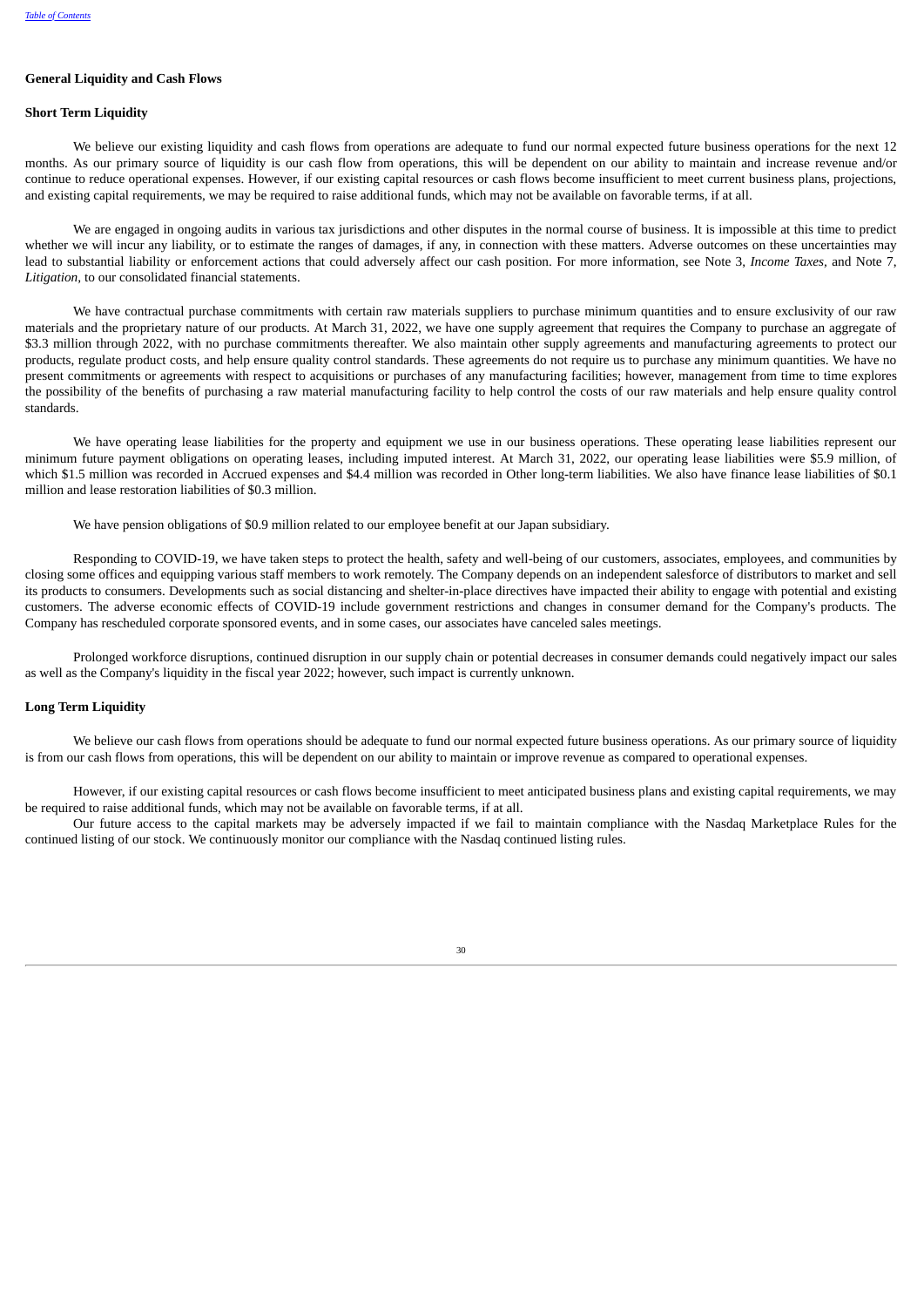#### **OFF-BALANCE SHEET ARRANGEMENTS**

We do not have any special-purpose entity arrangements, nor do we have any off-balance sheet arrangements.

#### <span id="page-33-0"></span>**CRITICAL ACCOUNTING ESTIMATES**

Our consolidated financial statements are prepared in accordance with GAAP. The application of GAAP requires us to make estimates and assumptions that affect the reported values of assets and liabilities at the date of our financial statements, the reported amounts of revenues and expenses during the reporting period, and the related disclosures of contingent assets and liabilities. We use estimates throughout our financial statements, which are influenced by management's judgment and uncertainties. Our estimates are based on historical trends, industry standards, and various other assumptions that we believe are applicable and reasonable under the circumstances at the time the consolidated financial statements are prepared. Our Audit Committee reviews our significant accounting policies and critical estimates. We continually evaluate and review our policies related to the portrayal of our consolidated financial position and consolidated results of operations that require the application of significant judgment by our management. We also analyze the need for certain estimates, including the need for such items as allowance for doubtful accounts, inventory reserves, long-lived fixed assets and capitalization of internal-use software development costs, reserve for uncertain income tax positions and tax valuation allowances, revenue recognition, sales returns, and deferred revenues, accounting for stock-based compensation, and contingencies and litigation. Historically, actual results have not materially deviated from our estimates. However, we caution readers that actual results could differ from our estimates and assumptions applied in the preparation of our consolidated financial statements. If circumstances change relating to the various assumptions or conditions used in our estimates, we could experience an adverse effect on our financial position, results of operations, and cash flows. We have identified the following applicable significant accounting policies and critical estimates as of March 31, 2022.

#### **Inventory Reserves**

Inventory consists of raw materials, finished goods, and promotional materials that are stated at the lower of cost (using standard costs that approximate average costs) or market. We record the amounts charged by the vendors as the costs of inventory. Typically, the net realizable value of our inventory is higher than the aggregate cost. Determination of net realizable value can be complex and, therefore, requires a high degree of judgment. In order for management to make the appropriate determination of net realizable value, the following items are considered: inventory turnover statistics, current selling prices, seasonality factors, consumer demand, regulatory changes, competitive pricing, and performance of similar products. If we determine the carrying value of inventory is in excess of estimated net realizable value, we write down the value of inventory to the estimated net realizable value.

We also review inventory for obsolescence in a similar manner and any inventory identified as obsolete is reserved or written off. Our determination of obsolescence is based on assumptions about the demand for our products, product expiration dates, estimated future sales, and general future plans. We monitor actual sales compared to original projections, and if actual sales are less favorable than those originally projected by us, we record an additional inventory reserve or write-down. Historically, our estimates have been close to our actual reported amounts. However, if our estimates regarding inventory obsolescence are inaccurate or consumer demand for our products changes in an unforeseen manner, we may be exposed to additional material losses or gains in excess of our established estimated inventory reserves.

#### **Long Lived Fixed Assets and Capitalization of Software Development Costs**

In addition to capitalizing long lived fixed asset costs, we also capitalize costs associated with internally-developed software projects (collectively "fixed assets") and amortize such costs over the estimated useful lives of such fixed assets. Fixed assets are carried at cost, less accumulated depreciation computed using the straight-line method over the assets' estimated useful lives. Leasehold improvements are amortized over the shorter of the remaining lease terms or the estimated useful lives of the improvements. Expenditures for maintenance and repairs are charged to operations as incurred. If a fixed asset is sold or otherwise retired or disposed of, the cost of the fixed asset and the related accumulated depreciation or amortization is written off and any resulting gain or loss is recorded in other operating costs in our consolidated statement of operations.

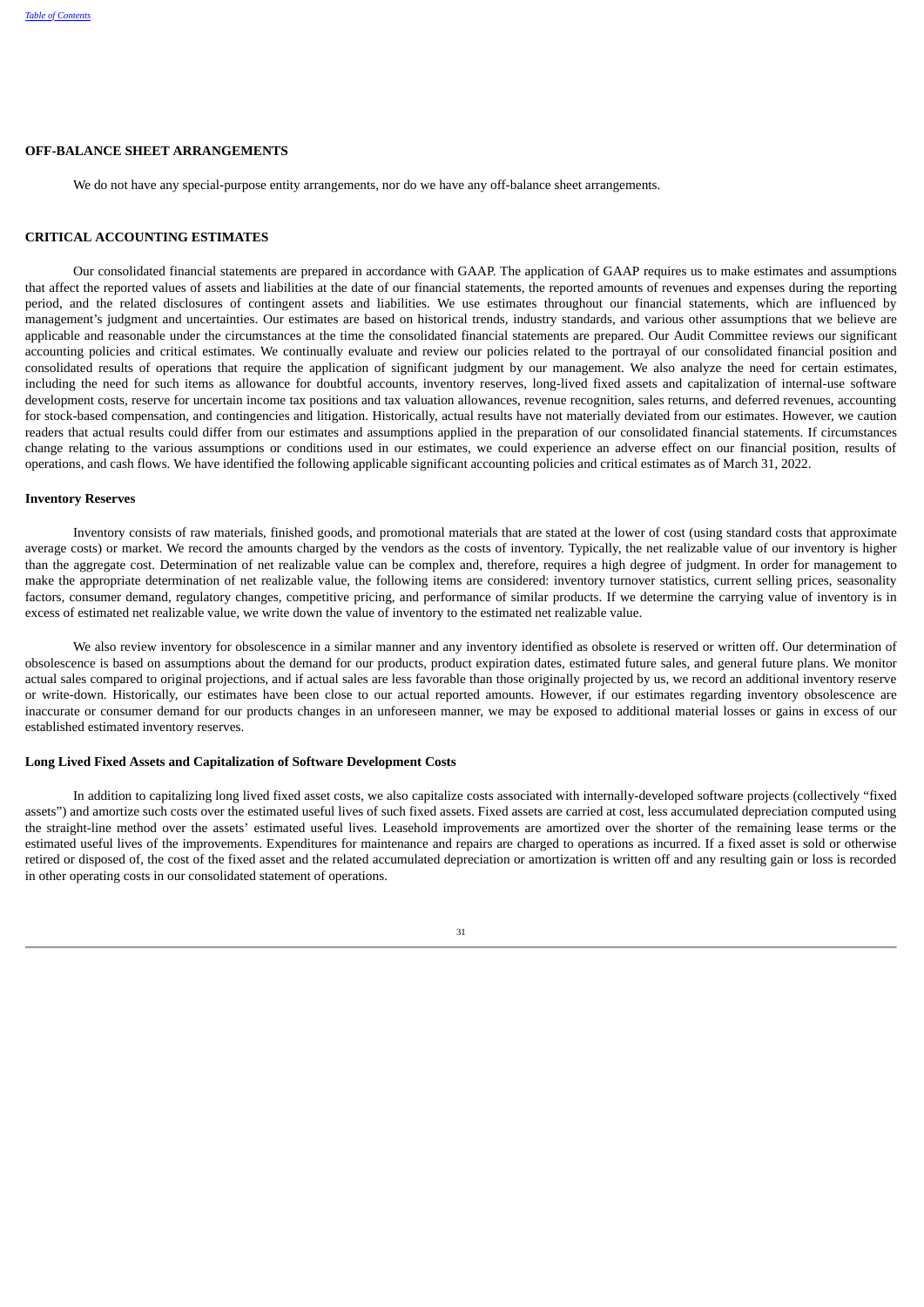We review our fixed assets for impairment whenever an event or change in circumstances indicates the carrying amount of an asset or group of assets may not be recoverable, such as plans to dispose of an asset before the end of its previously estimated useful life. Our impairment review includes a comparison of future projected cash flows generated by the asset, or group of assets, with its associated net carrying value. If the net carrying value of the asset or group of assets exceeds expected cash flows (undiscounted and without interest charges), an impairment loss is recognized to the extent the carrying amount exceeds the fair value. The fair value is determined by calculating the discounted expected future cash flows using an estimated risk-free rate of interest. Any identified impairment losses are recorded in the period in which the impairment occurs. The carrying value of the fixed asset is adjusted to the new carrying value, and any subsequent increases in fair value of the fixed asset are not recorded. In addition, if we determine the estimated remaining useful life of the asset should be reduced from our original estimate, the periodic depreciation expense is adjusted prospectively, based on the new remaining useful life of the fixed asset.

The impairment calculation requires us to apply judgment and estimates concerning future cash flows, strategic plans, useful lives, and discount rates. If actual results are not consistent with our estimates and assumptions, we may be exposed to an additional impairment charge, which could be material to our results of operations. In addition, if accounting standards change, or if fixed assets become obsolete, we may be required to write off any unamortized costs of fixed assets, or if estimated useful lives change, we would be required to accelerate depreciation or amortization periods and recognize additional depreciation expense in our consolidated statement of operations.

The net carrying costs of fixed assets are exposed to impairment losses if our assumptions and estimates of their carrying values change, there is a change in estimated future cash flow, or there is a change in the estimated useful life of the fixed asset. Based on management's analysis, no impairment indicators existed for the three months ended March 31, 2022 and the year ended December 31, 2021.

#### **Uncertain Income Tax Positions and Tax Valuation Allowances**

As of March 31, 2022, there was nothing recorded in other long-term liabilities on our consolidated balance sheet related to uncertain income tax positions. As required by Topic 740, we use judgments and make estimates and assumptions related to evaluating the probability of uncertain income tax positions. We base our estimates and assumptions on the potential liability related to an assessment of whether the income tax position will "more likely than not" be sustained in an income tax audit. We are also subject to periodic audits from multiple domestic and foreign tax authorities related to income tax and other forms of taxation. These audits examine our tax positions, timing of income and deductions, and allocation procedures across multiple jurisdictions. Depending on the nature of the tax issue, we could be subject to audit over several years. Therefore, our estimated reserve balances and liability related to uncertain income tax positions may exist for multiple years before the applicable statute of limitations expires or before an issue is resolved by the taxing authority. Additionally, we may be requested to extend the statute of limitations for tax years under audit. It is reasonably possible the tax jurisdiction may request that the statute of limitations be extended, which may cause the classification between current and long-term to change. We believe our tax liabilities related to uncertain tax positions are based upon reasonable judgment and estimates; however, if actual results materially differ, our effective income tax rate and cash flows could be affected in the period of discovery or resolution. There are ongoing income tax audits in various international jurisdictions that we believe are not material to our financial statements.

#### **Revenue Recognition and Deferred Commissions**

Our revenue is derived from sales of individual products, sales of starter and renewal packs, associate fees and shipping fees. Substantially all of our product and pack sales are to associates and preferred customers at published wholesale prices. We record revenue net of any sales taxes and record a reserve for expected sales returns based on historical experience. We recognize revenue from shipped packs and products upon receipt by the customer. Corporate-sponsored event revenue is recognized when the event is held.

Revenues from associate fees relate to providing associates with the rights to earn commissions, benefits and incentives for an annual period. Associate fees are recognized evenly over the course of the annual period of the associate's contract. We collected associate fees within the United States, Canada, South Africa, Japan, Australia, New Zealand, Singapore, Hong Kong, Taiwan, Austria, the Czech Republic, Denmark, Estonia, Finland, Germany, the Republic of Ireland, the Netherlands, Norway, Spain, and the United Kingdom during the three months ended March 31, 2022.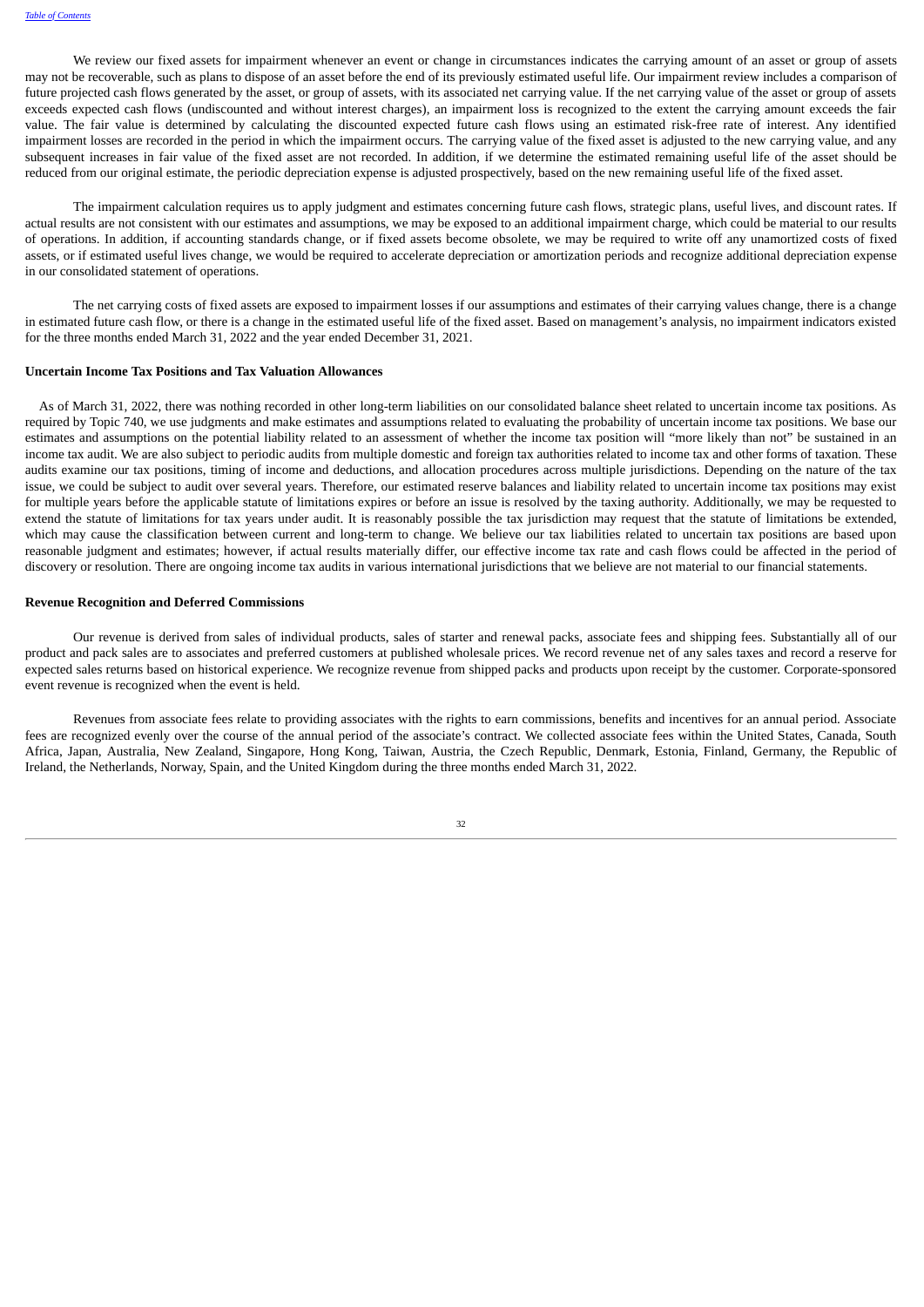The arrangement regarding associate fees has three service elements: (1) providing new associates with the eligibility to earn commissions, benefits and incentives for twelve months, (2) three months of complimentary access to utilize the Success Tracker™ online tool, and (3) three months of complimentary access to utilize the Mannatech+ customized electronic business-building tool. Each of these service elements is provided over time to the customer. For the three months ended March 31, 2022, the associate fees were allocated to these three service elements on a relative standalone selling price basis in accordance with ASC 606.

We defer certain components of revenue. At March 31, 2022 and December 31, 2021, deferred revenue was \$6.6 million and \$4.9 million, respectively. When participating in our loyalty program, customers earn loyalty points from qualified automatic orders that can be applied to future purchases. We defer the dollar equivalent in revenue of these points until the points are applied, forfeited or expired, which includes an estimate of the percentage of the unvested loyalty points that are expected to be forfeited or expired. The deferred revenue associated with the loyalty program at March 31, 2022 and December 31, 2021 was \$4.2 million and \$4.3 million, respectively. Deferred revenue consisted primarily of: (i) sales of packs and products shipped but not received by the customers by the end of the respective period; (ii) revenue from the loyalty program; and (iii) prepaid registration fees from customers planning to attend a future corporatesponsored event. In total current assets, we defer commissions on (i) the sales of packs and products ordered but not received by the customers by the end of the respective period and (ii) the loyalty program. Deferred commissions were \$3.1 million and \$2.4 million at March 31, 2022 and December 31, 2021.

| Loyalty program                                  | (in thousands) |
|--------------------------------------------------|----------------|
| Loyalty deferred revenue as of January 1, 2021   | \$<br>4,487    |
| Loyalty points forfeited or expired              | (3,987)        |
| Loyalty points used                              | (9,809)        |
| Loyalty points vested                            | 11,676         |
| Loyalty points unvested                          | 1,925          |
| Lovalty deferred revenue as of December 31, 2021 | 4,292          |
| Loyalty deferred revenue as of January 1, 2022   | \$<br>4,292    |
| Loyalty points forfeited or expired              | (941)          |
| Loyalty points used                              | (2,422)        |
| Loyalty points vested                            | 2,190          |
| Loyalty points unvested                          | 1,055          |
| Loyalty deferred revenue as of March 31, 2022    | 4,174          |
|                                                  |                |

#### **Product Return Policy**

We stand behind our packs and products and believe we offer a reasonable and industry-standard product return policy to all of our customers. We do not resell returned products. Refunds are not processed until proper approval is obtained. All refunds must be processed and returned in the same form of payment that was originally used in the sale. Each country in which we operate has specific product return guidelines. However, we allow our associates and preferred customers to exchange products as long as the products are unopened and in good condition. Our return policies for our retail customers and our associates and preferred customers are as follows:

- *Retail Customer Product Return Policy.* This policy allows a retail customer to return any of our products to the original associate who sold the product and receive a full cash refund from the associate for the first 180 days following the product's purchase if located in the United States and Canada, and for the first 90 days following the product's purchase in other countries where we sell our products. The associate may then return or exchange the product based on the associate product return policy.
- *Associate and Preferred Customer Product Return Policy.* This policy allows the associate or preferred customer to return an order within one year of the purchase date upon terminating his/her account. If an associate or preferred customer returns a product unopened and in good condition, he/she may receive a full refund minus a 10% restocking fee. We may also allow the associate or preferred customer to receive a full satisfaction guarantee refund if they have tried the product and are not satisfied for any reason, excluding promotional materials. This satisfaction guarantee refund applies in the United States and Canada, only for the first 180 days following the product's purchase, and applies in other countries where we sell our products for the first 90 days following the product's purchase; however, any commissions earned by an associate will be deducted from the refund. If we discover abuse of the refund policy, we may terminate the associate's or preferred customer's account.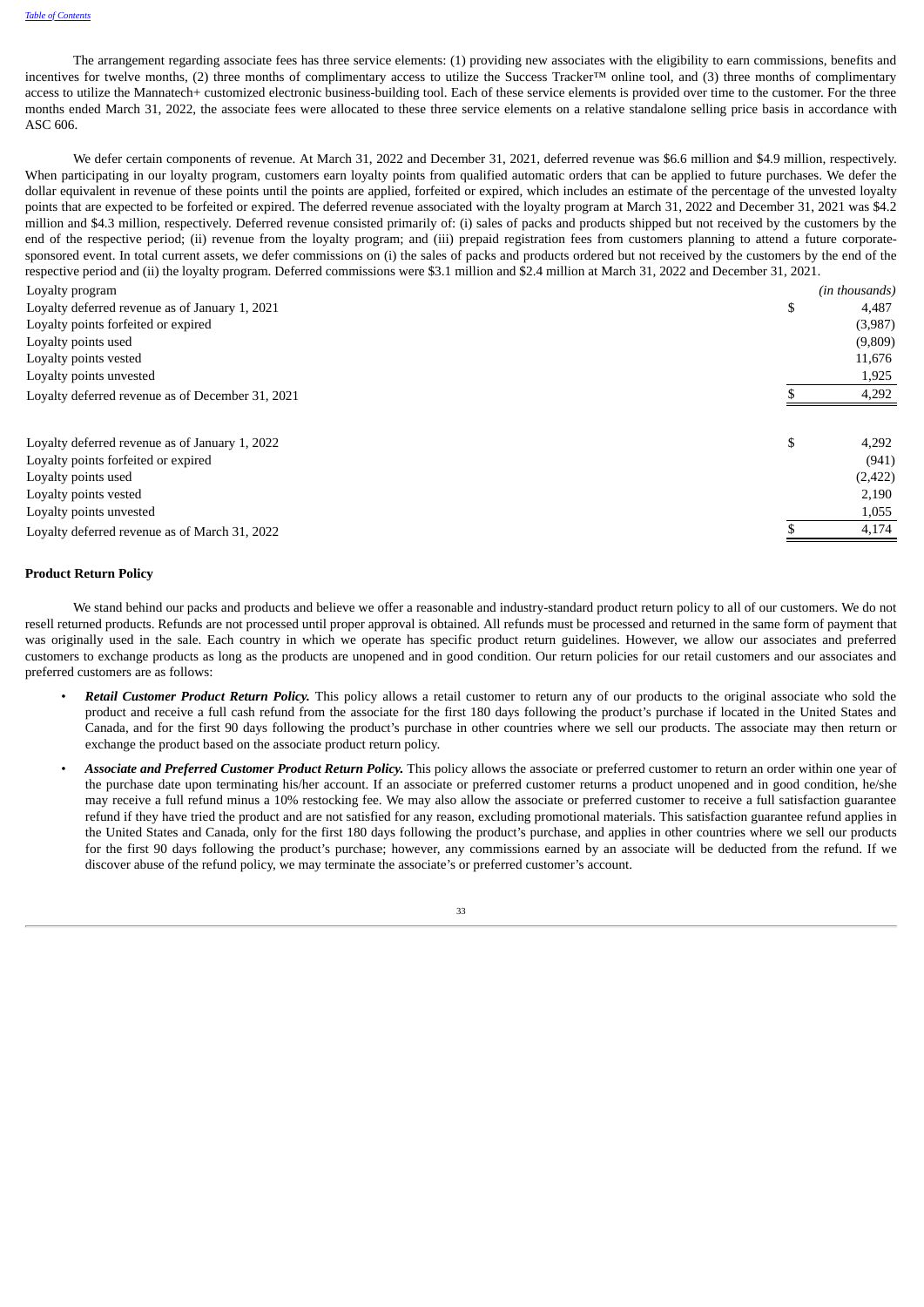Historically, sales returns estimates have not materially deviated from actual sales returns, as the majority of our customers who return merchandise do so within the first 90 days after the original sale. Based upon our return policies and historical experience, we estimate a sales return reserve for expected sales refunds over a rolling six-month period. If actual results differ from our estimated sales returns reserves due to various factors, the amount of revenue recorded each period could be materially affected. Historically, our sales returns have not materially changed through the years and have averaged 1.5% or less of our gross sales.

#### **Accounting for Stock-Based Compensation**

We grant stock options to our employees, board members, and consultants. At the date of grant, we determine the fair value of a stock option award and recognize compensation expense over the requisite service period, or the vesting period of such stock option award, which is two or three years. The fair value of the stock option award is calculated using the Black-Scholes option-pricing model. The Black-Scholes option-pricing model requires us to apply judgment and use highly subjective assumptions, including expected stock option life, expected volatility, expected average risk-free interest rates, and expected forfeiture rates.

The assumptions we use are based on our best estimates and involve inherent uncertainties related to market conditions that are outside of our control. If actual results are not consistent with the assumptions we use, the stock-based compensation expense reported in our consolidated financial statements may not be representative of the actual economic cost of stock-based compensation. For example, if actual employee forfeitures significantly differ from our estimated forfeitures, we may be required to make an adjustment to our consolidated financial statements in future periods.

If we grant additional stock options in the future, we would be required to recognize additional compensation expense over the vesting period of such stock options in our consolidated statement of operations. As of March 31, 2022, we had 138,083 shares available for grant in the future. During the three months ended March 31, 2022, the Company granted no stock options.

#### **Contingencies and Litigation**

Each quarter, we evaluate the need to establish a reserve for any legal claims or assessments. We base our evaluation on our best estimates of the potential liability in such matters. The legal reserve includes an estimated amount for any damages and the probability of losing any threatened legal claims or assessments. We consult with our general and outside counsel to determine the legal reserve, which is based upon a combination of litigation and settlement strategies. Although we believe that our legal reserve and accruals are based on reasonable judgments and estimates, actual results could differ, which may expose us to material gains or losses in future periods. If actual results differ, if circumstances change, or if we experience an unanticipated adverse outcome of any legal action, including any claim or assessment, we would be required to recognize the estimated amount, which could reduce net income, earnings per share, and cash flows.

<span id="page-36-0"></span>On October 28, 2021, the Company received notice that it was among 1,100 companies scheduled to receive a letter from the Federal Trade Commission ("FTC") regarding "Notices of Penalty Offenses Concerning Money-Making Opportunities and Endorsement and Testimonials." Mannatech received the letter on October 28, 2021. The letters put companies on notice that they should be aware of what constitutes false or misleading income, earning, or product claims. As the FTC makes clear in the letter, receipt of the letter is not a determination of wrongdoing. From a procedural standpoint, the FTC would still have to file a formal action if they were to determine the Company is in violation of the parameters laid out in the letter and then undergo an administrative hearing process. The letter is the first step in a process for the FTC to impose "civil monetary penalties of up to \$43,792 per violation." Nearly all Direct Selling Association ("DSA") member companies received the notice along with non-members of the DSA in the direct selling channel, gig companies, franchise companies, and other companies offering business opportunities.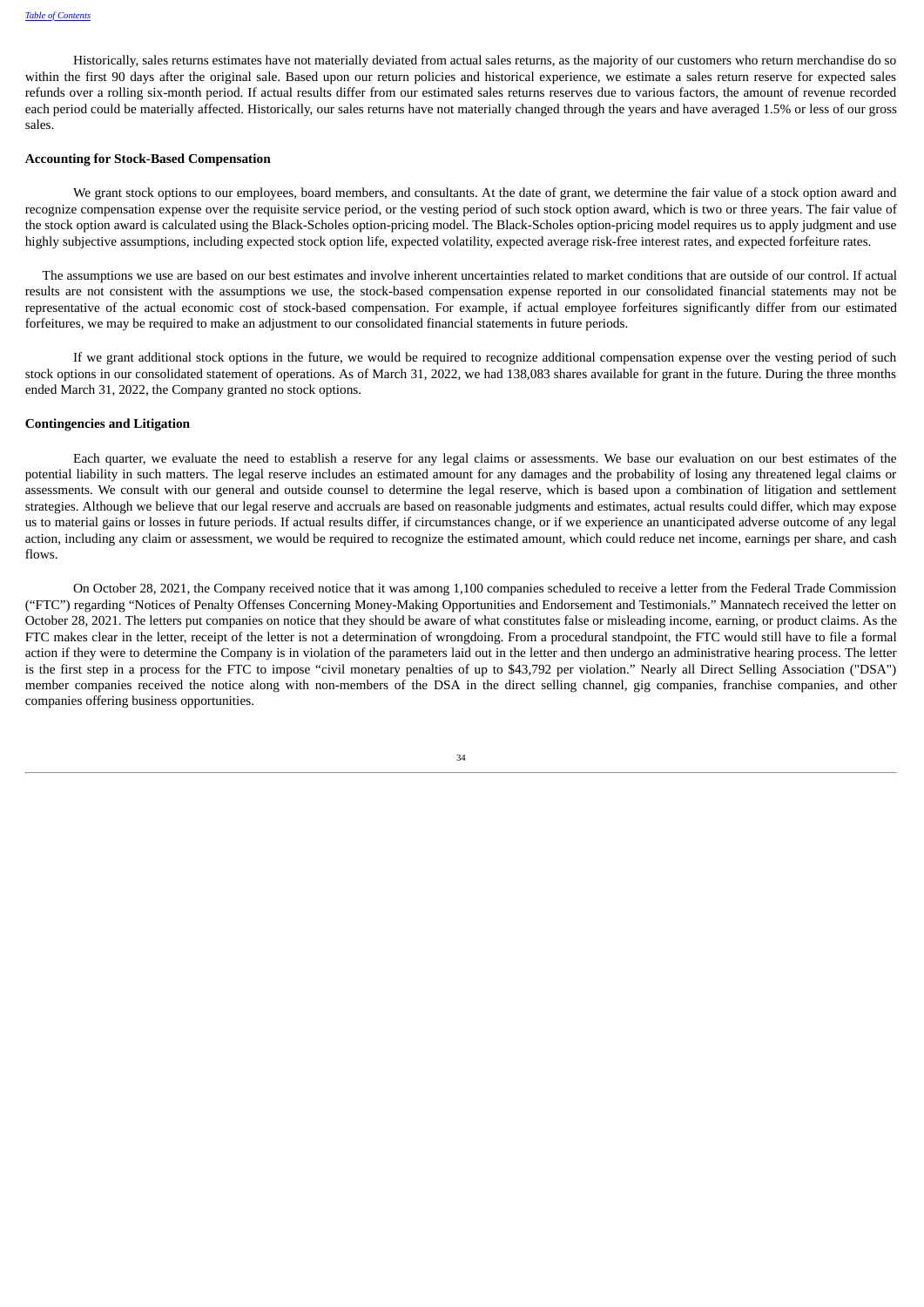### **Item 3. Quantitative and Qualitative Disclosures About Market Risk**

We do not engage in trading market risk sensitive instruments and do not purchase investments as hedges or for purposes "other than trading" that are likely to expose us to certain types of market risk, including interest rate, commodity price, or equity price risk. Although we have investments, we believe there has been no material change in our exposure to interest rate risk. We have not issued any debt instruments, entered into any forward or futures contracts, purchased any options, or entered into any swap agreements.

We are exposed, however, to other market risks, including changes in currency exchange rates as measured against the United States dollar. Because the change in value of the United States dollar measured against foreign currency may affect our consolidated financial results, changes in foreign currency exchange rates could positively or negatively affect our results as expressed in United States dollars. For example, when the United States dollar strengthens against foreign currencies in which our products are sold or weakens against foreign currencies in which we may incur costs, our consolidated net sales or related costs and expenses could be adversely affected. We translate our revenues and expenses in foreign markets using an average rate. We believe inflation has not had a material impact on our consolidated operations or profitability.

We maintain policies, procedures, and internal processes in an effort to help monitor any significant market risks and we do not use any financial instruments to manage our exposure to such risks. We assess the anticipated foreign currency working capital requirements of our foreign operations and maintain a portion of our cash and cash equivalents denominated in foreign currencies sufficient to satisfy most of these anticipated requirements.

We caution that we cannot predict with any certainty our future exposure to such currency exchange rate fluctuations or the impact, if any, such fluctuations may have on our future business, product pricing, operating expenses, and on our consolidated financial position, results of operations, or cash flows. However, to combat such market risk, we closely monitor our exposure to currency fluctuations. The regions and countries in which we currently have exposure to foreign currency exchange rate risk include (i) the Americas (Canada, Colombia and Mexico); (ii) EMEA (Austria, the Czech Republic, Denmark, Estonia, Finland, Germany, the Republic of Ireland, the Netherlands, Norway, South Africa, Spain, Sweden, Switzerland and the United Kingdom); and (iii) Asia/Pacific (Australia, Japan, New Zealand, the Republic of Korea, Singapore, Taiwan, Hong Kong, and China). The current (spot) rate, average currency exchange rates, and the low and high of such currency exchange rates as compared to the United States dollar, for each of these countries as of and for the three months ended March 31, 2022 were as follows:

|                                  |         | Three months ended March 31, 2022 |         | As of March<br>31, 2022 |
|----------------------------------|---------|-----------------------------------|---------|-------------------------|
| Country (foreign currency name)  | Low     | High                              | Average | Spot                    |
| Australia (Australian Dollar)    | 0.70020 | 0.75176                           | 0.72401 | 0.75161                 |
| Canada (Canadian Dollar)         | 0.77872 | 0.80162                           | 0.78946 | 0.80132                 |
| China (Renminbi)                 | 0.15684 | 0.15849                           | 0.15759 | 0.15746                 |
| Colombia (Peso)                  | 0.00025 | 0.00027                           | 0.00026 | 0.00027                 |
| Czech Republic (Koruna)          | 0.04224 | 0.04713                           | 0.04554 | 0.04555                 |
| Denmark (Kroner)                 | 0.14609 | 0.15398                           | 0.15086 | 0.14974                 |
| Hong Kong (Hong Kong Dollar)     | 0.12773 | 0.12848                           | 0.12814 | 0.12777                 |
| Japan (Yen)                      | 0.00810 | 0.00880                           | 0.00861 | 0.00820                 |
| Mexico (Peso)                    | 0.04685 | 0.05024                           | 0.04877 | 0.05024                 |
| New Zealand (New Zealand Dollar) | 0.65537 | 0.69713                           | 0.67661 | 0.69713                 |
| Norway (Krone)                   | 0.11090 | 0.11627                           | 0.11305 | 0.11607                 |
| Republic of Korea (Won)          | 0.00081 | 0.00084                           | 0.00083 | 0.00083                 |
| Singapore (Singapore Dollar)     | 0.73216 | 0.74481                           | 0.73962 | 0.73877                 |
| South Africa (Rand)              | 0.06271 | 0.06904                           | 0.06565 | 0.06904                 |
| Sweden (Krona)                   | 0.10030 | 0.11198                           | 0.10715 | 0.10777                 |
| Switzerland (Franc)              | 1.06306 | 1.09692                           | 1.08301 | 1.08031                 |
| Taiwan (New Taiwan Dollar)       | 0.03474 | 0.03632                           | 0.03575 | 0.03501                 |
| United Kingdom (British Pound)   | 1.30313 | 1.37226                           | 1.34220 | 1.31330                 |
| Various countries $(1)$ (Euro)   | 1.08689 | 1.14574                           | 1.12241 | 1.11375                 |

 $(1)$ Austria, Germany, the Netherlands, Estonia, Finland, the Republic of Ireland, and Spain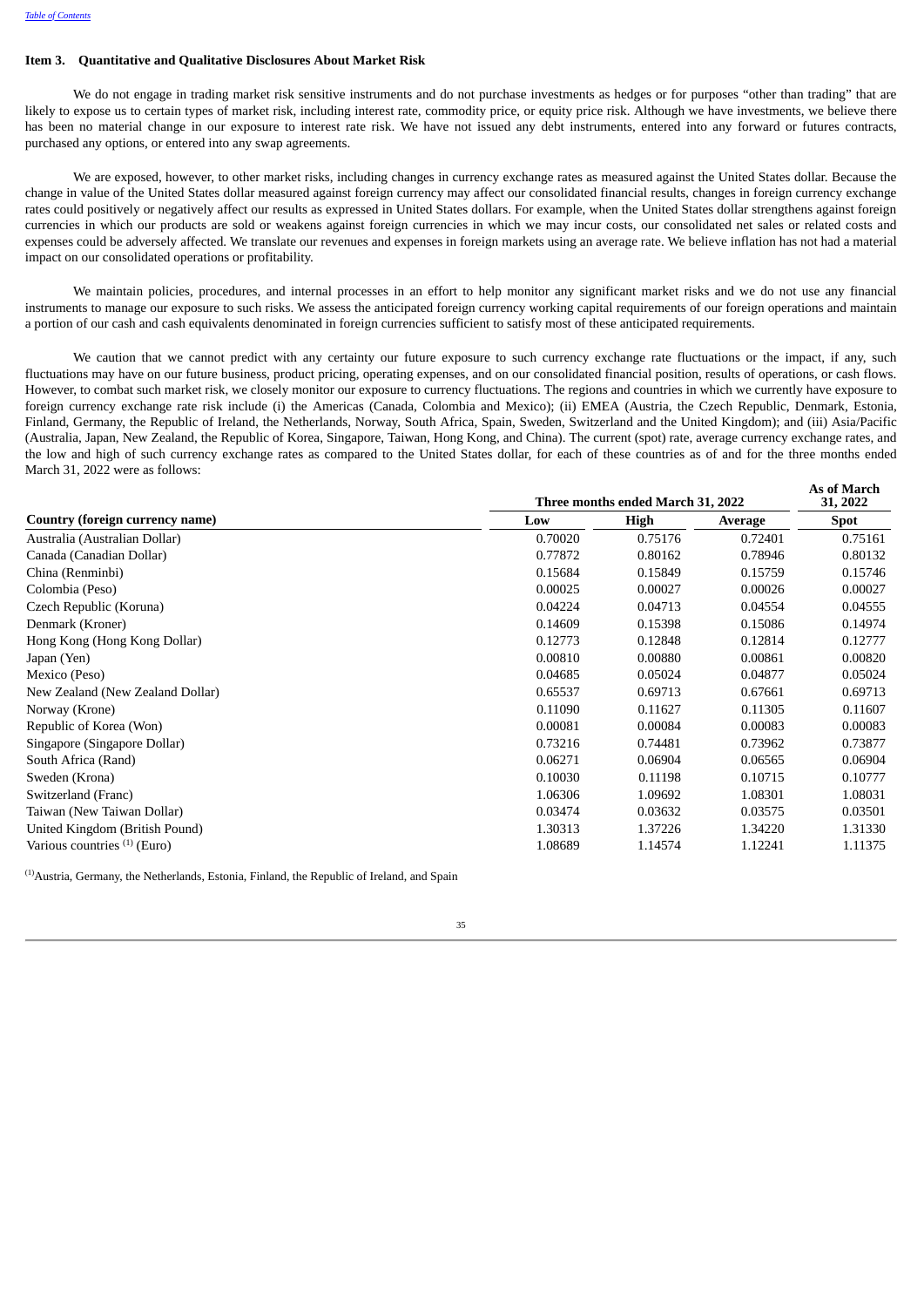#### <span id="page-38-0"></span>**Item 4. Controls and Procedures**

#### **Evaluation of Disclosure Controls and Procedures**

Our management, with the participation of our Chief Executive Officer (principal executive officer) and our Chief Financial Officer (principal financial officer), have concluded, based on their evaluation as of the end of the period covered by this report, that our disclosure controls and procedures (as defined in Rule 13a-15(e) or Rule 15d-15(e) under the Exchange Act) are effective to ensure that information required to be disclosed by us in reports filed or submitted under the Exchange Act is recorded, processed, summarized, and reported within the time periods specified in the SEC's rules and forms and include controls and procedures designed to ensure that information required to be disclosed by us in such reports is accumulated and communicated to our management, including our principal executive and financial officers, as appropriate, to allow timely decisions regarding required disclosure.

#### **Changes in Internal Control over Financial Reporting**

During the quarter ended March 31, 2022, there were no changes in our internal control over our financial reporting that we believe materially affected, or are reasonably likely to materially affect, our internal control over financial reporting. We have not experienced any material changes to our internal controls over financial reporting despite the fact that most of our employees are working remotely due to the COVID-19 pandemic. We are continually monitoring and assessing the COVID-19 situation on our internal controls to minimize the impact on their design and operating effectiveness.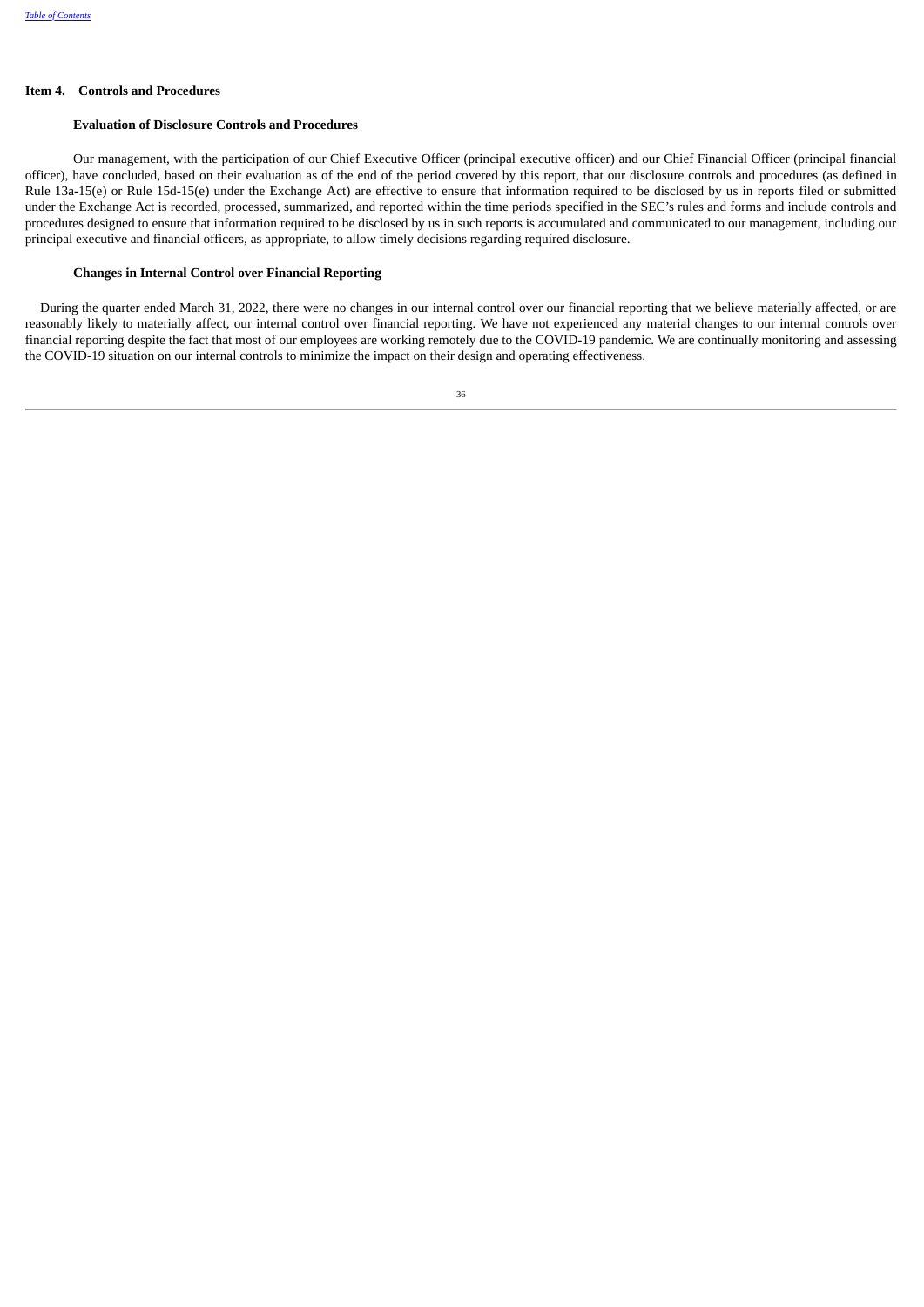### **PART II - OTHER INFORMATION**

#### <span id="page-39-0"></span>**Item 1. Legal Proceedings**

See Note 7, *Litigation,* of our Notes to Unaudited Consolidated Financial Statements, which is incorporated herein by reference.

### <span id="page-39-1"></span>**Item 1A. Risk Factors**

<span id="page-39-2"></span>In addition to the other information set forth in this report, you should carefully consider the factors discussed in Part I, "Item 1A. Risk Factors" in our 2021 Annual Report, which could materially affect our business or our consolidated financial position, results of operations, and cash flows. The risks described in our 2021 Annual Report are not the only risks we face. Additional risks and uncertainties not currently known to us or that we currently deem to be insignificant also may become materially adverse or may affect our business in the future or our consolidated financial position, results of operations, or cash flows.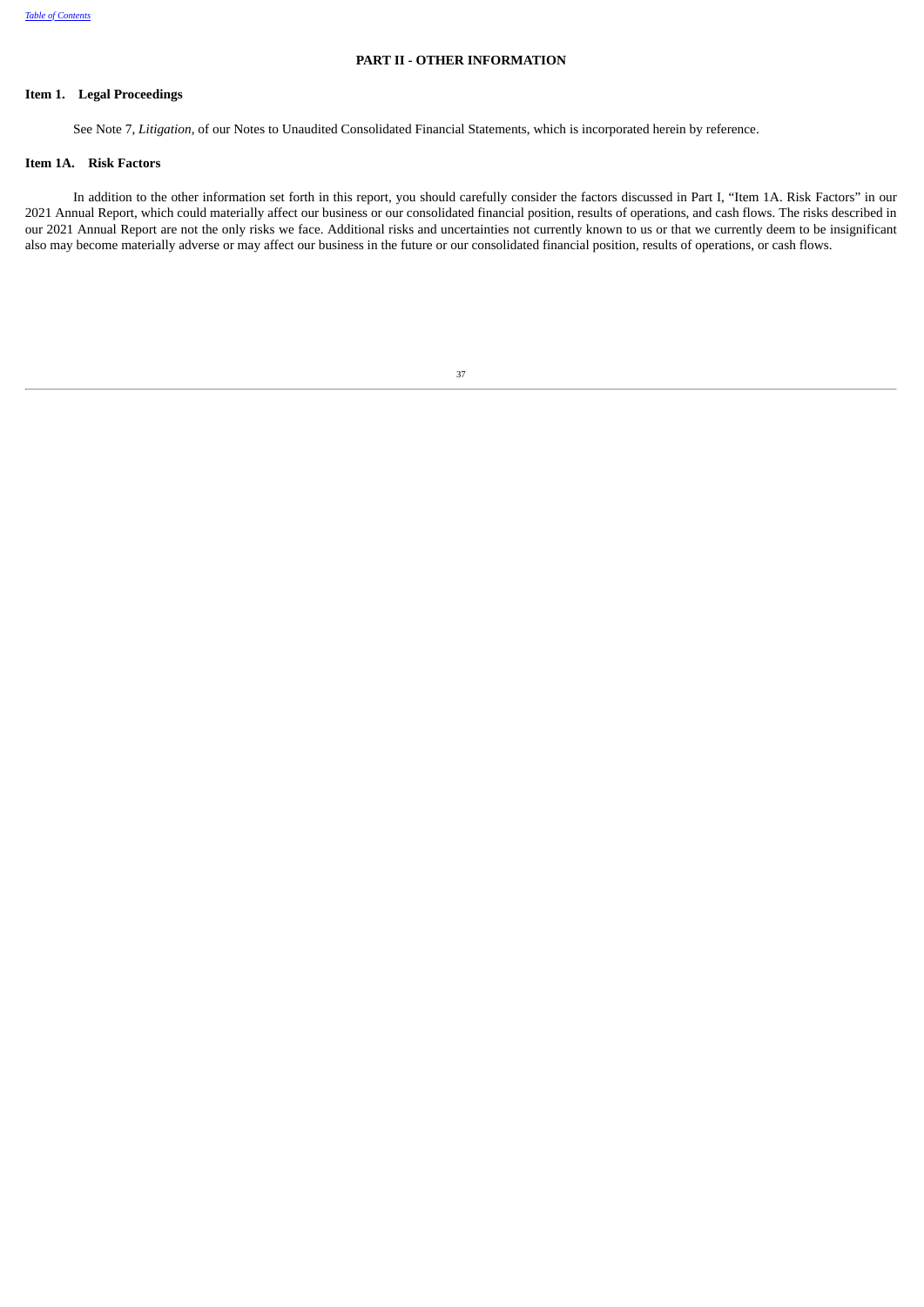### **Item 2. Unregistered Sales of Equity Securities and Use of Proceeds**

None.

### <span id="page-40-0"></span>**Item 3. Defaults Upon Senior Securities**

None.

### <span id="page-40-1"></span>**Item 4. Mine Safety Disclosures**

Not Applicable.

### <span id="page-40-2"></span>**Item 5. Other Information**

Not Applicable.

### <span id="page-40-3"></span>**Item 6 Exhibits**

See Index to Exhibits immediately following this page.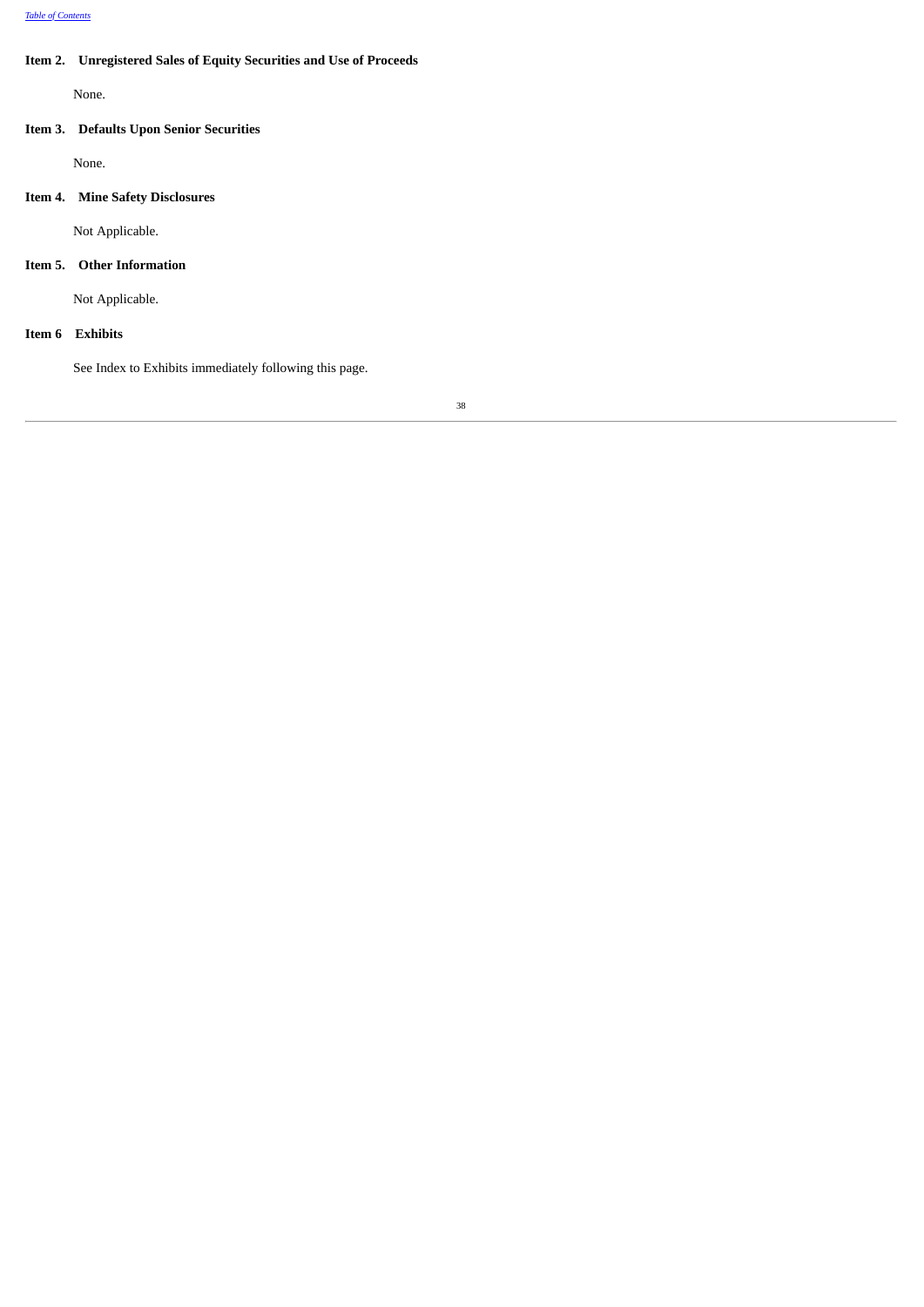### **INDEX TO EXHIBITS**

|                                 |                                                                                                                          | <b>Incorporated by Reference</b> |           |             |                    |  |
|---------------------------------|--------------------------------------------------------------------------------------------------------------------------|----------------------------------|-----------|-------------|--------------------|--|
| <b>Exhibit</b><br><b>Number</b> | <b>Exhibit Description</b>                                                                                               | Form                             | File No.  | Exhibit (s) | <b>Filing Date</b> |  |
| 3.1                             | Amended and Restated Articles of Incorporation of Mannatech,<br>Incorporated, dated May 19, 1998.                        | $S-1$                            | 333-63133 | 3.1         | September 10, 1998 |  |
| 3.2                             | Certificate of Amendment to the Amended and Restated Articles<br>of Incorporation of Mannatech, dated January 13, 2012.  | $8-K$                            | 000-24657 | 3.1         | January 17, 2012   |  |
| 3.3                             | Fifth Amended and Restated Bylaws of Mannatech, dated<br>August 25, 2014.                                                | 8-K                              | 000-24657 | 3.1         | August 27, 2014    |  |
| 4.1                             | Specimen Certificate representing Mannatech's common stock,<br>par value \$0.0001 per share.                             | $S-1$                            | 333-63133 | 4.1         | October 28, 1998   |  |
| $31.1*$                         | Certification pursuant to Section 302 of the Sarbanes-Oxley Act<br>of 2002, of the Chief Executive Officer of Mannatech. | sk.                              |           | $*$         | $\ast$             |  |
| $31.2*$                         | Certification pursuant to Section 302 of the Sarbanes-Oxley<br>Act of 2002, of the Chief Financial Officer of Mannatech. | sk.                              | $*$       | $*$         | $\ast$             |  |
| $32.1**$                        | Certification pursuant to Section 906 of the Sarbanes-Oxley<br>Act of 2002, of the Chief Executive Officer of Mannatech. | $**$                             | $**$      | $**$        | $**$               |  |
| $32.2**$                        | Certification pursuant to Section 906 of the Sarbanes-Oxley<br>Act of 2002, of the Chief Financial Officer of Mannatech. | $**$                             | $**$      | $**$        | $**$               |  |
| 101.INS*                        | <b>XBRL Instance Document</b>                                                                                            | *                                | ∗         | $*$         | ∗                  |  |
| 101.SCH*                        | XBRL Taxonomy Extension Schema Document                                                                                  | *                                | ∗         | $*$         | ∗                  |  |
| $101.CAL*$                      | XBRL Taxonomy Extension Calculation Linkbase Document                                                                    | *                                | *         | $*$         | $*$                |  |
| $101.LAB*$                      | XBRL Taxonomy Extension Label Linkbase Document                                                                          |                                  | $*$       | $*$         | *                  |  |
| 101.PRE*                        | XBRL Taxonomy Extension Presentation Linkbase Document                                                                   |                                  | $*$       | $*$         | *                  |  |
| 101.DEF*                        | XBRL Taxonomy Extension Definition Linkbase Document                                                                     | ×                                |           | *           | *                  |  |

\* Filed herewith.<br>\*\* Furnished herev

<span id="page-41-0"></span>Furnished herewith.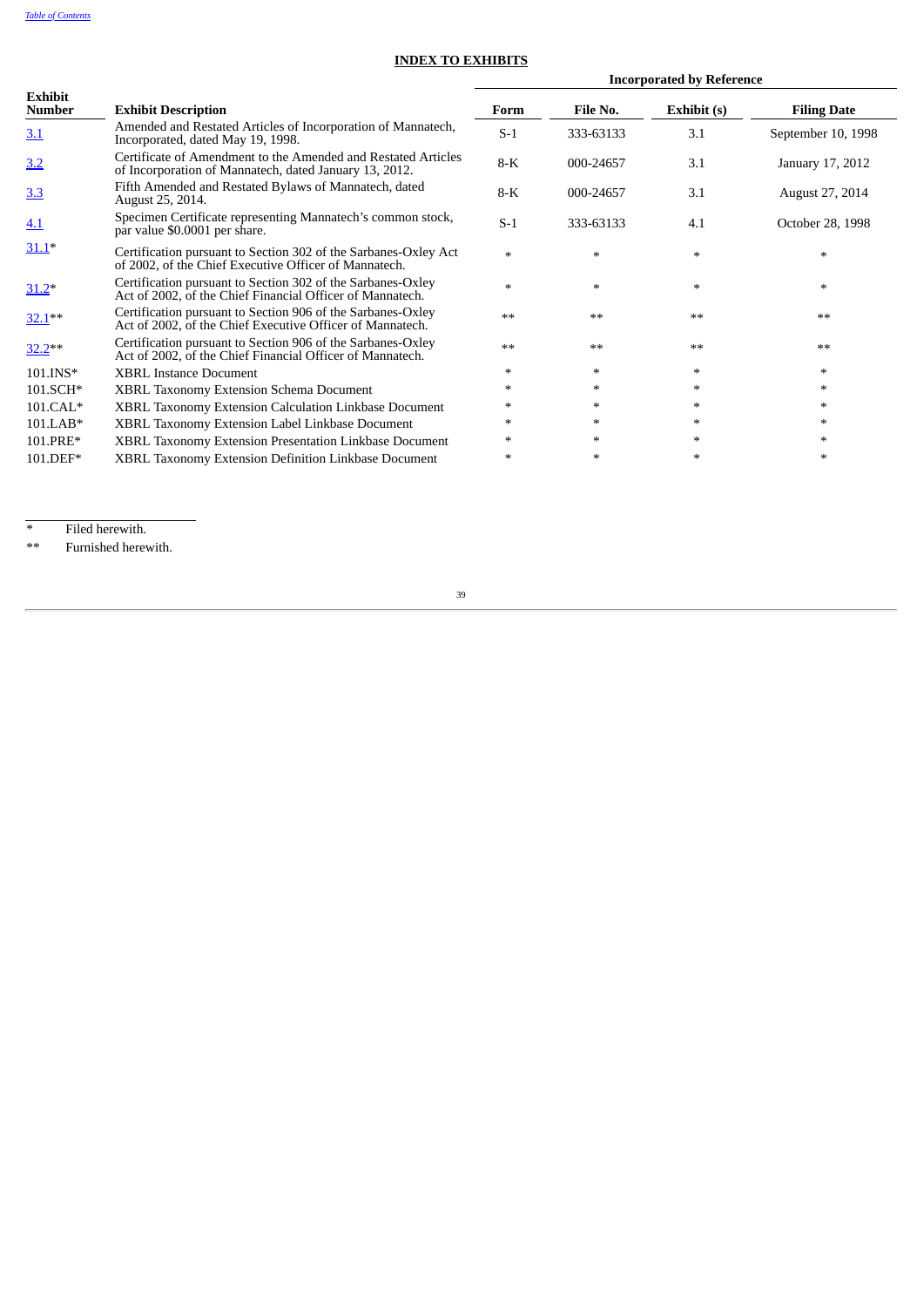### **SIGNATURES**

Pursuant to the requirements of the Securities Exchange Act of 1934, the registrant has duly caused this report to be signed on its behalf by the undersigned thereunto duly authorized.

Dated: May 13, 2022 By: */s/ Alfredo Bala*

### **MANNATECH, INCORPORATED**

Alfredo Bala Chief Executive Officer (principal executive officer)

Dated: May 13, 2022 By: */s/ David A. Johnson* David A. Johnson

Chief Financial Officer (principal financial officer)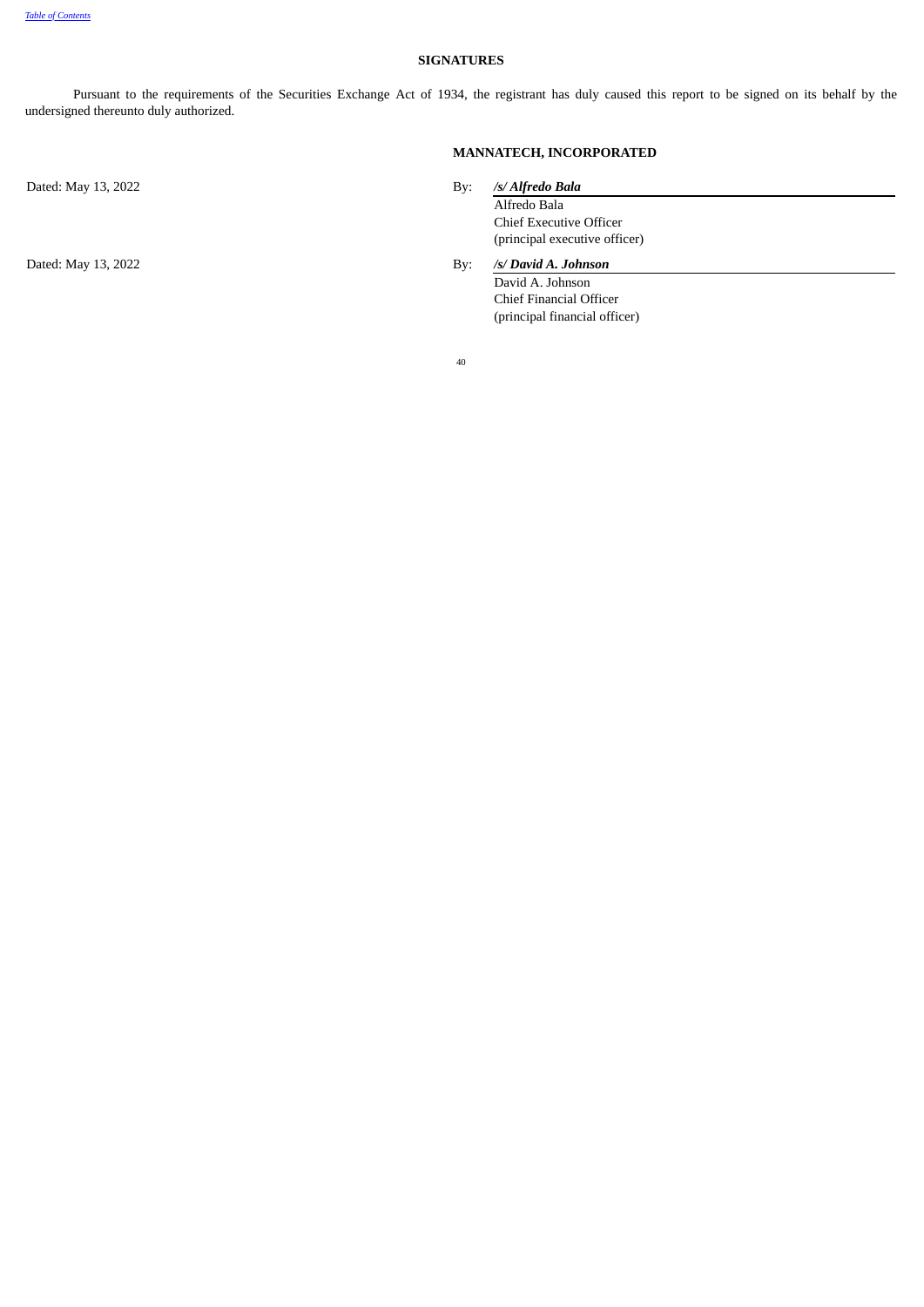#### **CERTIFICATION PURSUANT TO 17 CFR 240.13a-14 PROMULGATED UNDER SECTION 302 OF THE SARBANES-OXLEY ACT OF 2002**

<span id="page-43-0"></span>I, Alfredo Bala, certify that:

- 1. I have reviewed this quarterly report on Form 10-Q of Mannatech, Incorporated;
- 2. Based on my knowledge, this report does not contain any untrue statement of a material fact or omit to state a material fact necessary to make the statements made, in light of the circumstances under which such statements were made, not misleading with respect to the period covered by this report;
- 3. Based on my knowledge, the financial statements, and other financial information included in this report, fairly present in all material respects the financial condition, results of operations and cash flows of the registrant as of, and for, the periods presented in this report;
- 4. The registrant's other certifying officer and I are responsible for establishing and maintaining disclosure controls and procedures (as defined in Exchange Act Rules 13a-15(e) and 15d-15(e)) and internal control over financial reporting (as defined in Exchange Act Rules 13a-15(f) and 15d-15(f)) for the registrant and have:
	- (a) Designed such disclosure controls and procedures, or caused such disclosure controls and procedures to be designed under our supervision, to ensure that material information relating to the registrant, including its consolidated subsidiaries, is made known to us by others within those entities, particularly during the period in which this report is being prepared;
	- (b) Designed such internal control over financial reporting, or caused such internal control over financial reporting to be designed under our supervision, to provide reasonable assurance regarding the reliability of financial reporting and the preparation of financial statements for external purposes in accordance with generally accepted accounting principles;
	- (c) Evaluated the effectiveness of the registrant's disclosure controls and procedures and presented in this report our conclusions about the effectiveness of the disclosure controls and procedures, as of the end of the period covered by this report based on such evaluation; and
	- (d) Disclosed in this report any change in the registrant's internal control over financial reporting that occurred during the registrant's most recent fiscal quarter (the registrant's fourth fiscal quarter in the case of an annual report) that has materially affected, or is reasonably likely to materially affect, the registrant's internal control over financial reporting; and
- 5. The registrant's other certifying officer and I have disclosed, based on our most recent evaluation of internal control over financial reporting, to the registrant's auditors and the audit committee of the registrant's board of directors (or persons performing the equivalent functions):
	- (a) All significant deficiencies and material weaknesses in the design or operation of internal control over financial reporting which are reasonably likely to adversely affect the registrant's ability to record, process, summarize and report financial information; and
	- (b) Any fraud, whether or not material, that involves management or other employees who have a significant role in the registrant's internal control over financial reporting.

Date: May 13, 2022

*/s/ Alfredo Bala*

Alfredo Bala Chief Executive Officer (principal executive officer)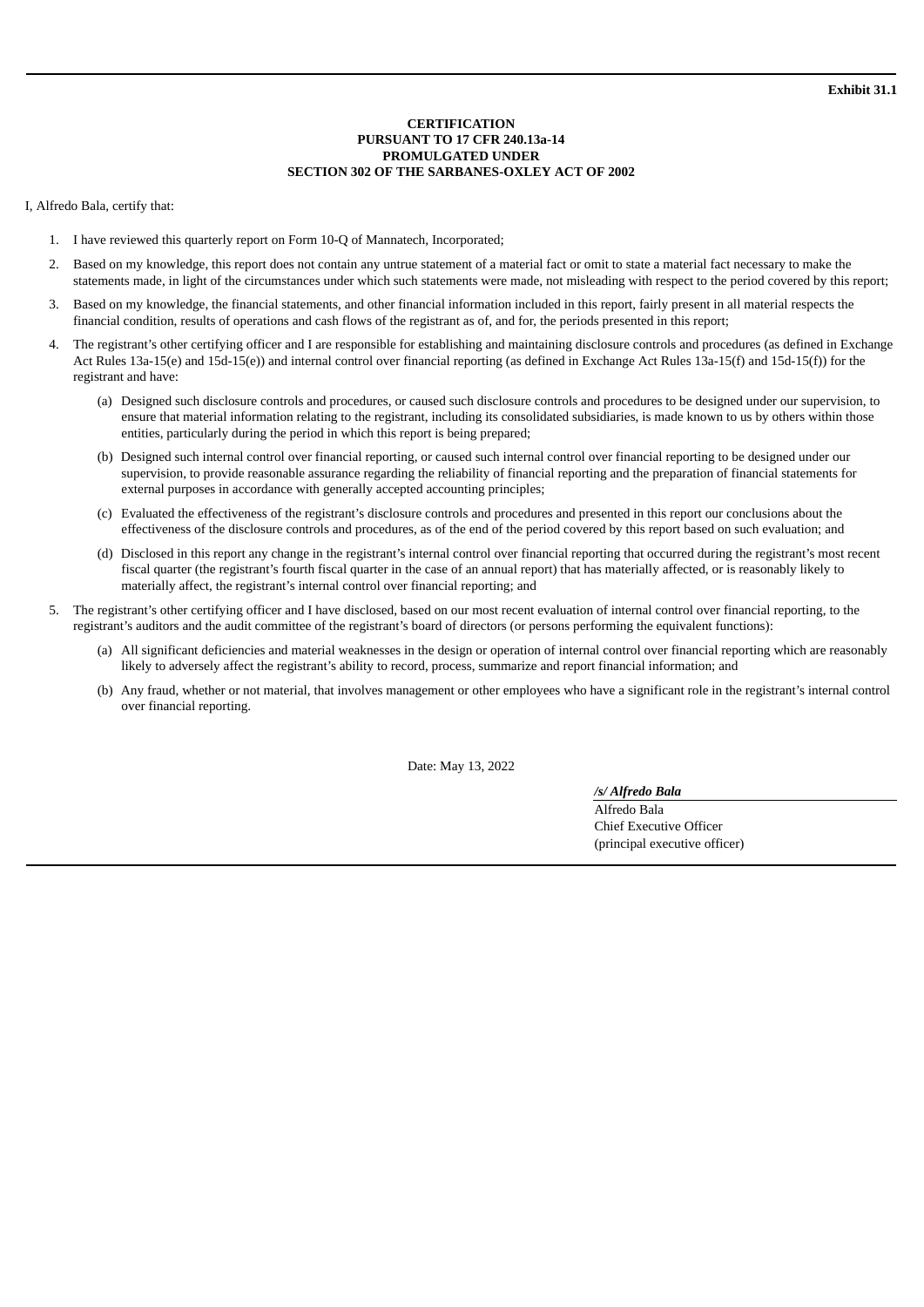#### **CERTIFICATION PURSUANT TO 17 CFR 240.13a-14 PROMULGATED UNDER SECTION 302 OF THE SARBANES-OXLEY ACT OF 2002**

<span id="page-44-0"></span>I, David A. Johnson, certify that:

- 1. I have reviewed this quarterly report on Form 10-Q of Mannatech, Incorporated;
- 2. Based on my knowledge, this report does not contain any untrue statement of a material fact or omit to state a material fact necessary to make the statements made, in light of the circumstances under which such statements were made, not misleading with respect to the period covered by this report;
- 3. Based on my knowledge, the financial statements, and other financial information included in this report, fairly present in all material respects the financial condition, results of operations and cash flows of the registrant as of, and for, the periods presented in this report;
- 4. The registrant's other certifying officer and I are responsible for establishing and maintaining disclosure controls and procedures (as defined in Exchange Act Rules 13a-15(e) and 15d-15(e)) and internal control over financial reporting (as defined in Exchange Act Rules 13a-15(f) and 15d-15(f)) for the registrant and have:
	- (a) Designed such disclosure controls and procedures, or caused such disclosure controls and procedures to be designed under our supervision, to ensure that material information relating to the registrant, including its consolidated subsidiaries, is made known to us by others within those entities, particularly during the period in which this report is being prepared;
	- (b) Designed such internal control over financial reporting, or caused such internal control over financial reporting to be designed under our supervision, to provide reasonable assurance regarding the reliability of financial reporting and the preparation of financial statements for external purposes in accordance with generally accepted accounting principles;
	- (c) Evaluated the effectiveness of the registrant's disclosure controls and procedures and presented in this report our conclusions about the effectiveness of the disclosure controls and procedures, as of the end of the period covered by this report based on such evaluation; and
	- (d) Disclosed in this report any change in the registrant's internal control over financial reporting that occurred during the registrant's most recent fiscal quarter (the registrant's fourth fiscal quarter in the case of an annual report) that has materially affected, or is reasonably likely to materially affect, the registrant's internal control over financial reporting; and
- 5. The registrant's other certifying officer and I have disclosed, based on our most recent evaluation of internal control over financial reporting, to the registrant's auditors and the audit committee of the registrant's board of directors (or persons performing the equivalent functions):
	- (a) All significant deficiencies and material weaknesses in the design or operation of internal control over financial reporting which are reasonably likely to adversely affect the registrant's ability to record, process, summarize and report financial information; and
	- (b) Any fraud, whether or not material, that involves management or other employees who have a significant role in the registrant's internal control over financial reporting.

Date: May 13, 2022

*/s/ David A. Johnson*

David A. Johnson Chief Financial Officer (principal financial officer)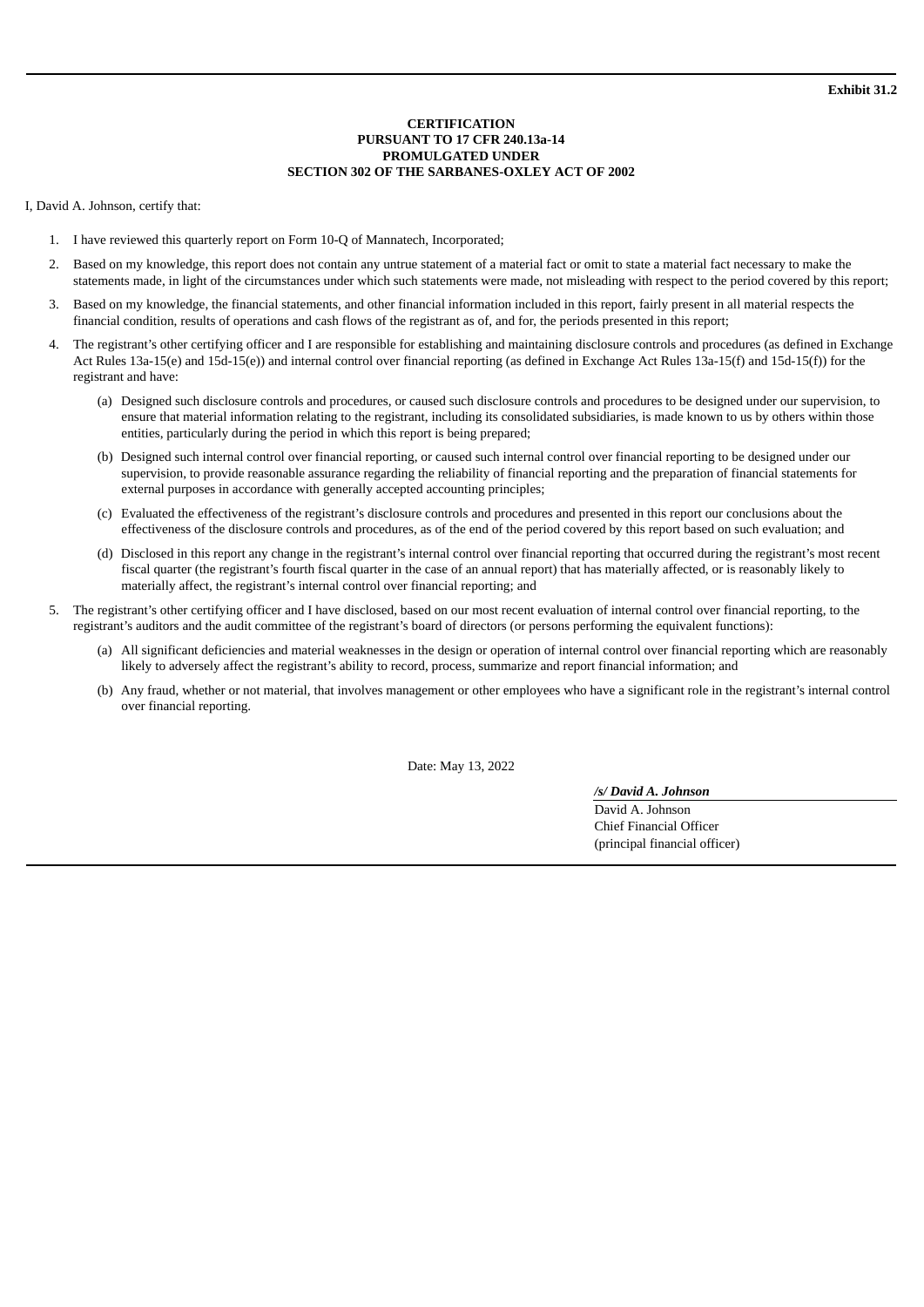### **CERTIFICATION PURSUANT TO 18 U.S.C. SECTION 1350, AS ADOPTED PURSUANT TO SECTION 906 OF THE SARBANES-OXLEY ACT OF 2002**

<span id="page-45-0"></span>In connection with the Quarterly Report of Mannatech, Incorporated (the "Company") on Form 10-Q for the period ending March 31, 2022 as filed with the Securities and Exchange Commission on the date hereof (the "Report"), I, Alfredo Bala, Chief Executive Officer of the Company, hereby certify, pursuant to 18 U.S.C. Section 1350, as adopted pursuant to Section 906 of the Sarbanes-Oxley Act of 2002, that:

- 1. The Report fully complies with the requirements of section 13(a) or 15(d) of the Securities Exchange Act of 1934; and
- 2. The information contained in the Report fairly presents, in all material respects, the financial condition and results of operations of the Company.

Date: May 13, 2022

*/s/ Alfredo Bala* Alfredo Bala Chief Executive Officer

(principal executive officer)

A SIGNED ORIGINAL OF THIS WRITTEN STATEMENT REQUIRED BY SECTION 906 HAS BEEN PROVIDED TO MANNATECH, INCORPORATED AND FURNISHED TO THE SECURITIES AND EXCHANGE COMMISSION OR ITS STAFF UPON REQUEST.